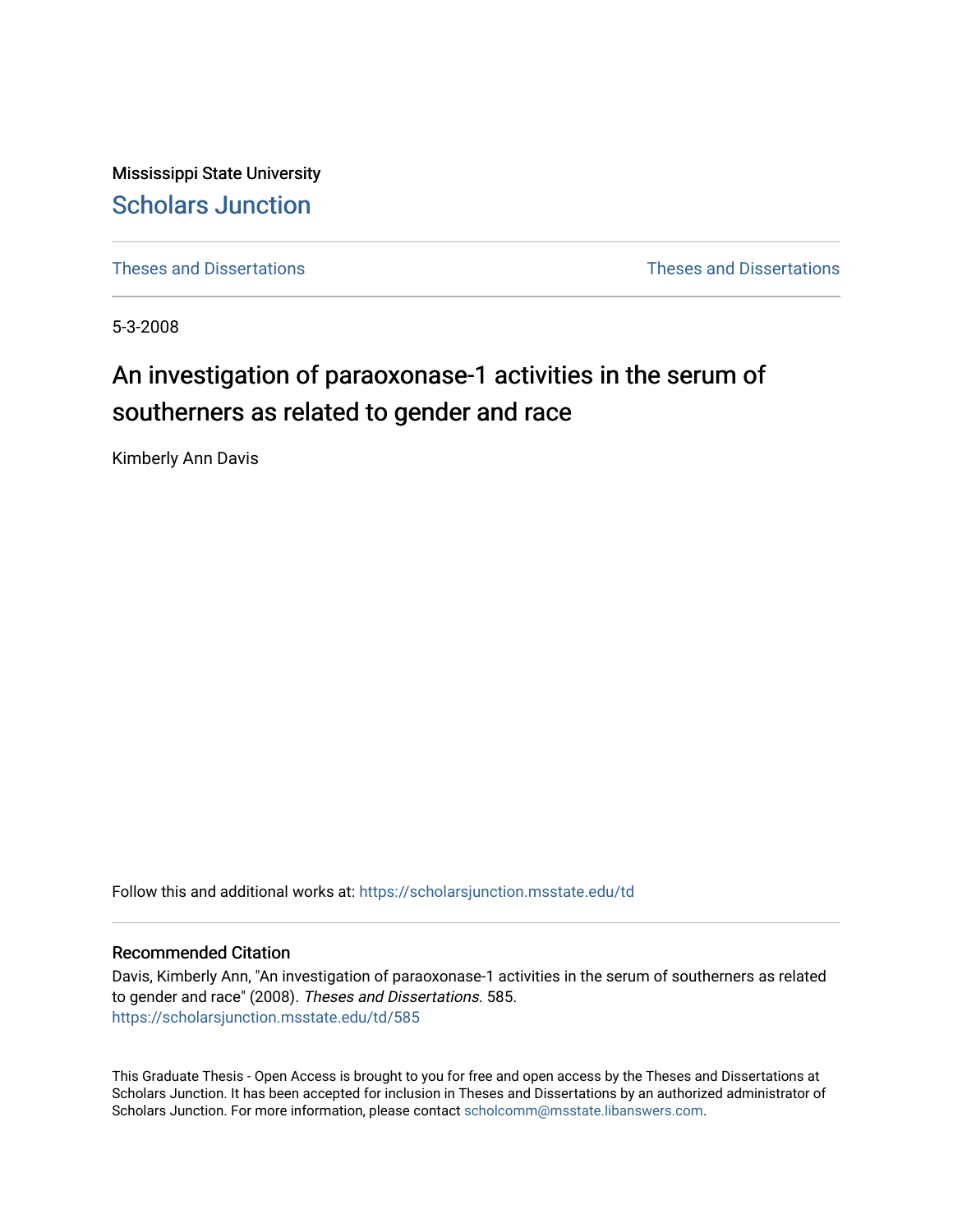# AN INVESTIGATION OF PARAOXONASE-1 (PON1<sub>192</sub>) ACTIVITIES IN THE SERUM OF SOUTHERNERS AS RELATED TO GENDER AND RACE

By

Kimberly Ann Davis

A Thesis Submitted to the Faculty of Mississippi State University in Partial Fulfillment of the Requirements for the Degree of Master of Science in Veterinary Medical Science in the Department of Basic Sciences

Mississippi State, Mississippi

May 2008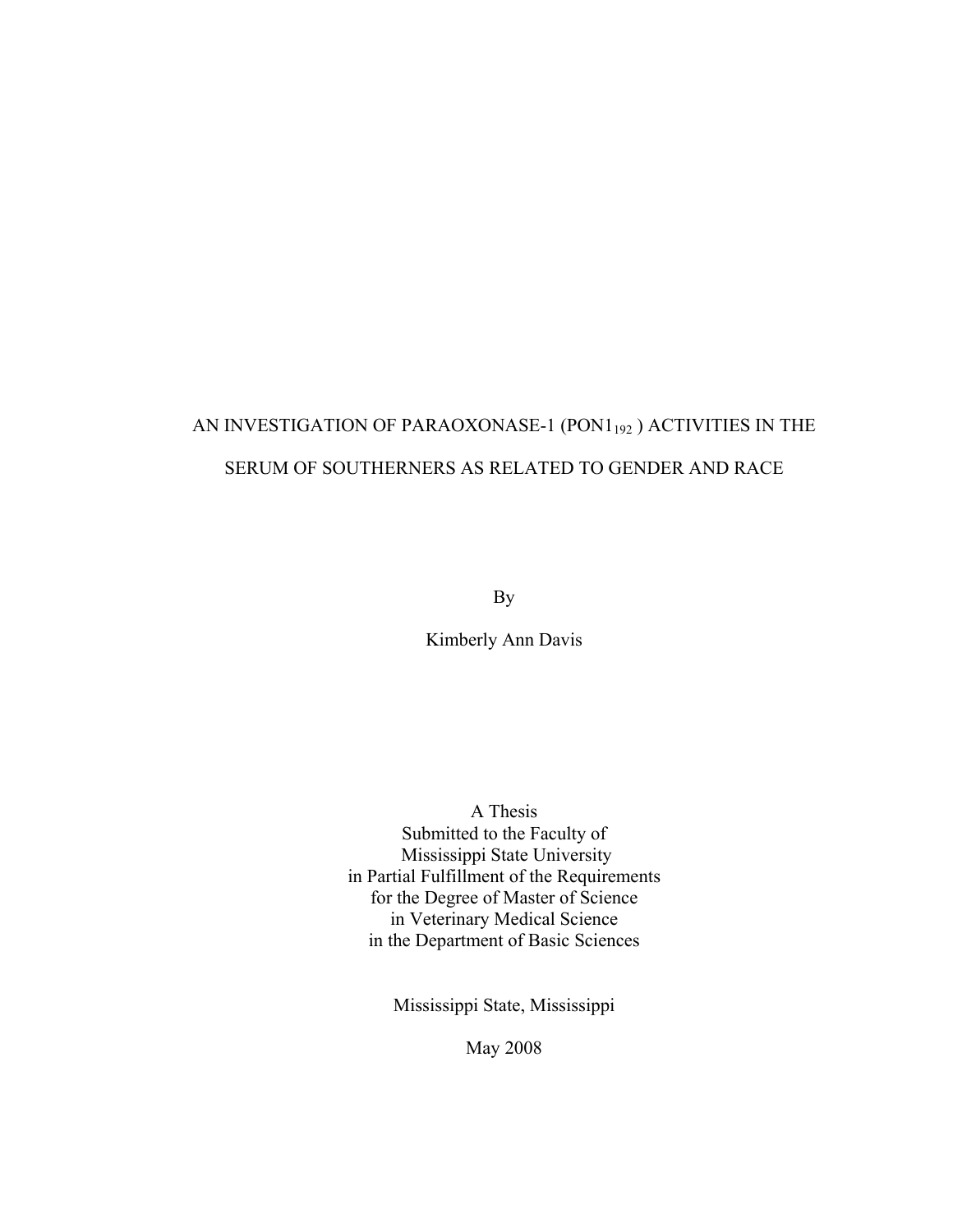# AN INVESTIGATION OF PARAOXONASE-1 (PON1<sub>192</sub>) ACTIVITIES IN THE SERUM OF SOUTHERNERS AS RELATED TO GENDER AND RACE

By

Kimberly Ann Davis

Approved:

—<br>—

L

Janice E. Chambers<br>William L. Giles Distinguished Professor<br>Assistant Research Professor William L. Giles Distinguished Professor Department of Basic Sciences Department of Basic Sciences (Director of Thesis) (Committee Member)

Howard W. Chambers Larry A. Hanson and Plant Pathology and Immunology

Professor of Entomology Professor of Infectious Diseases (Committee Member) Director of Graduate Studies in the Department of Basic Sciences

Kent H. Hoblet Dean of the College of Veterinary Medicine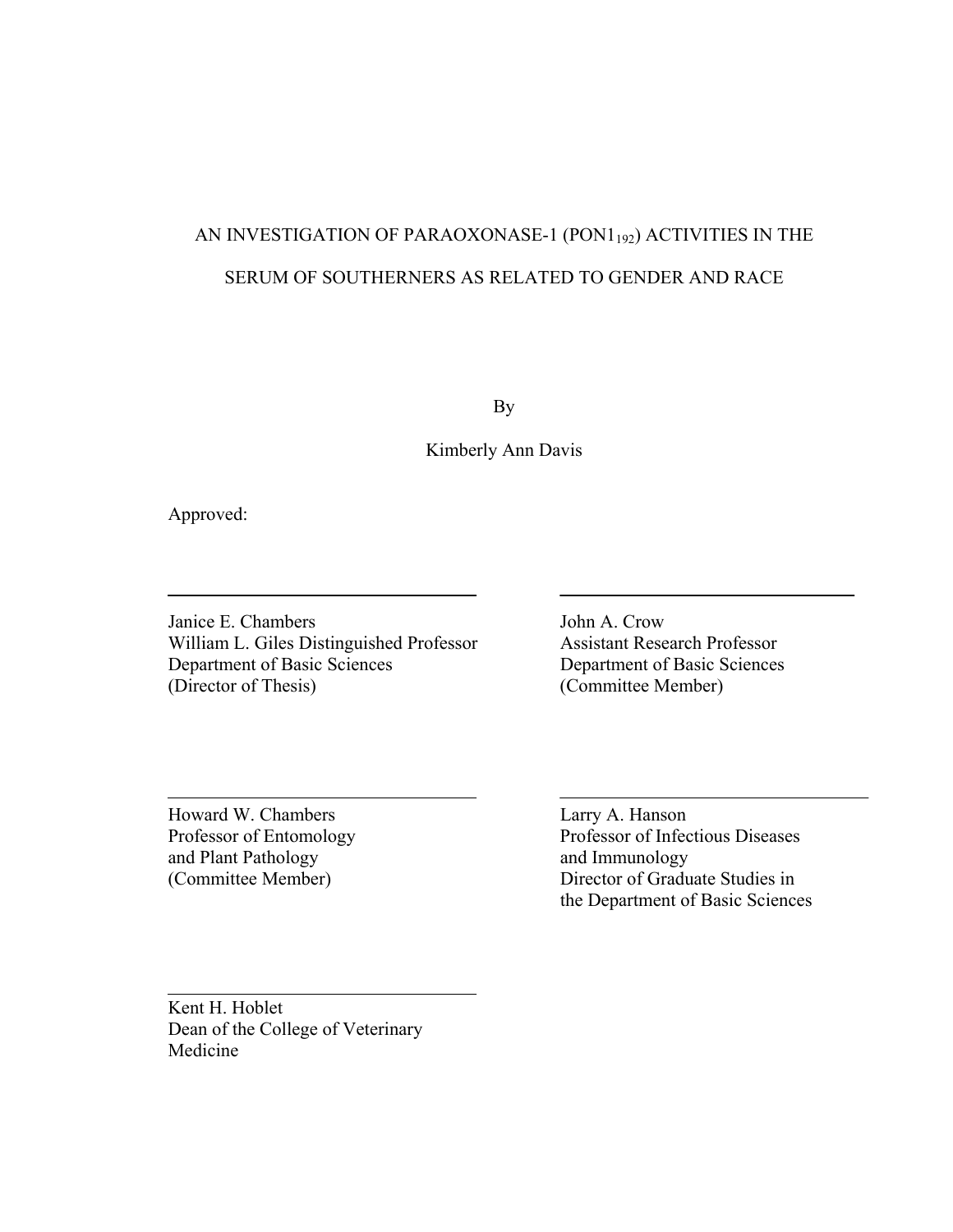Name: Kimberly Ann Davis

Date of Degree: May 2, 2008

Institution: Mississippi State University

Major Field: Veterinary Medical Science (Toxicology)

Major Professor: Dr. Janice E. Chambers

# Title of Study: AN INVESTIGATION OF PARAOXONASE-1 (PON1<sub>192</sub>) ACTIVITIES IN THE SERUM OF SOUTHERNERS AS RELATED TO GENDER AND RACE

Pages in Study: 52

Candidate for Degree of Master of Science

 Paraoxonase-1 (PON1) has an anti-oxidative function in preventing the formation of oxidized lipoproteins (LDL and HDL) and hydrolyzing the active metabolites of some organophosphate insecticides (e.g., paraoxon and diazoxon) and other non-physiological substrates. PON $1_{O192R}$  affects PON1 hydrolytic activity and its protective role against oxidative stress, thereby influencing susceptibility to cardiovascular disease among individuals.

 The objectives of this study were to determine the effect of race, gender, and age on PON1 activities and PON1192 genotypes in Caucasian and African American Southerners. Serum samples from 200 individuals (equally distributed race and gender classes, ages 25-55) were assayed spectrophotometrically for paraoxon and diazoxon hydrolysis.

Data indicate a positive correspondence between  $PON1_{192}$  genotypes and race and PON1 activity and race. Data do not indicate an influence of gender and age on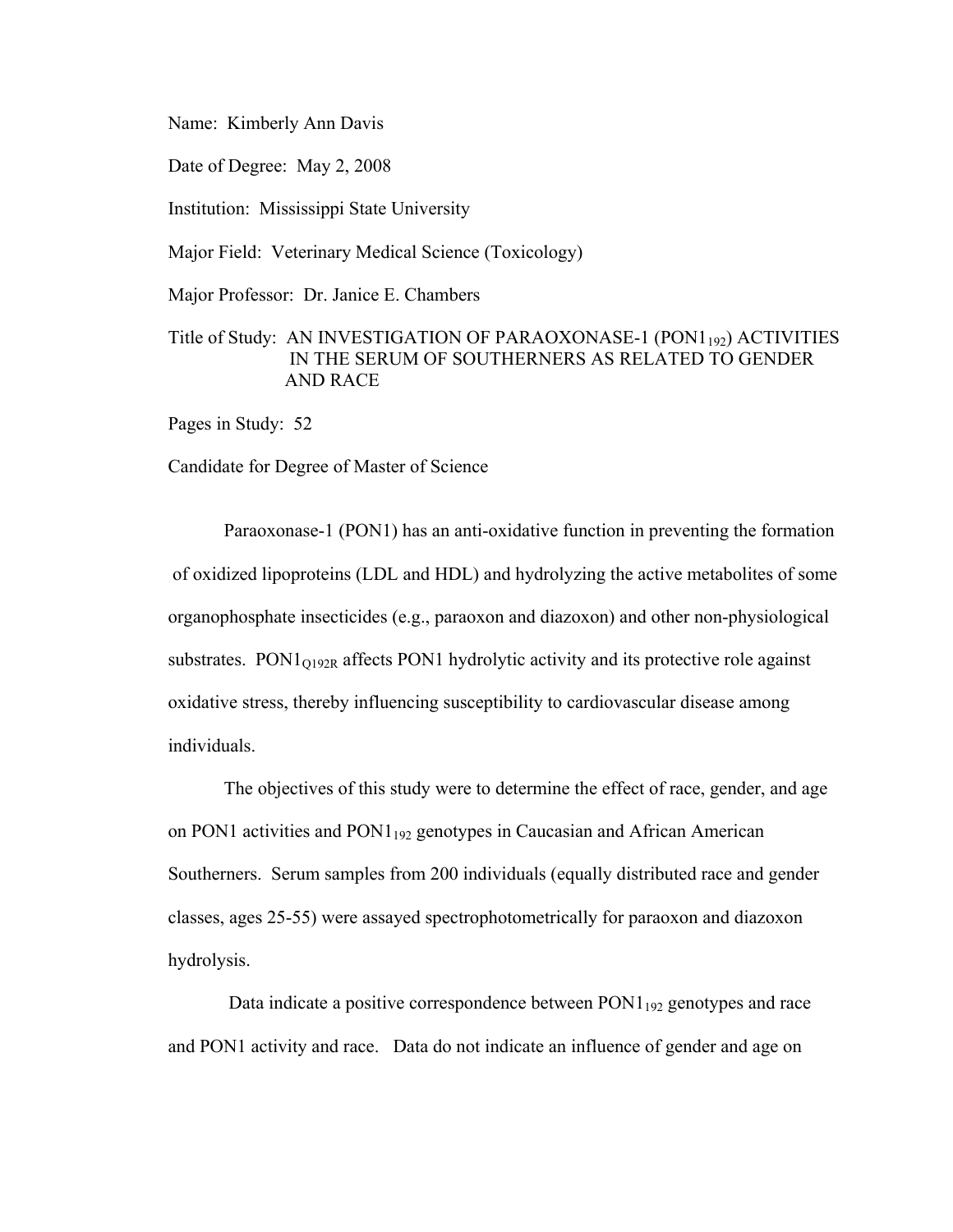PON1 activities or PON1<sub>192</sub> genotypes. These results are useful in explaining the increased risk of cardiovascular disease in African Americans compared to Caucasians.

Key words: PON1, polymorphism Q192R, cardiovascular disease, diazoxonase, paraoxonase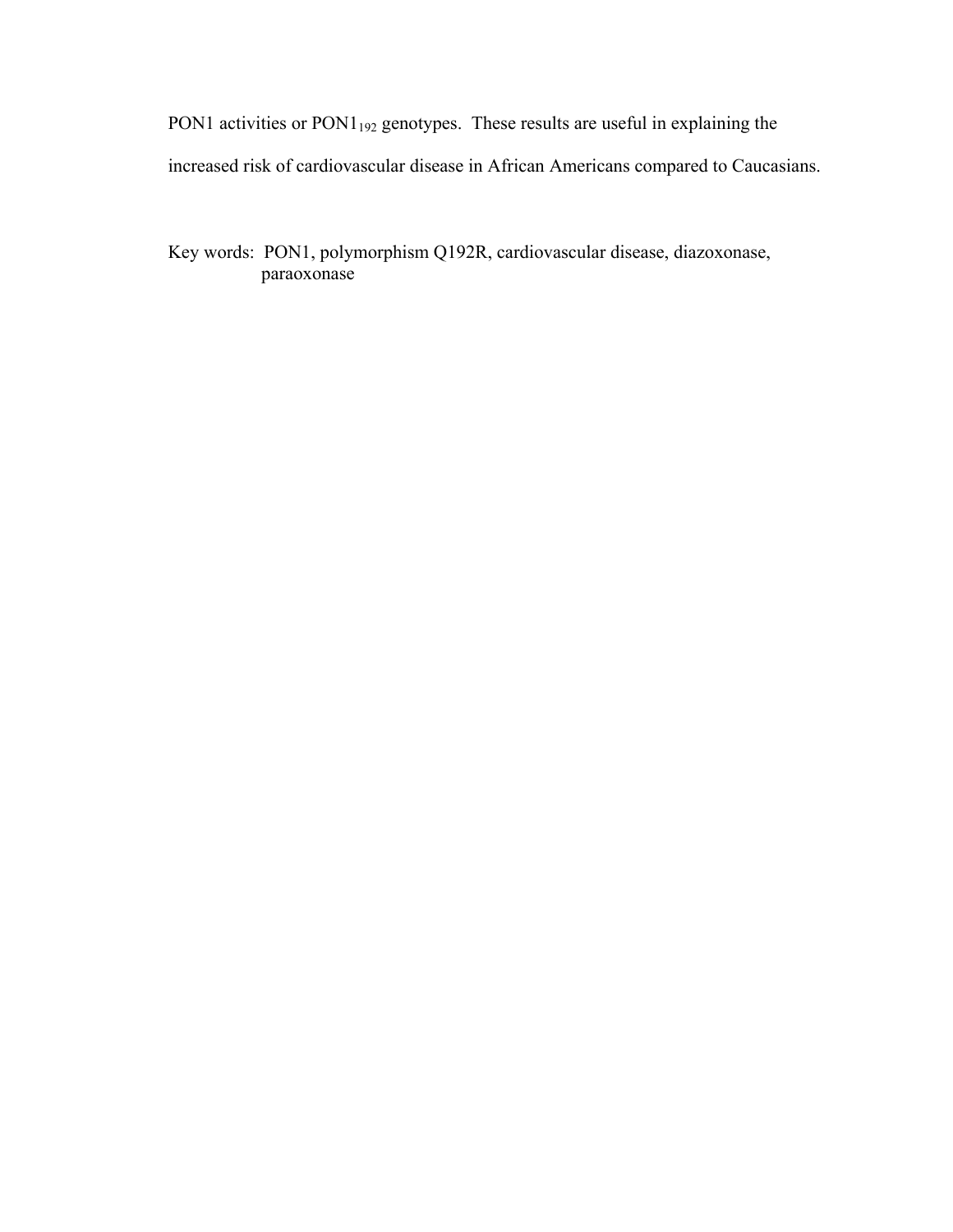# DEDICATION

This research is dedicated to my parents, Lee and Rosa Davis, for their continuous support and encouragement.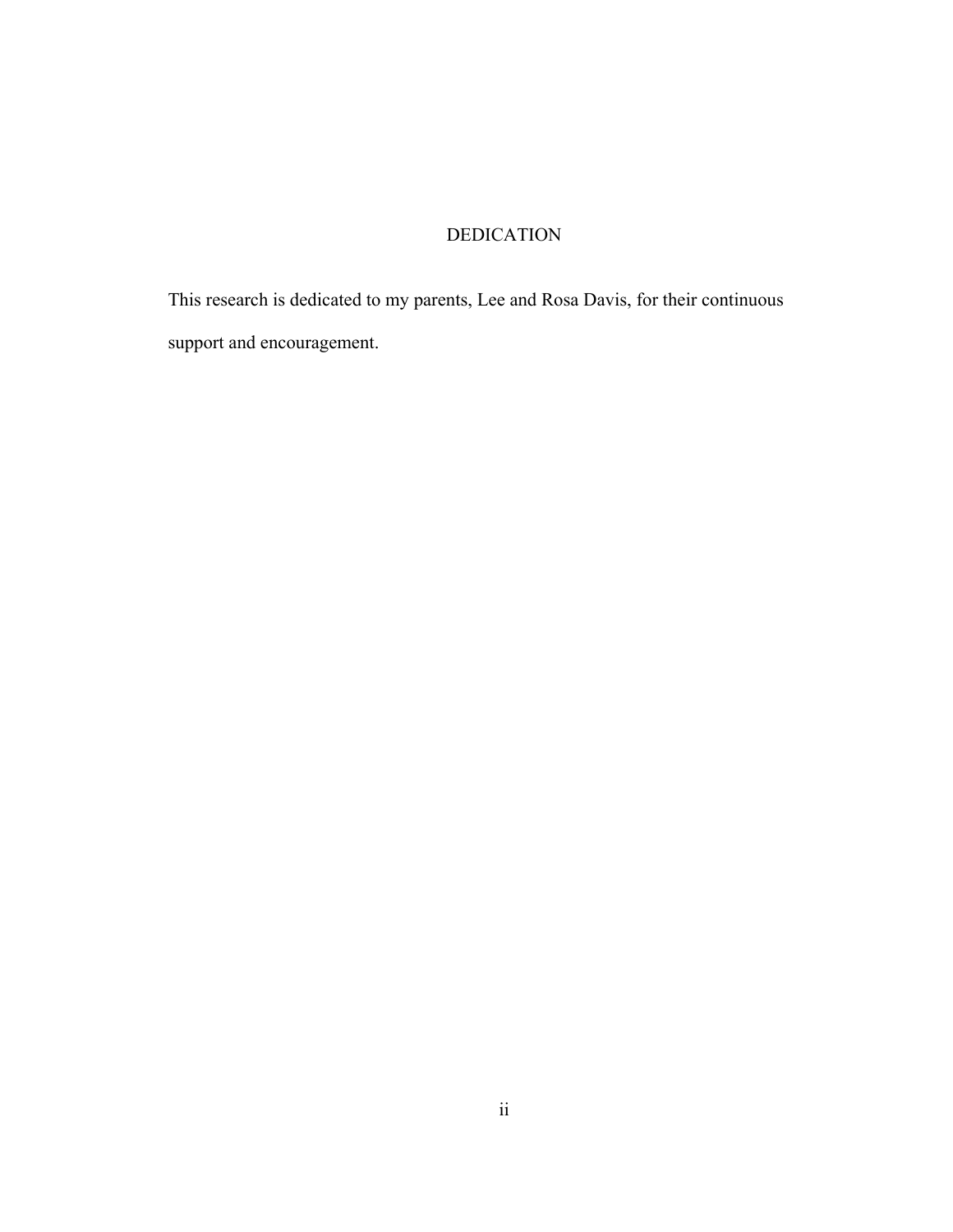#### ACKNOWLEDGEMENTS

 I would like to express my sincere gratitude to the many people, whom without their assistance, the completion of this thesis would not have been possible. First of all, deepest thanks to Dr. Janice Chambers, my committee chairman, for her guidance and support throughout the minutiae of the Master's program and thesis process. Thank you, for providing me the opportunity of being your graduate student and gaining laboratory experience. I would also like to express my sincere gratitude to the other members of my thesis committee, Dr. Howard Chambers and Dr. Allen Crow, for their invaluable assistance and direction throughout the Master's program and thesis process. Sincere appreciation is also extended to Dr. Sumalee Givaruangsawat for performing the SAS® statistics used in this study. Further thanks to Eddie Meek, Keith Davis, and Mary E. Dail for the magnanimous aid they provided me with this study. Finally, I would like to thank NIH R21 ES015107 for funding this study.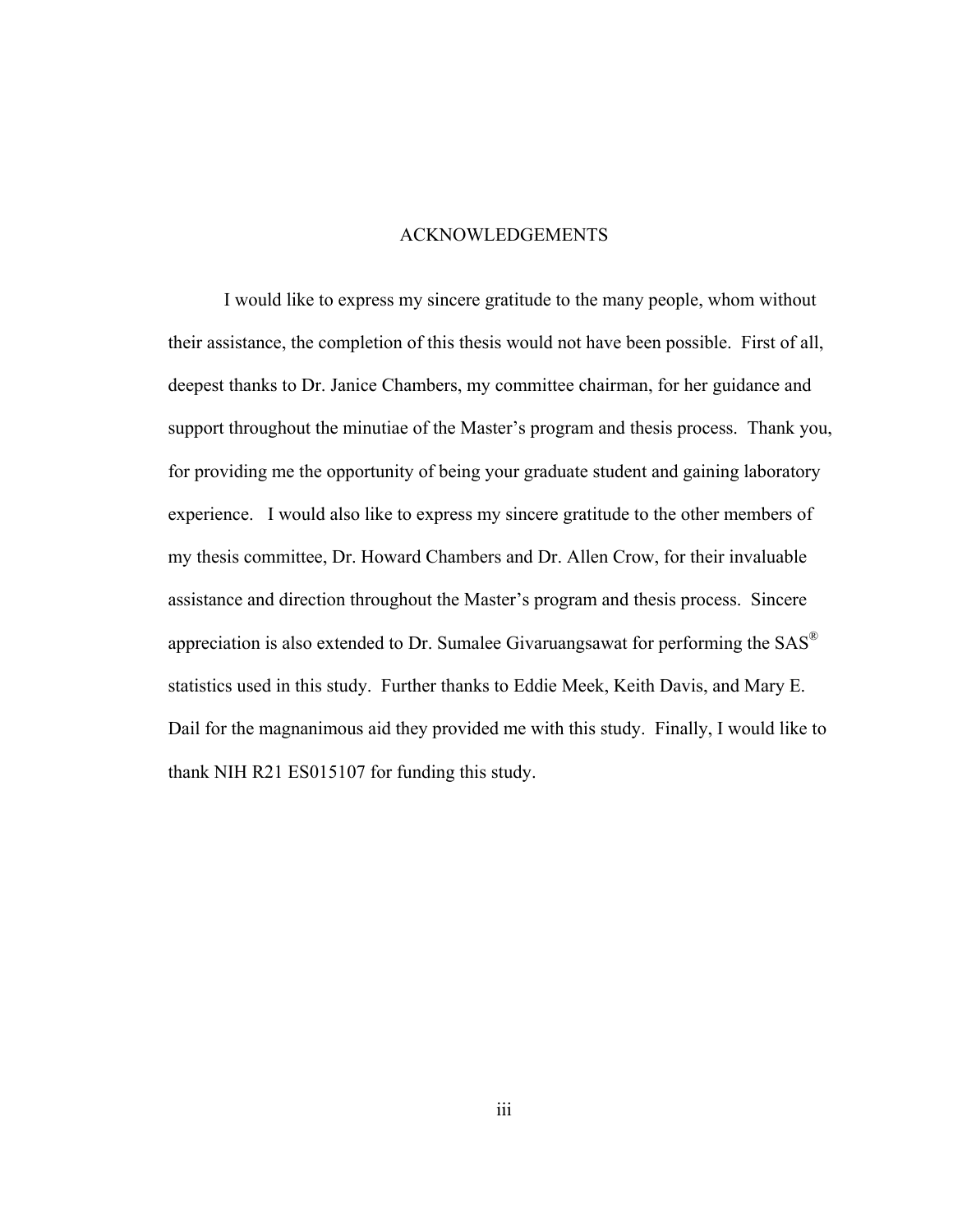# TABLE OF CONTENTS

| <b>CHAPTER</b> |  |
|----------------|--|
|                |  |
|                |  |
|                |  |
|                |  |
|                |  |
|                |  |
|                |  |
|                |  |
|                |  |
|                |  |
|                |  |
|                |  |
|                |  |
|                |  |
|                |  |
|                |  |
|                |  |
|                |  |
|                |  |
|                |  |
|                |  |
|                |  |
|                |  |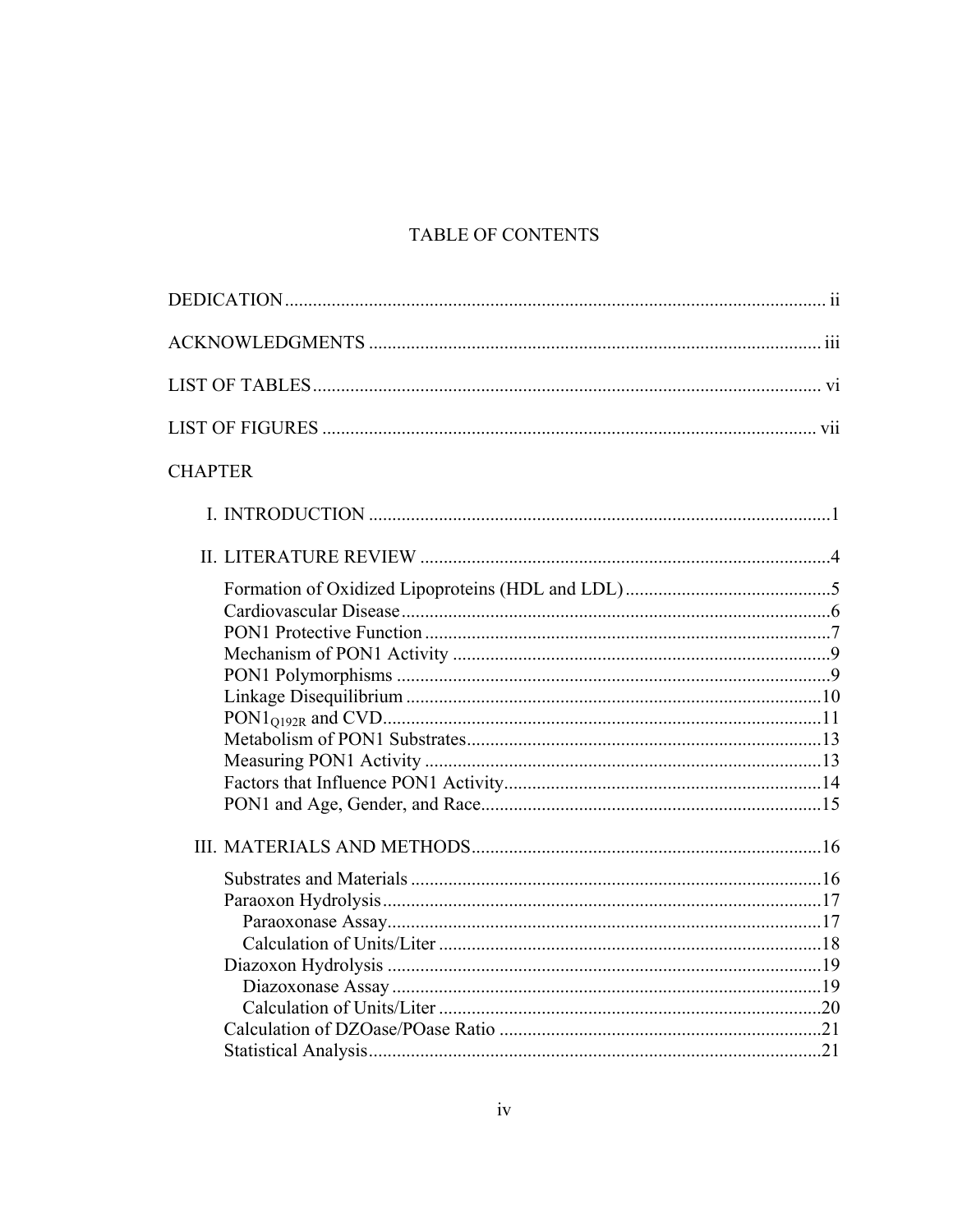| 22  |
|-----|
|     |
|     |
| 24  |
|     |
|     |
| .28 |
|     |
|     |
| 48  |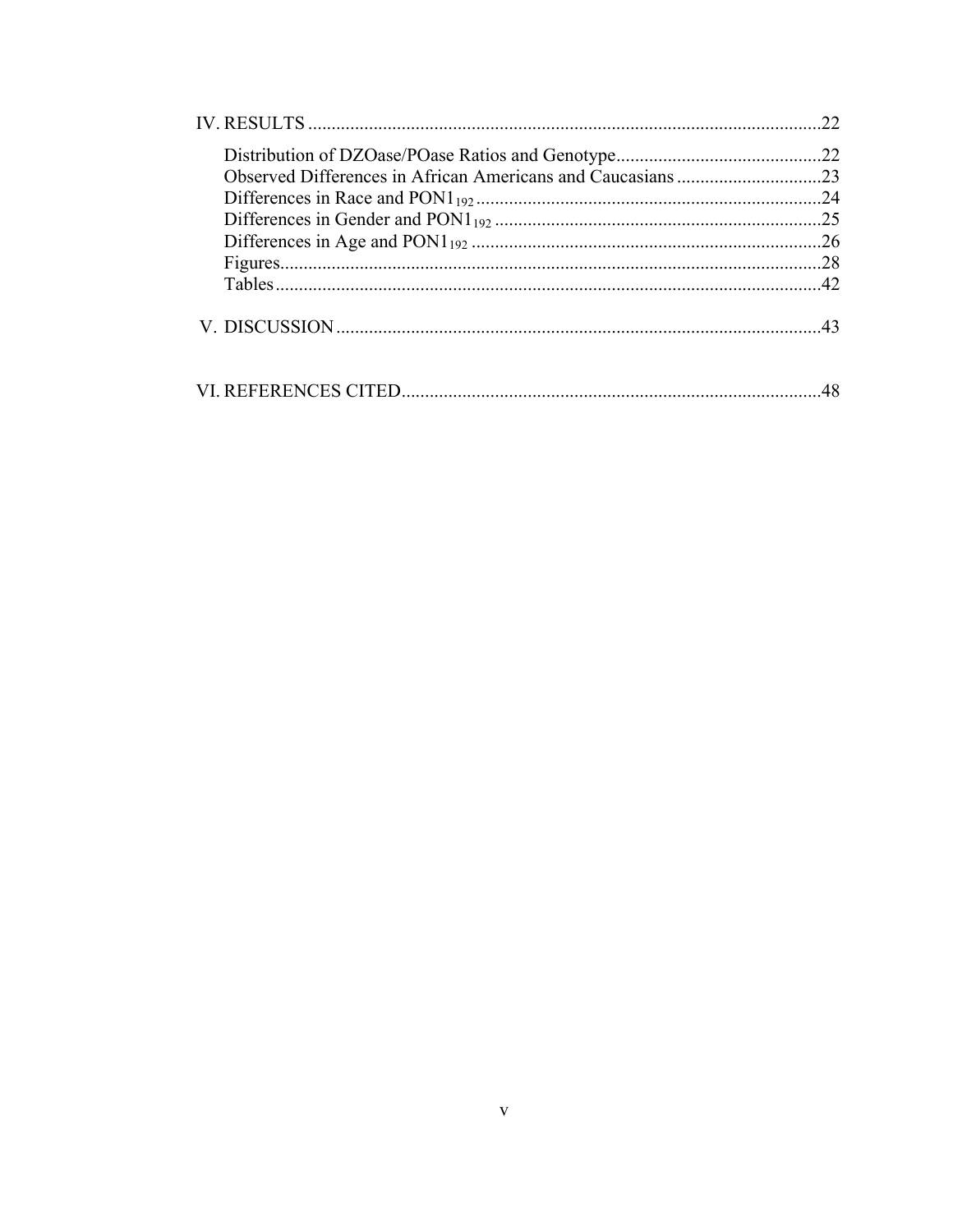# LIST OF TABLES

| 1. $\text{PON1}_{192}$ Genotype Distribution in the Serum of African                                                  |  |
|-----------------------------------------------------------------------------------------------------------------------|--|
| 2. Mean $PONI_{192}$ Activities and DZOase/POase Ratios in the<br>Serum of African American and Caucasian Southerners |  |
|                                                                                                                       |  |
| 3. Mean $PON1_{192}$ Activities and DZOase/POase Ratios in the                                                        |  |
|                                                                                                                       |  |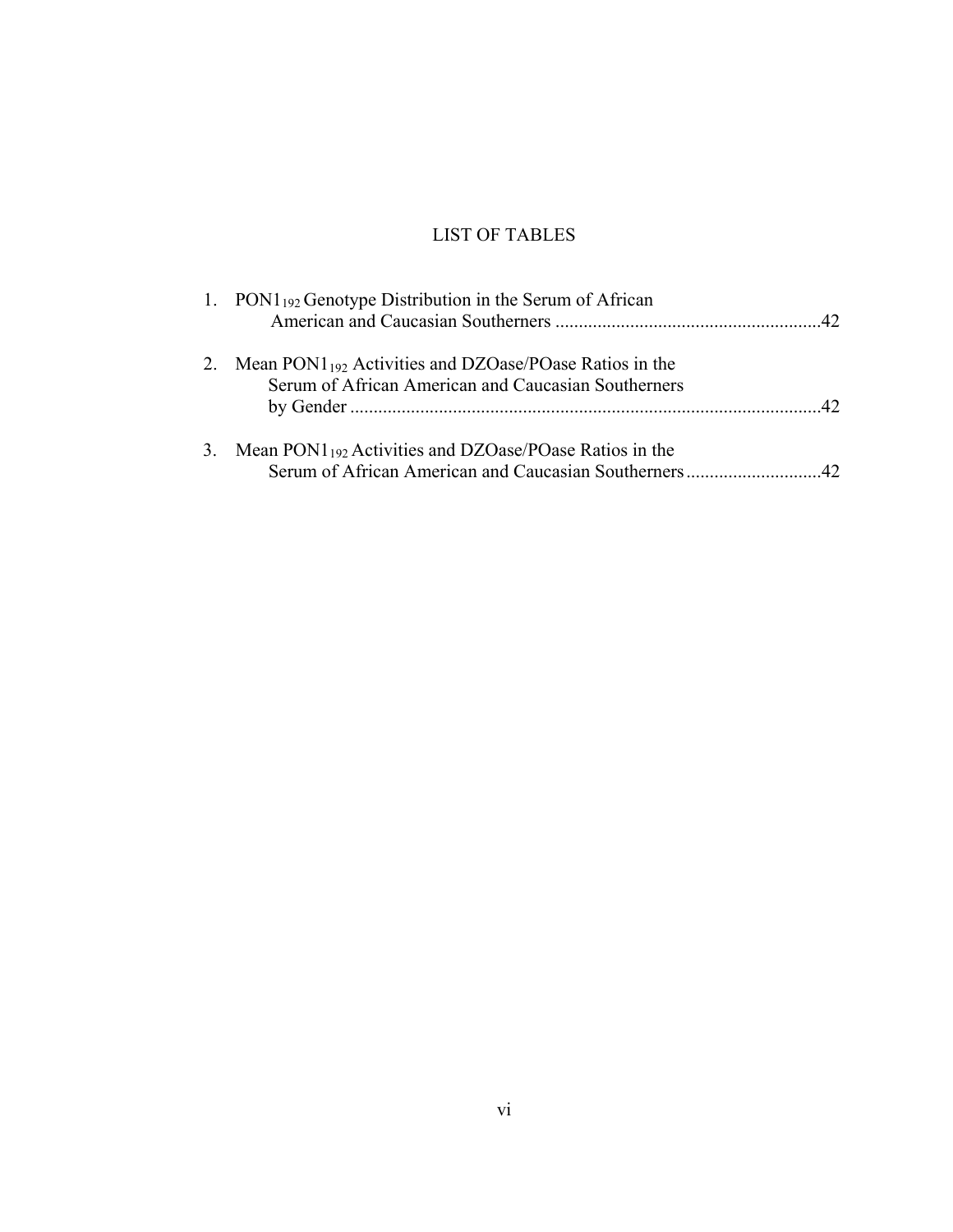# LIST OF FIGURES

| $1_{-}$        | DZOase vs. POase Activities in the Serum of African American                                                             |     |
|----------------|--------------------------------------------------------------------------------------------------------------------------|-----|
| 2.             | DZOase vs. POase Activities in the Serum of African American<br>and Caucasian Southerners with Indeterminate Data Points | .29 |
| 3 <sub>1</sub> | DZOase vs. POase Activities in the Serum of African American<br>and Caucasian Southerners Excluding Indeterminate Data   |     |
| $4_{\cdot}$    | Mean DZOase/POase Ratios in the Serum of African American                                                                |     |
|                | 5a. DZOase vs. POase Activities in the Serum of African American                                                         |     |
|                | 5b. DZOase vs. POase Activities in the Serum of Caucasian                                                                |     |
| 6.             | Mean DZOase Activities in the Serum of African American                                                                  |     |
| 7.             | Mean POase Activities in the Serum of African American                                                                   |     |
| 8a.            | Mean DZOase Activities in the Serum of Females and Males 35                                                              |     |
| 8b.            | Mean DZOase Activities in the Serum of African American                                                                  |     |
| 9a.            | Mean POase Activities in the Serum of Females and Males36                                                                |     |
| 9 <sub>b</sub> | Mean POase Activities in the Serum of African American                                                                   |     |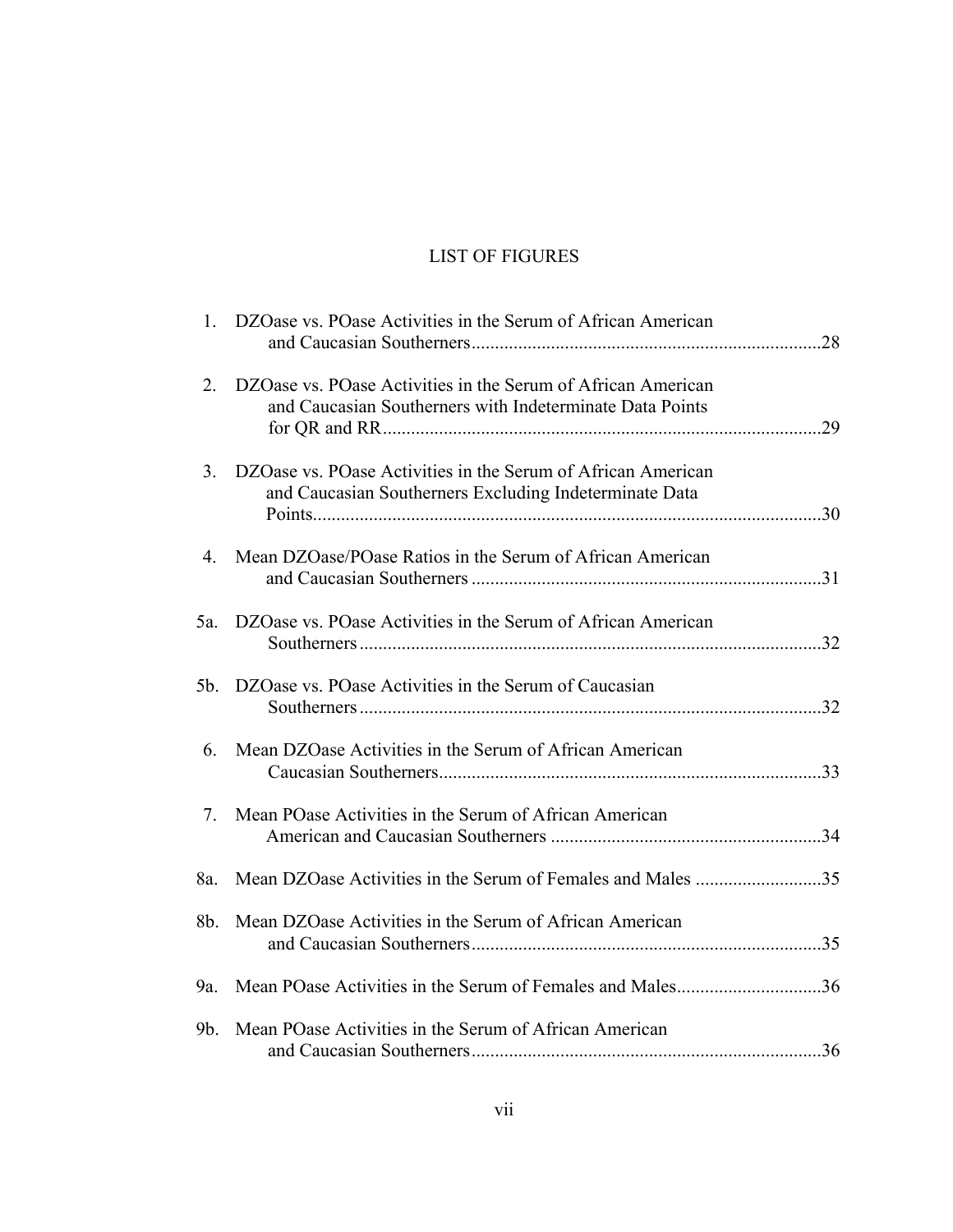| 10. Mean DZOase/POase Ratios in the Serum of Females                                                                   | 37  |
|------------------------------------------------------------------------------------------------------------------------|-----|
| 11. Mean DZOase Activities in the Serum of Three Age Groups<br>of African American and Caucasian Female Southerners 38 |     |
| 12. Mean POase Activities in the Serum of Three Age Groups<br>of African American and Caucasian Female Southerners 38  |     |
| 13. Mean DZOase/POase Ratios in the Serum of Three Age Groups<br>of African American and Caucasian Female Southerners  | 39  |
| 14. Mean DZOase Activities in the Serum of Three Age Groups<br>of African American and Caucasian Male Southerners      | 40  |
| 15. Mean POase Activities in the Serum of Three Age Groups                                                             |     |
| 16. Mean DZOase/POase Ratios in the Serum of Three Age Groups<br>of African American and Caucasian Male Southerners    | .41 |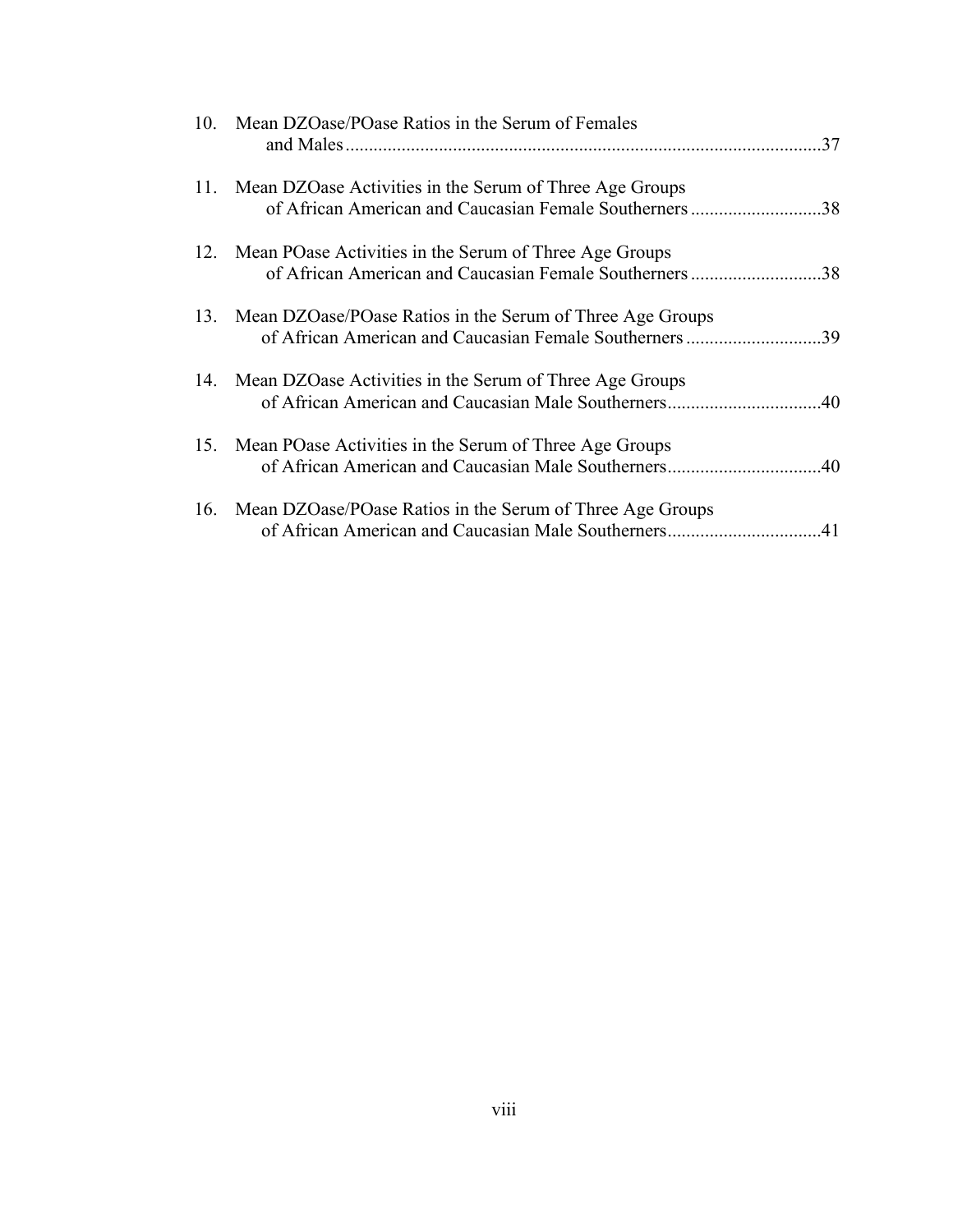# **CHAPTER I**

# **INTRODUCTION**

 Paraoxonase-1 (PON1) is an enzyme that has an anti-oxidative function in preventing the formation of oxidized lipoproteins (LDL and HDL) and hydrolyzing the active metabolites of some organophosphate insecticides (e.g., paraoxon and diazoxon) and other non- physiological substrates (van Himbergen et al., 2006).  $PON1<sub>O192R</sub>$ polymorphism affects PON1 hydrolytic activity and its protective role against oxidative stress, thereby influencing susceptibility to cardiovascular disease among individuals. The R allele is less protective for cardiovascular disease due to its lesser capacity to metabolize oxidized lipoproteins and its greater efficiency for hydrolyzing paraoxon (Jarvik et al., 2002; Costa et al., 2005). The Q allele is more protective for cardiovascular disease due to its efficient metabolism of oxidized lipoproteins and its greater efficiency for hydrolyzing diazoxon than does the R allele. Recent studies have suggested that diazoxon hydrolytic activity indicates the antioxidative ability of PON1 more than other non-physiological substrates because of its association with HDL and LDL particle size, and its dominance in the protective Q allele (Vekic et al., 2007).

Cardiovascular disease is more prevalent in the African American population than the Caucasian population and causes higher annual age-adjusted mortality in the South (except Florida) than in other regions of the country. The onset of CVD is caused by environmental, dietary, and genetic influences. Knowledge of  $PON1_{192}$  enzymatic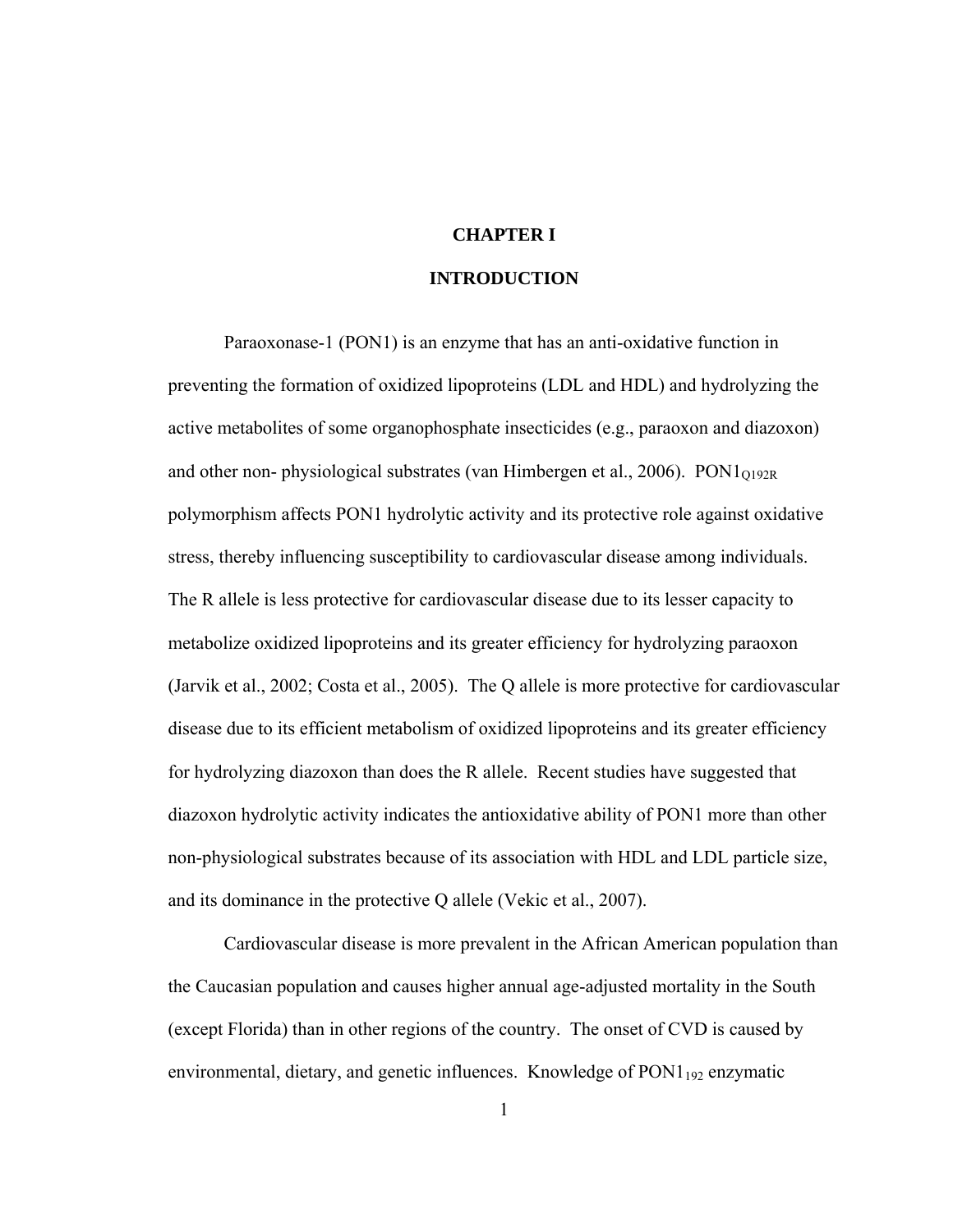activities and genotypes as related to race, gender, and age within a population may provide a useful explanation for a portion of the cardiovascular health disparity.

The measurement of  $PON1_{192}$  diazoxonase and paraoxonase activities in the serum of African American and Caucasian Southerners may be used to indicate the distribution of  $PON1_{192}$  genotypes (QQ, QR, and RR) and possible differences within race, gender, and age associated with  $PON1_{192}$  activities. Data on the frequency distribution of  $PON1_{192}$  genotypes have been reported on numerous populations, but not specifically the Southern population. These data appear in journals such as: *Environmental Health Perspectives*, *European Journal of Clinical Investigation*, *Experimental and Molecular Pathology*, *Human Biology,* among others.

 However, further studies are needed to understand the relationship between PON1 activities and genotypes and their role in cardiovascular disease, the distribution of PON1 phenotypes and genotypes within human populations, the possible differences of PON1 activities within race, gender, and age groups, and why PON1 activities are a better predictor of cardiovascular disease than genotype. Also, studies of PON1 have not been conducted on Southern populations or many African American populations, so neither the activities of PON1 nor the proportion of the two genotypic forms (Q and R) of PON1 are known among the individuals with the highest mortality rate from cardiovascular disease.

Our study samples came from Integrated Laboratory Services-Biotech (ILSbio), which had obtained serum samples from blood banks in Alabama and Tennessee. The Institutional Review Board approved the study protocol. A total of two hundred serum samples were obtained from men and women, equally distributed race and gender classes, who were self-identified as being Caucasian or of African American origin. The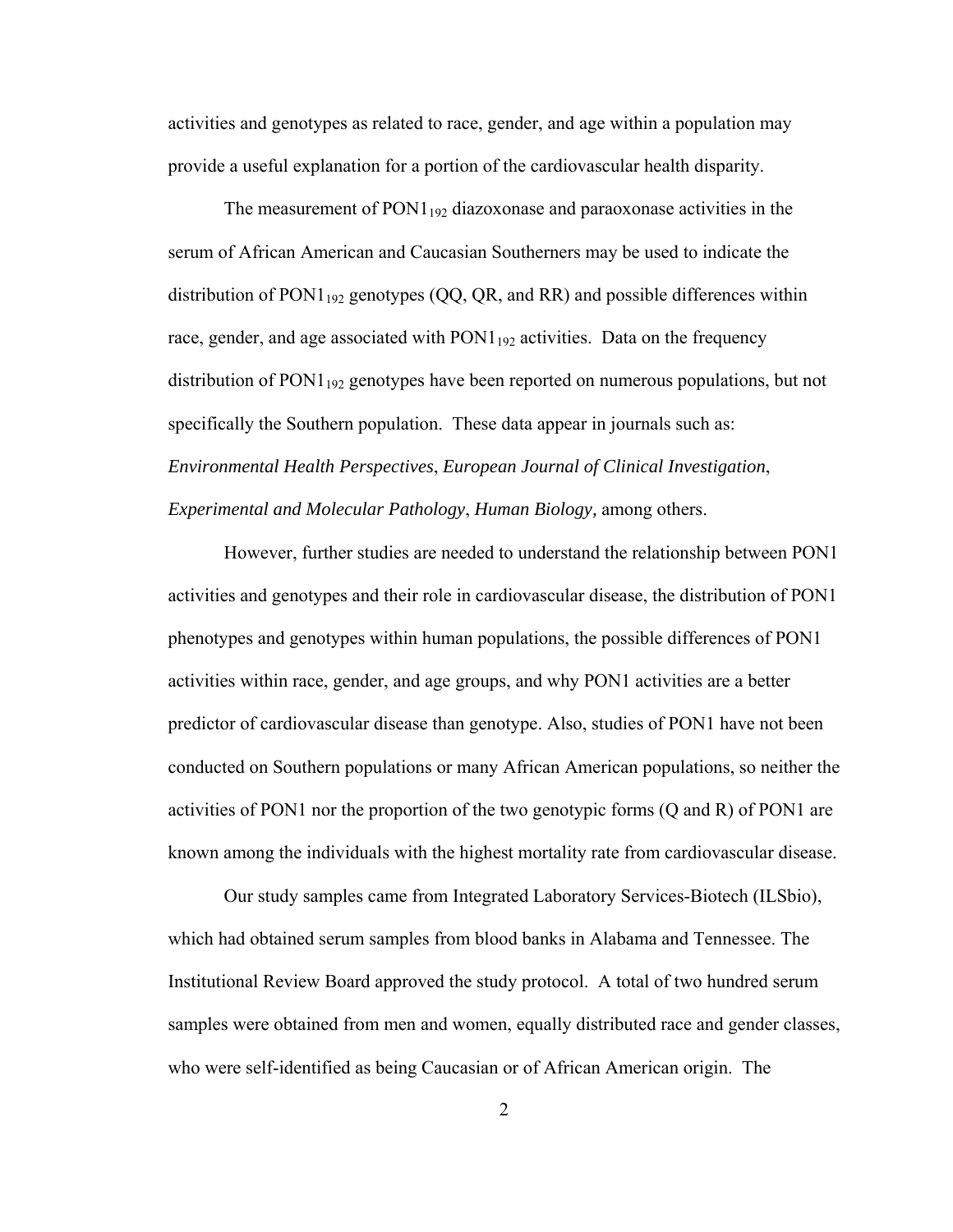following individuals were excluded from the study: subjects under the age of twentyfive or over sixty-five, subjects known or suspected to be infected with human immunodeficiency virus or hepatitis, and subjects who were not Caucasian or African-American. The cardiovascular health status, dietary and lifestyle habits, and environmental toxicant exposure of subjects are unknown.

Our study will be the first to report the distribution of  $PON1_{192}$  genotypes in the serum of African American and Caucasian Southerners and the possible differences in PON1 (paraoxonase and diazoxonase) activities within race, gender, and age groups. With the data obtained, we statistically determined that African Americans in the South have lower DZOase/POase ratios than Caucasians and the frequency distribution of QQ, QR, and RR genotypes differ between the two races. Data from our study strongly suggest a positive correlation between mean DZOase/POase ratios and genotypes and their role in increased susceptibility to cardiovascular disease in African Americans. Also, these results can be used to compare with future studies in which more samples may be obtained and/or more parameters are studied.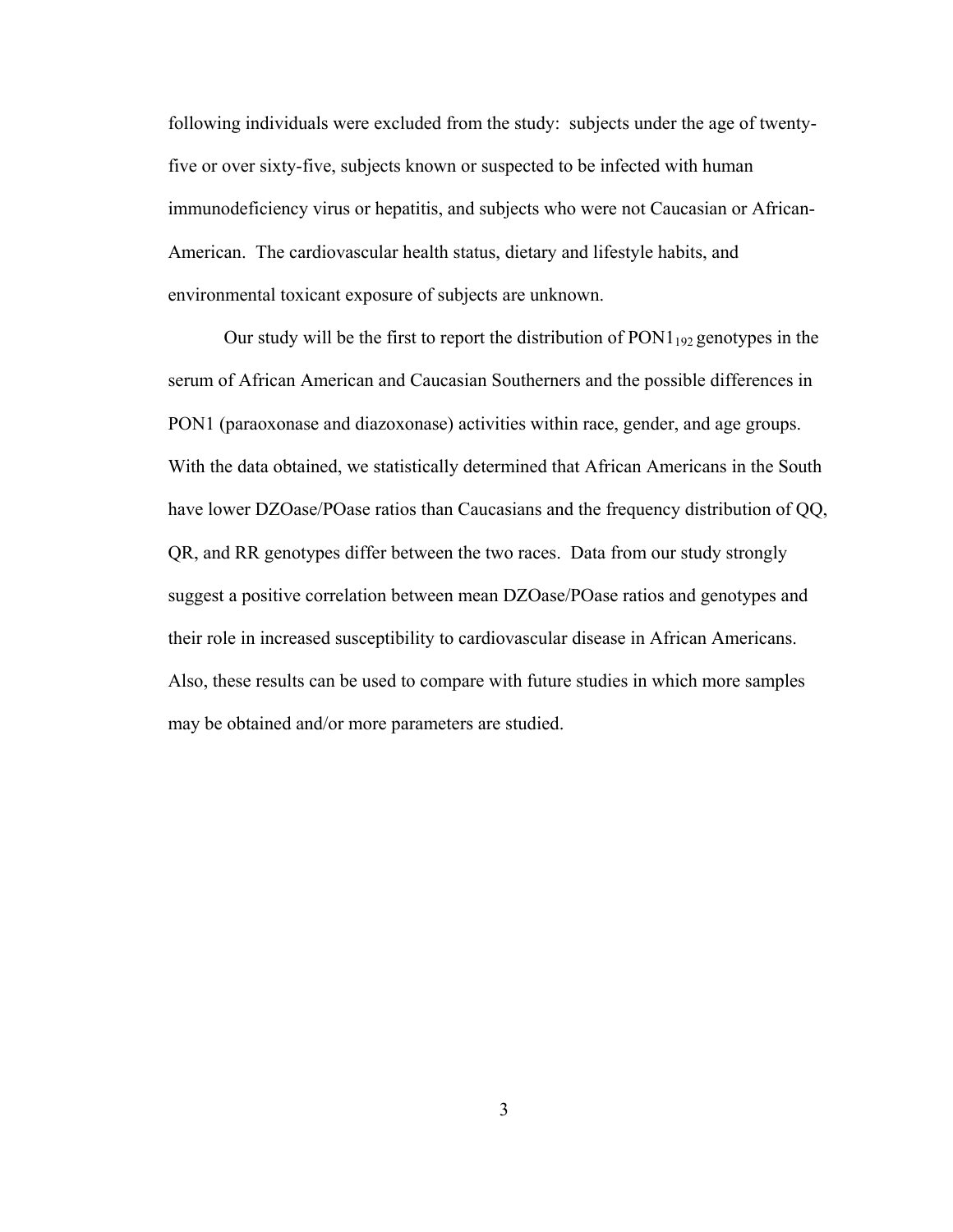## **CHAPTER II**

# **LITERATURE REVIEW**

Paraoxonase-1 (PON1) is a mammalian enzyme that is synthesized primarily in the liver and is secreted into the blood, where it is associated with high- density lipoproteins (Costa et al., 2004). The structure of PON1 is a six-bladed β- propeller with two calcium ions (Ca1, Ca2) located in its central tunnel (Harel et al., 2004). The catalytic calcium (Ca1) has higher solvent accessibility and the structural calcium (Ca2) stabilizes the structure of PON1 (Harel et al., 2004; van Himbergen et al., 2006). PON1 belongs to a family of calcium-dependent hydrolases that also includes PON2 and PON3 (Gaidukov et al., 2006). The three classes hydrolyze aromatic and long-chain aliphatic lactones, but PON2 and PON3 lack paraoxonase (phosphotriesterase) and arylesterase activities (Costa et al., 2004).

PON1 hydrolyzes paraoxon (the active metabolite of the organophosphate insecticide parathion), diazoxon (the active metabolite of the organophosphate insecticide diazinon), chlorpyrifos- oxon (the active metabolite of the organophosphate insecticide chlorpyrifos), organophosphate chemical warfare agents (e.g., soman and sarin), and aromatic esters (e.g., phenyl acetate) as non-physiological substrates (van Himbergen et al., 2006). Recent structure-activity model studies show that lactones are the preferred substrate of PON1 and the physiological activity of PON1 is to act as an interfacially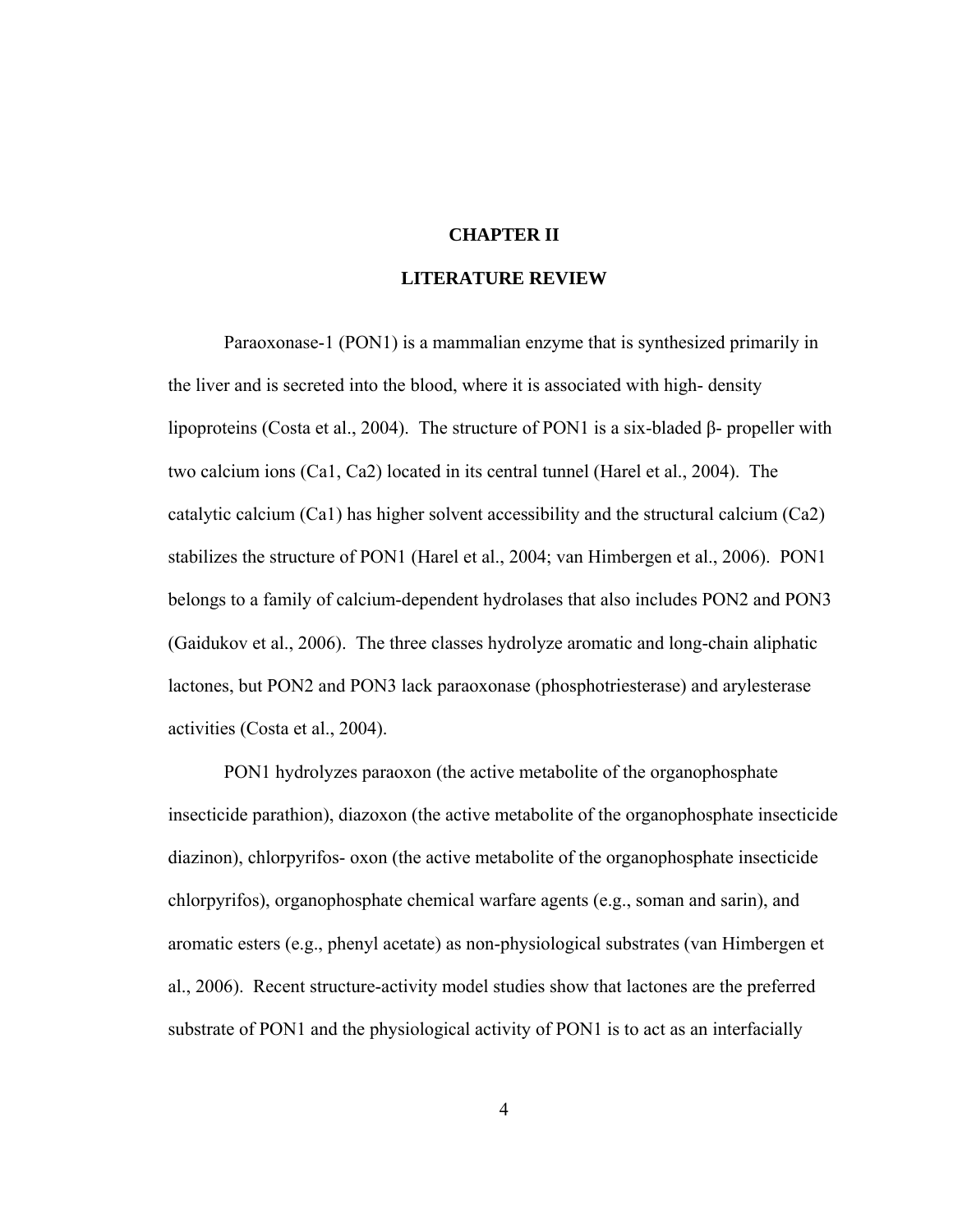activated lipolactonase that associates with HDL carrying apolipoprotein A-I (apoA-I) and apolipoprotein J (apoJ), with the prevention of atherosclerosis (Gaidukov et al., 2006). PON1 has a physiological function for the prevention of the formation of oxidized low-density lipoproteins (LDL), inactivation of LDL-derived phospholipids once they are oxidized, and protection of phospholipids in high-density lipoproteins (HDL) from oxidation (Costa et al., 2004).

#### **Formation of Oxidized Lipoproteins (HDL and LDL)**

Oxidized LDL originates from oxidation in the arterial wall by lipoxygenases and myeloperoxidases. It has been proposed that biologically active lipids in LDL are formed in three phases (Mertens and Holvoet, 2001; Navab et al., 2000). First, LDL interacts with metabolic products of linoleic acid, metabolic products of arachidonic acid, and hydrogen peroxides. Linoleic acid and arachidonic acid are polyunsaturated fatty acids (PUFAs) that are protected from free radical attack and oxidation by several antioxidants. PUFAs and antioxidant levels indicate LDL oxidation susceptibility (Ramos et al., 1995). Second, LDL is trapped in the subendothelial space and continuous generation of additional reactive oxygen species in LDL occurs. 15- Lipoxygenase converts polyunsaturated fatty acids into lipid hydroperoxides causing oxidation of LDL; also 12 hydroxyeicosatetraenoic acid is a lipoxygenase metabolite of arachidonic acid that can cause greater adhesion of monocytes to endothelium (Mertens and Holvoet, 2001). Third, the nonenzymatic oxidation of LDL phospholipids occurs, causing formation of specific oxidized phospholipids that induce monocyte binding, chemotaxis, and differentiation into macrophages (Mertens and Holvoet, 2001; Navab et al., 2000).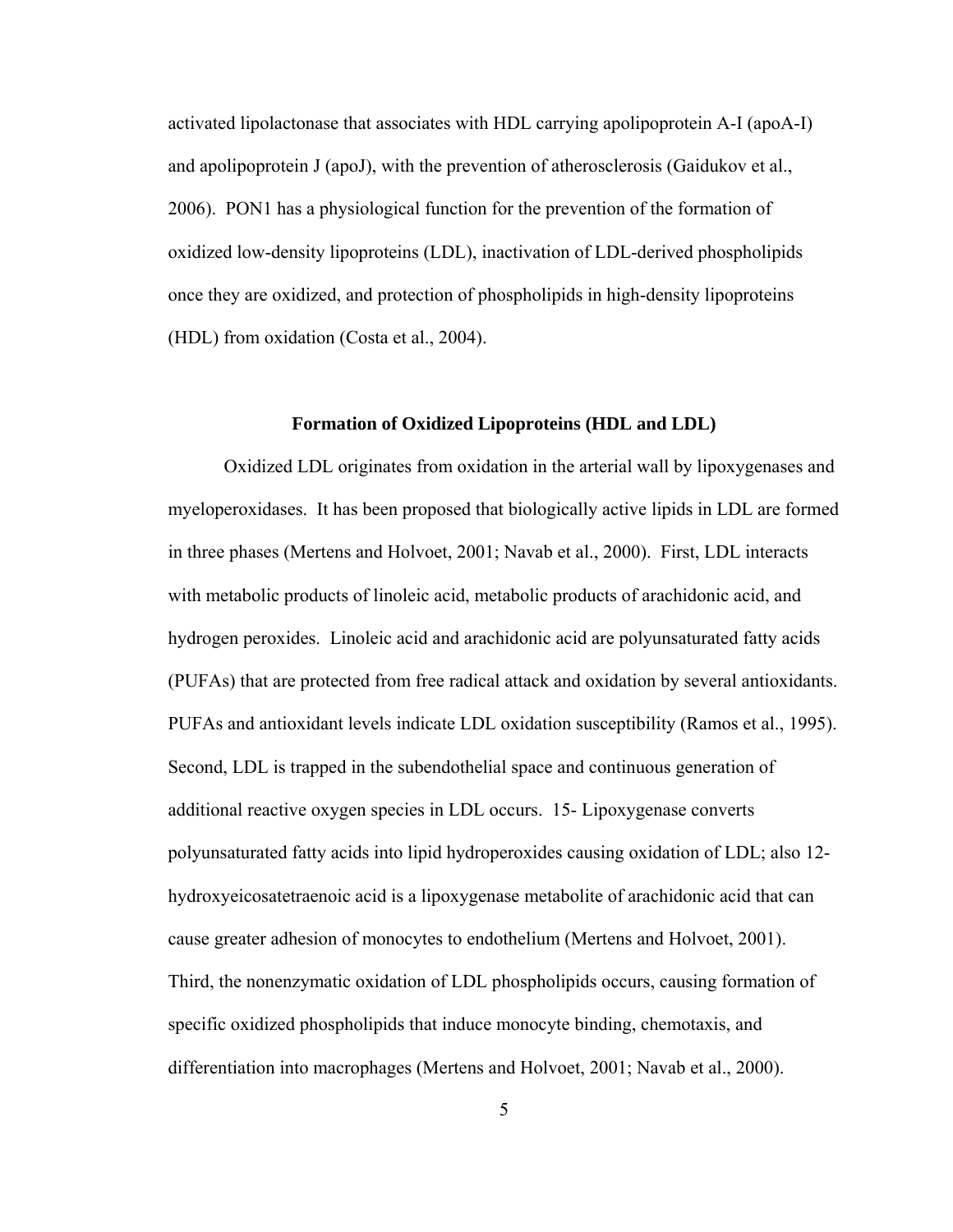Myeloperoxidases generate reactive species that oxidize antioxidants, lipids, and protein of LDL. Nitric oxide (reactive nitrogen species) can be converted to secondary oxidizing species that increase membrane and lipoprotein lipid oxidation. Oxidized LDL leads to atherosclerosis (Mertens and Holvoet, 2001).

#### **Cardiovascular Disease**

Approximately every year since 1900, cardiovascular disease (CVD) has been the leading cause of death in the United States. In general, states in the South (except Florida) have higher annual age- adjusted mortality rates from CVD and stroke than states from other regions of the country (American Heart Association, Heart Disease, and Stroke Statistics-2007 update). Some of the critical risk factors for CVD include: hypertension, high cholesterol (particularly LDL cholesterol), smoking, and obesity. The contributions of these risk factors to the state- specific age- adjusted mortality rates from CVD are unknown. Several theories have been developed to explain the higher stroke mortality rate (a subset of CVD mortality) in the South including: low socio-economic status, an increased prevalence and severity of hypertension, and the presence of environmental toxicants (Perry and Rocella, 1998). Soft water has been reported to be associated with increased cardiovascular mortality because the southeastern region of the United States has the largest soft water area in the U.S. (Perry and Rocella, 1998). The CVD health disparity in the South suggests that an environmental factor(s) more prominent in the South than in other regions of the country might synergize the known risk factors, perhaps in conjunction with a genetic pre-disposition prominent in the South.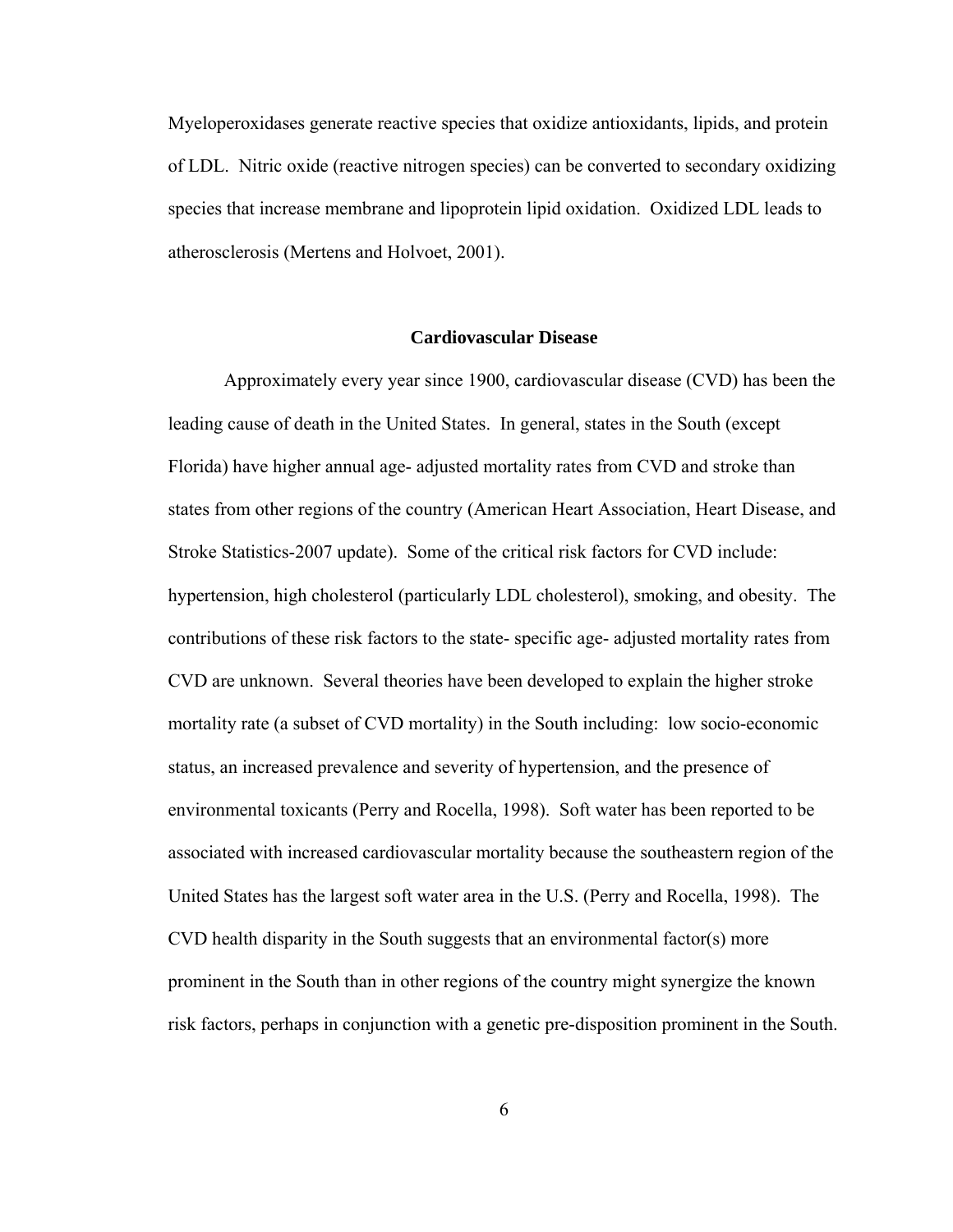#### **PON1 Protective Function**

 Earlier studies have suggested that the PON1 *N*-terminus anchors it to HDL, thereby contributing to the antioxidative properties of HDL (Harel et al., 2004; Rozek et al., 2004). *In vivo* studies in laboratory animals show that PON1 reduces the generation of lipid peroxides by hydrolyzing biologically active LDL and preventing the formation of fatty streak lesions (Gamboa et al., 2006; Watson et al., 1995). This function also inactivates PON1 arylesterase activity by the interaction of oxidized LDL phospholipids and cholesteryl esters with the PON1-free sulfhydryl group at cysteine-284 (Aviram et al., 2000). PON1 has three cysteine (Cys) residues in positions 42, 284, and 353. Cys-42 and Cys-353 are essential for PON1 hydrolase activity while Cys-284 is close to the active site and is essential for PON1 to be protective against LDL oxidation (Bartels et al., 2002; Sorenson et al., 1995; Aviram et al., 1998; Costa et al., 2004). Paraoxonase also causes HDL to become resistant to oxidation therefore maintaining the capacity of HDL to participate in reverse cholesterol transport.

It has recently been shown that HDL particles carrying apolipoprotein A-I bind PON1 with high affinity and greatly stabilize the enzyme and stimulate its lipolactonase activity (Gaidukov et al., 2006). HDL and apolipoprotein A-I (apoA-I) inhibit the oxidation of biologically active lipids. ApoAI-HDL causes LDL to become resistant to oxidation by removing 13(S)-hydroxyperoxyoctadecadienoic acid [(13(S) - HPODE)] and 15(S)-hydroxyperoxyeicosatetraenoic acid [(15(S) - HPETE)] from LDL. Both enhance phospholipid auto- oxidation products such as 1-palmitoyl-2-arachidonoyl-snglycero-3-phosphocholine (PAPC) and 1-palmitoyl-2-glutaroyl-sn-glycero-3-

7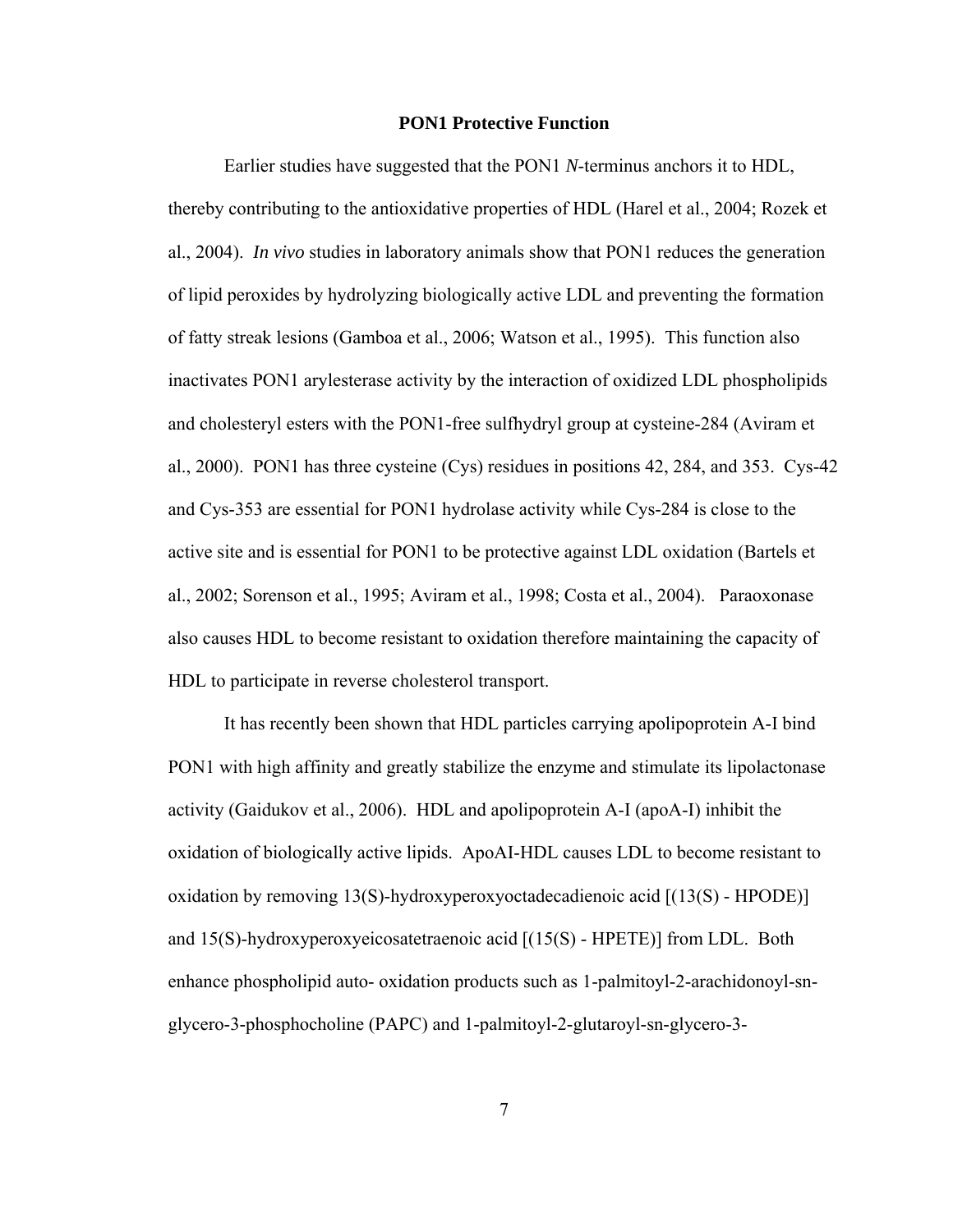phosphocholine (PGPC), as well as cholesterol linoleate (Mertens and Holvoet, 2001; Navab et al., 2000).

Apolipoprotein J (apoJ) is a glycoprotein present in HDL with PON1 and apoA-I that has been reported to function in complement regulation and prevention of cytolysis, reverse cholesterol transport, apoptosis, and membrane protection at fluid-tissue interfaces (Navab et al., 1997). Evidence has suggested that apoJ stimulates cholesterol and phospholipid efflux from the human macrophage cell lines THP-1 and U937 therefore contributing to reverse cholesterol transport (Gelissen et al., 1998). Reverse cholesterol transport involves removing excess cholesterol from peripheral cells and then returning it to the liver for excretion as bile acids. Navab and colleagues (1997) reported that pre- incubation of LDL or artery wall cells in co- culture with purified apoJ resulted in a dose-dependent inhibition of LDL- induced lipid hydroperoxide formation, MCP-1 production, and monocyte transmigration. Their data suggested that apoJ reduces the oxidative potential of LDL and artery wall cells.

The strongest connection of PON1 to the hydrolysis of lipid peroxides, cholesterol linoleate hydroperoxides, and hydrogen peroxide comes from a study using transgenic mice. The transgenic mice that lacked PON1 were more susceptible to atherosclerosis, had HDLs and LDLs that were more susceptible to *in vitro* oxidation, and inefficient HDL for hydrolysis of LDL *in vitro* (Shih et al., 1998). HDLs isolated from the transgenic mice with PON1 had an enhanced ability to protect LDLs from oxidation (Tward et al., 2002). The ability of PON1 and its polymorphisms to metabolize various lipid peroxides and prevent their formation is related to susceptibility to CVD (Costa et al., 2003).

8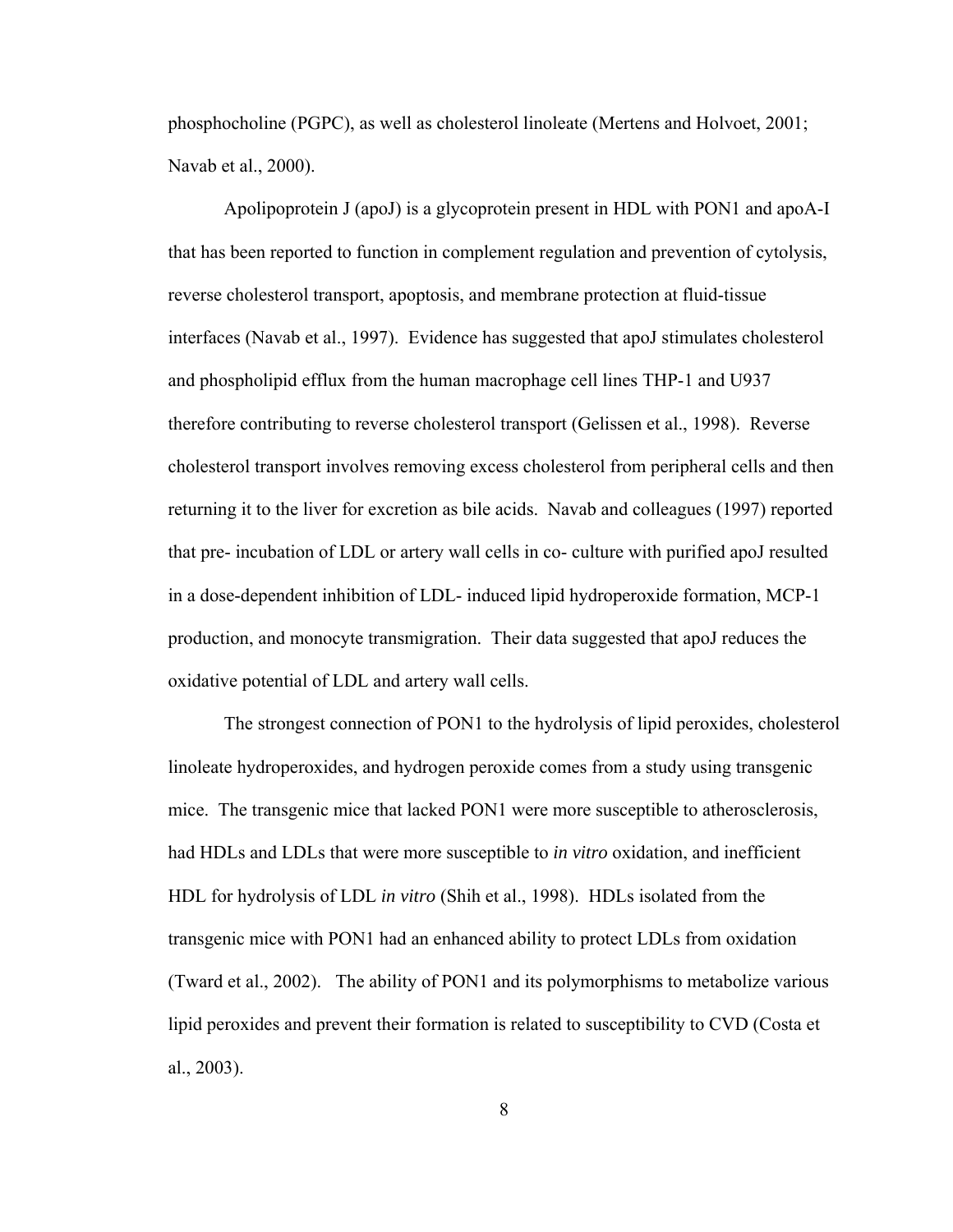#### **Mechanism of PON1 Activity**

The mechanism of PON1 protection against oxidation and atherosclerosis is still not defined (Rozek et al., 2004). It has been suggested that the mechanism of PON1 antioxidative activity is due to the presence of detergents or unidentified proteins (Teiber et al., 2004). Another mechanism suggests that when PON1 is released into the blood a HDL receptor, scavenger receptor class B type 1 (SR-BI), allows the brief association of HDL with the hepatocyte membrane without altering HDL (Thomas- Maya et al., 2006). In the blood, PON1 function with HDL is stabilized by apoA-I and apolipoprotein J (apoJ). Studies have also suggested that PON1's protective mechanism against lipid oxidation comes from having peroxidase, phospholipase  $A_2$  (PLA<sub>2</sub>), and hydrolytic activity toward hydroperoxides and hydroxides (Teiber et al., 2004; Costa et. al., 2003). PON1 hydrolyzes phospholipid and cholesteryl ester hydroperoxides and hydroxides from arachidonic acid and reduces linoleic acid hydroperoxides to linoleic acid hydroxides (Costa et al., 2003; Watson et al., 1995; Aviram et al., 1998). Other studies have shown that copper and free radical generator 2,2'-azobis-2-amidinopropane hydrochloride (AAPH), initiate lipid peroxidation and that possibly PON1 inhibits this activity (Teiber et al., 2004).

#### **PON1 Polymorphisms**

The PON1 cDNA encodes a protein of 355 amino acids with a molecular mass of 43kDa, which is located on human chromosome 7q21-22 (Costa et al, 2003). The PON1 gene contains seven single nucleotide polymorphisms (SNPs), five in the promoter sequence (G-126C, C-108T, A-162G, G-832A, G-909C) and two in the coding sequence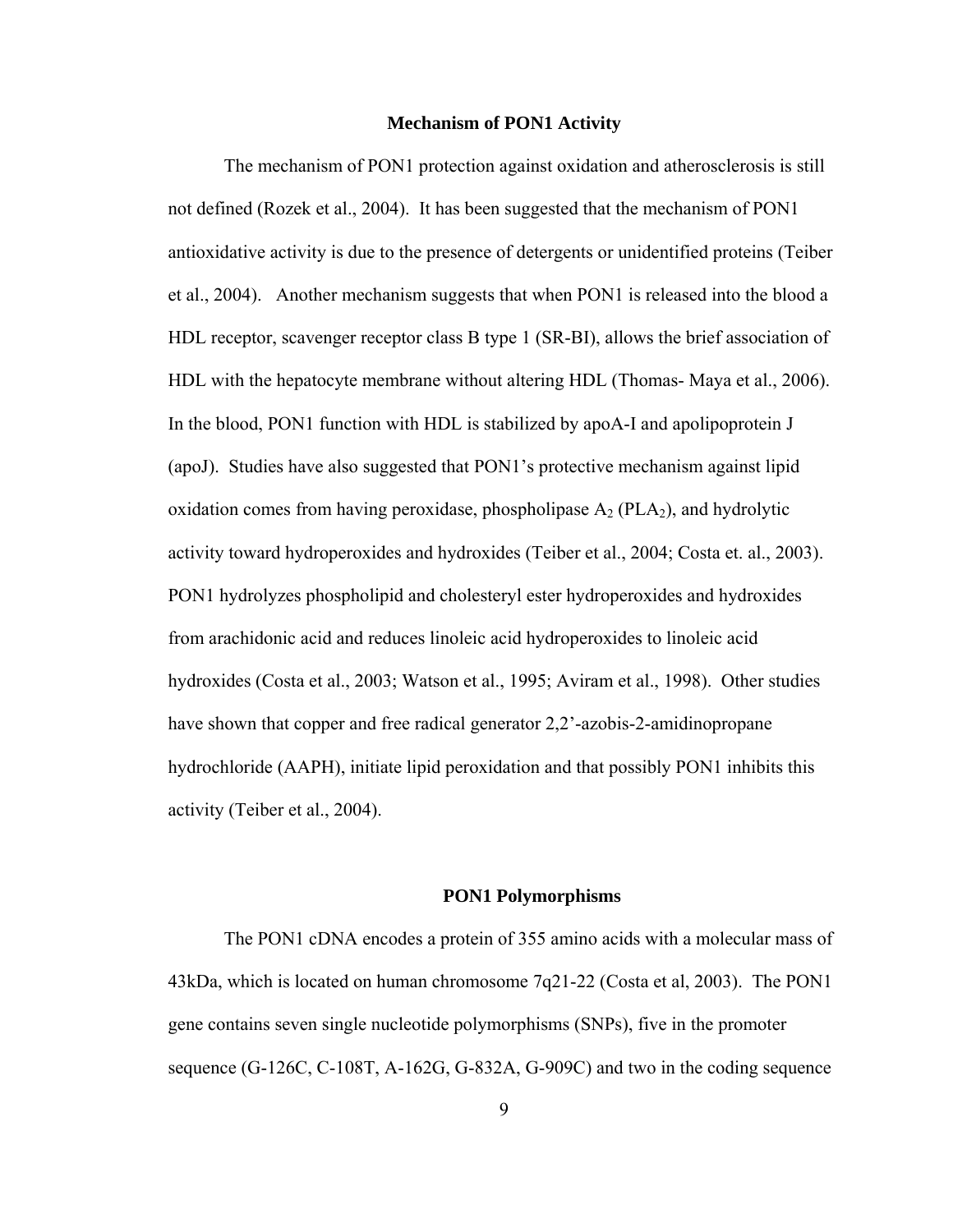(L55M, Q192R) with linkage disequilibrium (Chen et al., 2005). Polymorphisms that significantly affect PON1 include: L55M, Q192R, and C-108T. The L55M polymorphism affects plasma enzymatic stability and lipid peroxidation, the Q192R polymorphism affects the catalytic efficiency of the enzyme for various substrates, and the C-108T polymorphism has the most significant effect on PON1 expression (Davies et al., 1996; Chen et al., 2003). In the promoter region, the C-108T polymorphism has the most significant effect on PON1 expression with the –108C allele resulting in PON1 levels twice that of the –108T allele (Brophy et al., 2001; Costa et al., 2005; Chen et al., 2003). Approximately two hundred polymorphisms of PON1 have been identified, but their function(s) have not yet been described. It has been suggested, that they are involved in splicing efficiency and the efficiency of polyadenylation (Costa et al., 2005). Paraoxonase activity polymorphisms result from a missense mutation in the coding sequence of PON1. In a missense mutation, the new base alters a codon resulting in a different amino acid being incorporated into the protein chain.

#### **Linkage Disequilibrium**

Recent work suggests the effect of polymorphism L55M on plasma enzymatic activity is due to linkage disequilibrium with the low efficiency –108T allele of the C-108T promoter region polymorphism (Chen et al., 2005). Linkage disequilibrium is the non- random association of alleles at two or more loci. In linkage disequilibrium, some combinations of alleles or genetic markers occur in a population more or less frequently than expected due to random formation of haplotypes from alleles based on their frequencies. Factors that cause linkage disequilibrium are: interactions between genes,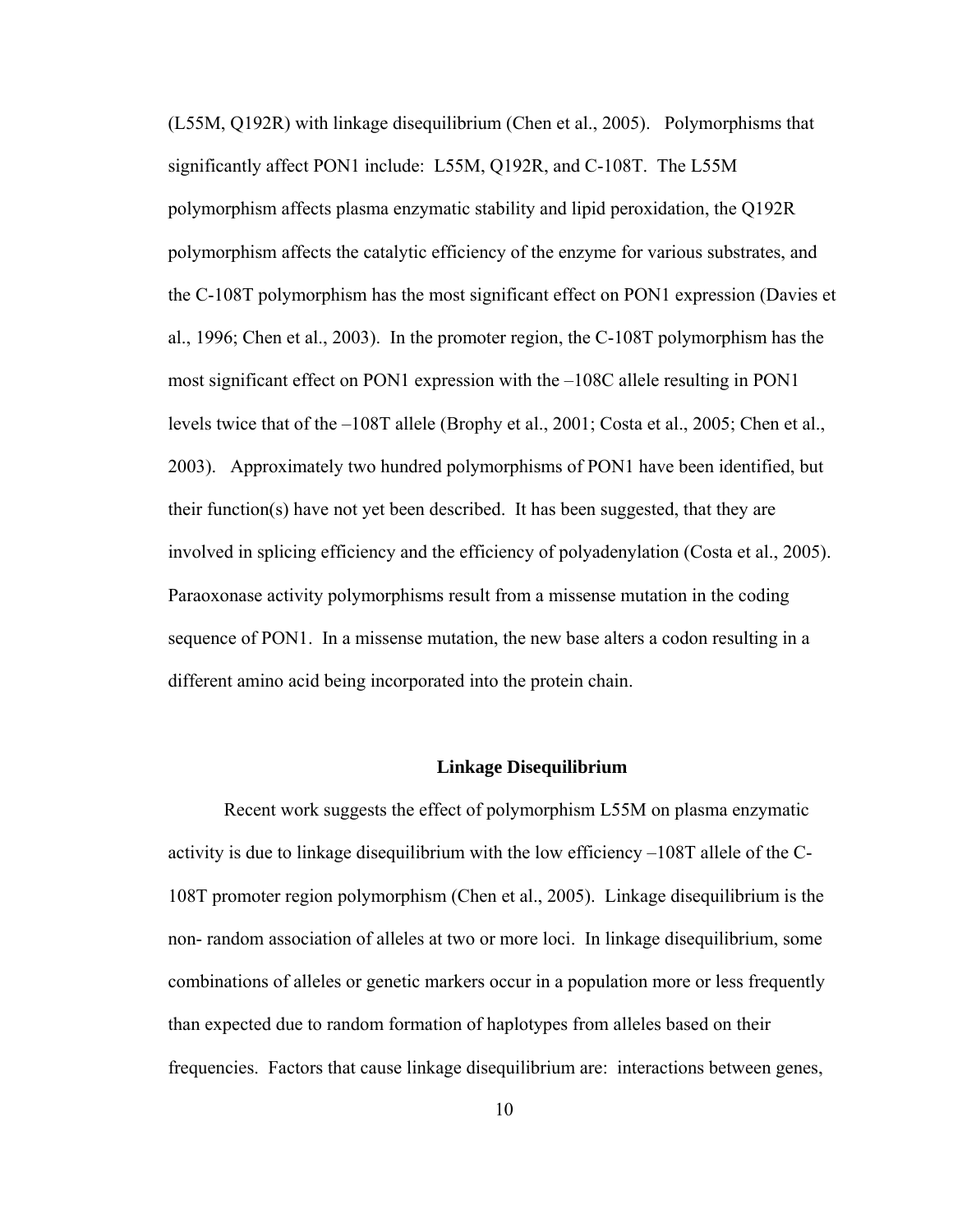genetic linkage and the recombination rate, random drift or non- random mating, and population structure.

 Tests have shown significant linkage disequilibrium among the three promoter polymorphisms (-909, -162, and –108) and between the promoter polymorphisms and coding polymorphism L55M. Chen et al. (2003) used maternal blood samples ( $n = 402$ ) and umbilical cord blood samples ( $n = 229$ ) to analyze linkage disequilibrium in the Caucasian, African American, and Caribbean Hispanic population. Their results showed that promoter polymorphisms are in almost complete linkage disequilibrium with one another. For Caucasians, there was significant linkage disequilibrium between Q192R and L55M and between the promoter polymorphisms and L55M. In African Americans, the promoter polymorphisms C-108T and G-909C are in disequilibrium with Q192R, but not in the Caucasian sample population (Chen et al., 2003). Knowledge of linkage disequilibrium within populations may provide strategies for testing PON1 polymorphism effects in diseases, such as CVD (Jarvik et al., 2003).

# **PON1Q192R and CVD**

The polymorphism at position 192 involves the amino acid substitution of glutamine (Q) for arginine (R). Q192R has been shown to have significant roles in substrate hydrolysis, drug metabolism, and susceptibility to CVD (Harel et al., 2004). Results from previous studies have shown that  $PON1<sub>O192R</sub>$  accounts for much variation in PON1 hydrolysis activity of paraoxon (POase activity) and lesser variation in PON1 hydrolysis activity of diazoxon (DZOase activity) *in vitro*, so using diazoxon as a substrate provides a better indication of overall PON1 activities (Jarvik et al., 2002; Costa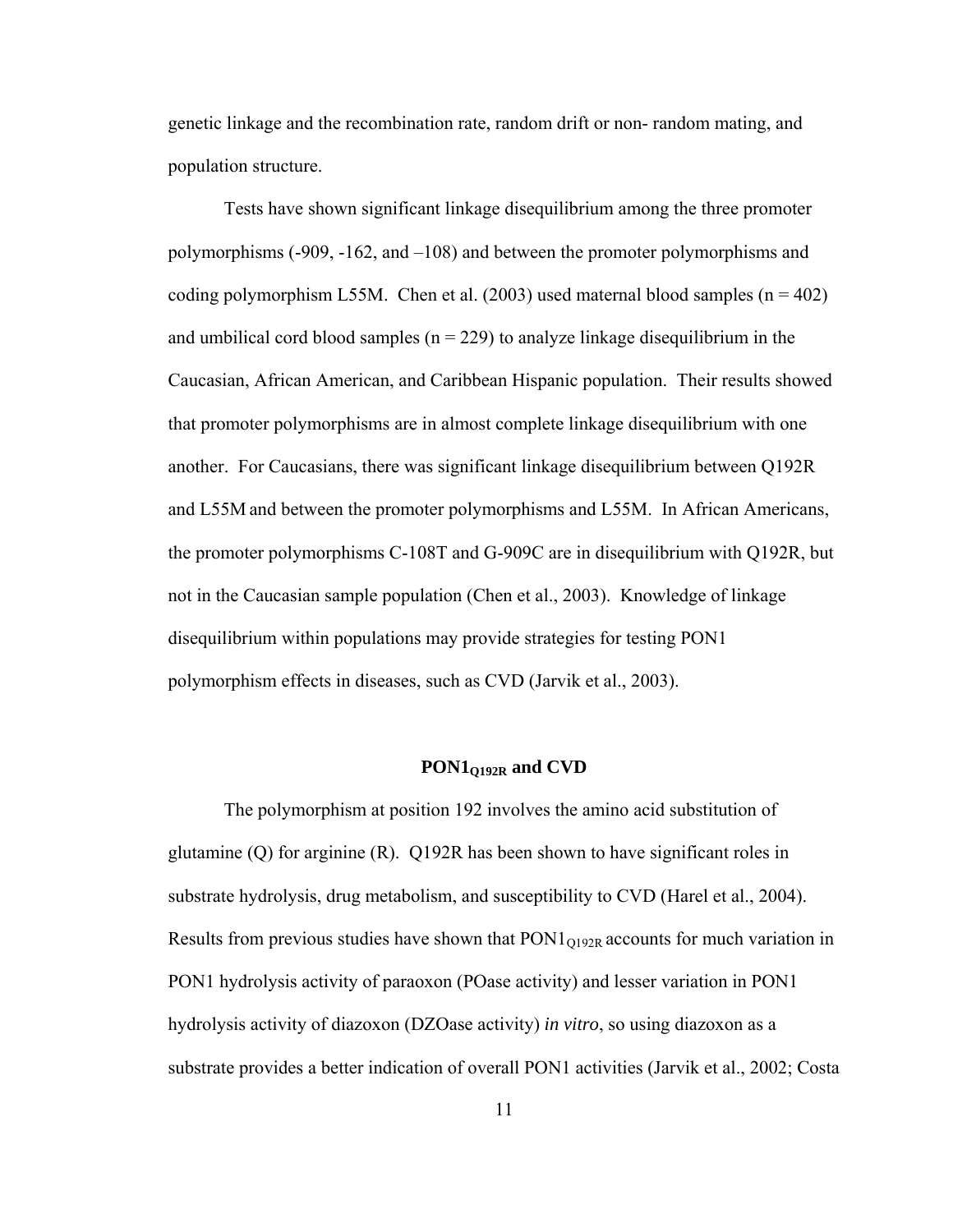et al., 2005). When measuring the substrate concentration for half maximal velocity  $(K_m)$ divided by maximal initial velocity  $(V_m)$ , Li and colleagues (2000) observed that PON1  $_{R192}$  allele (Km/Vm= 6.27) is more efficient at hydrolyzing paraoxon than PON1<sub>0192</sub> (Km/Vm= 0.71). However, diazoxon and the nerve gases soman and sarin are hydrolyzed more efficiently by  $PON1<sub>O192</sub>$  than  $PON1<sub>R192</sub>$  (Durrington et al., 2001).

The Q192R polymorphism also affects the protective role of PON1 against oxidative stress, where Q192 is more efficient at metabolizing oxidized HDL and LDL than R192. Earlier data reported that approximately 30% of Caucasians are homozygous for the R genotype, 40% are heterozygous for the QR genotype, and 30% are homozygous for the Q genotype (Navab et al., 1997). Recent data on the distribution of weighted PON1 allele frequencies in various populations showed that African Americans have a weighted  $PON1<sub>O192</sub>$  allele frequency of 0.37 and a weighted  $PON1<sub>R192</sub>$  allele frequency of 0.63 (Schacchi et al., 2003). Data have shown that Caucasians have a weighted  $PON1<sub>0192</sub>$  allele frequency of 0.75 (Costa et al., 2003). Allele frequencies were determined using the gene-counting method and the genotype distribution was estimated by the  $\chi^2$  test (Schacchi et al., 2003). These data suggest that individuals carrying the  $PON1<sub>R192</sub>$  allele could be at increased risk for coronary artery disease when they are exposed to environmental changes, changes in dietary habits, or contact with insecticides and other toxic substances (Schacchi et al., 2003).

Studies on PON1 genotype suggest that genotype is an important indication of susceptibility to cardiovascular disease. Mackness et al. (1998) found that HDL containing the PON1<sub>55MM</sub> genotype provided the most protection against LDL oxidation, followed by PON1 $_{55LM}$ , and lastly PON1 $_{55LL}$ . They also found that of the PON1 $_{192}$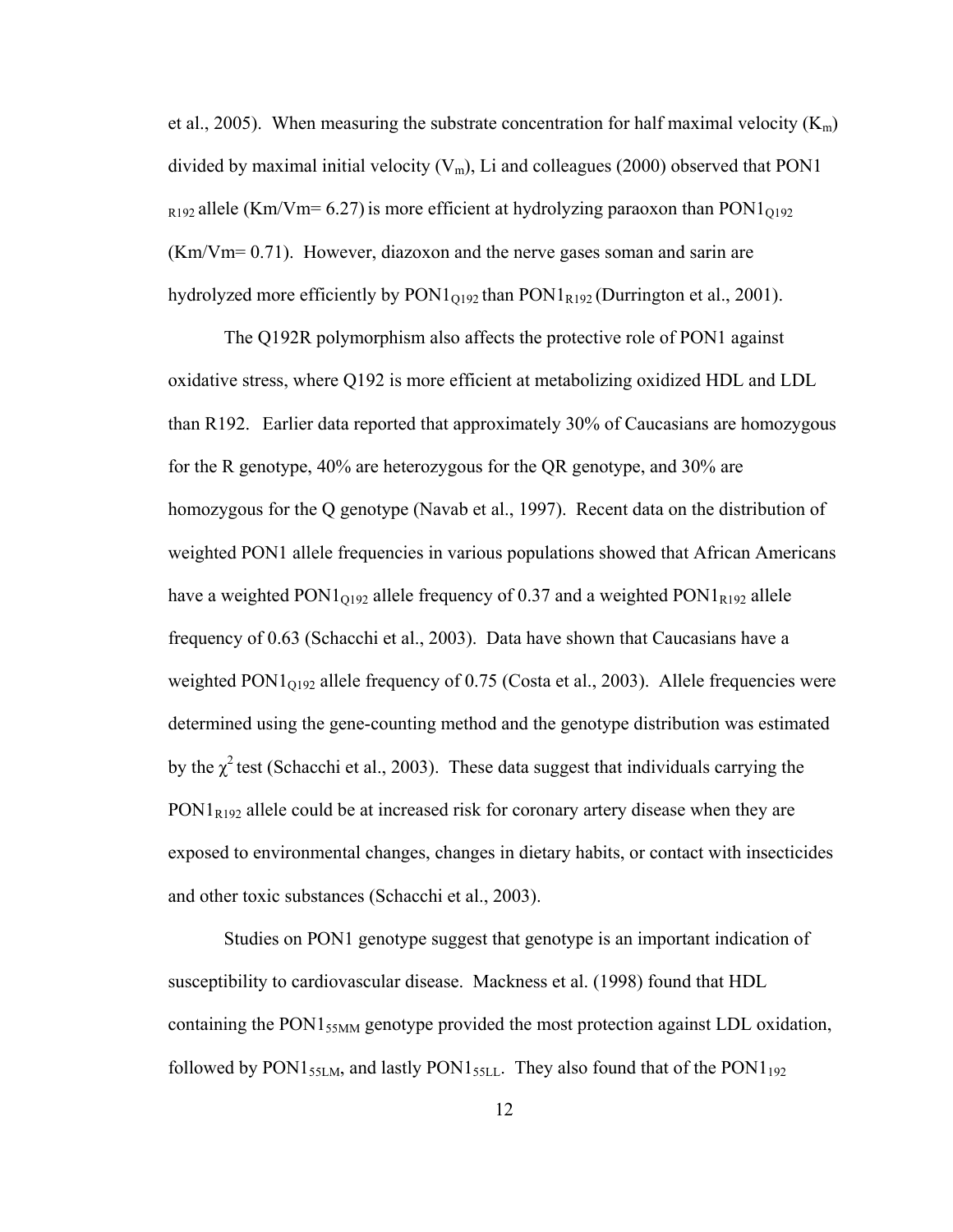genotype PON1<sub>192QQ</sub> provided the most protection against LDL oxidation, followed by  $PON1<sub>O192R</sub>$ , and lastly PON1<sub>192RR</sub>. However, PON1 polymorphisms do not determine the level of plasma PON1 activity. The variability in PON1 activity in each individual explains why just knowing the genotype does not provide an accurate prediction of the association of PON1 polymorphisms with disease (Costa et al., 2003).

#### **Metabolism of PON1 Substrates**

 Paraoxon (diethyl 4- nitrophenyl phosphate), the active metabolite of parathion, is formed by microsomal oxidation of parathion through desulfuration and is degraded by hydrolysis resulting in 4-nitrophenol and diethyl phosphate via the cytochrome P450/PON1 pathway (Neal, 1967).

Diazoxon, the active metabolite of diazinon, is formed by the microsomal oxidation of diazinon through desulfuration and is degraded by hydrolysis resulting in isopropyl-4-methyl-6-hydroxypyrimidine (IMHP) and diethyl phosphate via the cytochrome P450/PON1 pathway (Shishido and Fukami, 1972).

#### **Measuring PON1 Activity**

Measuring the rate of diazoxon and paraoxon hydrolysis at high salt concentrations (2 M NaCl), provides an accurate functional assessment of the plasma  $PON1_{192}$  genotype, as well as the plasma PON1 activity for individuals (Costa et al., 2003; Costa et al., 2005). Knowledge of genotype and phenotype is important for determining the relationship of PON1 polymorphisms with susceptibilities to disease, the tolerance of organophosphate insecticides, and pharmacokinetic status of drug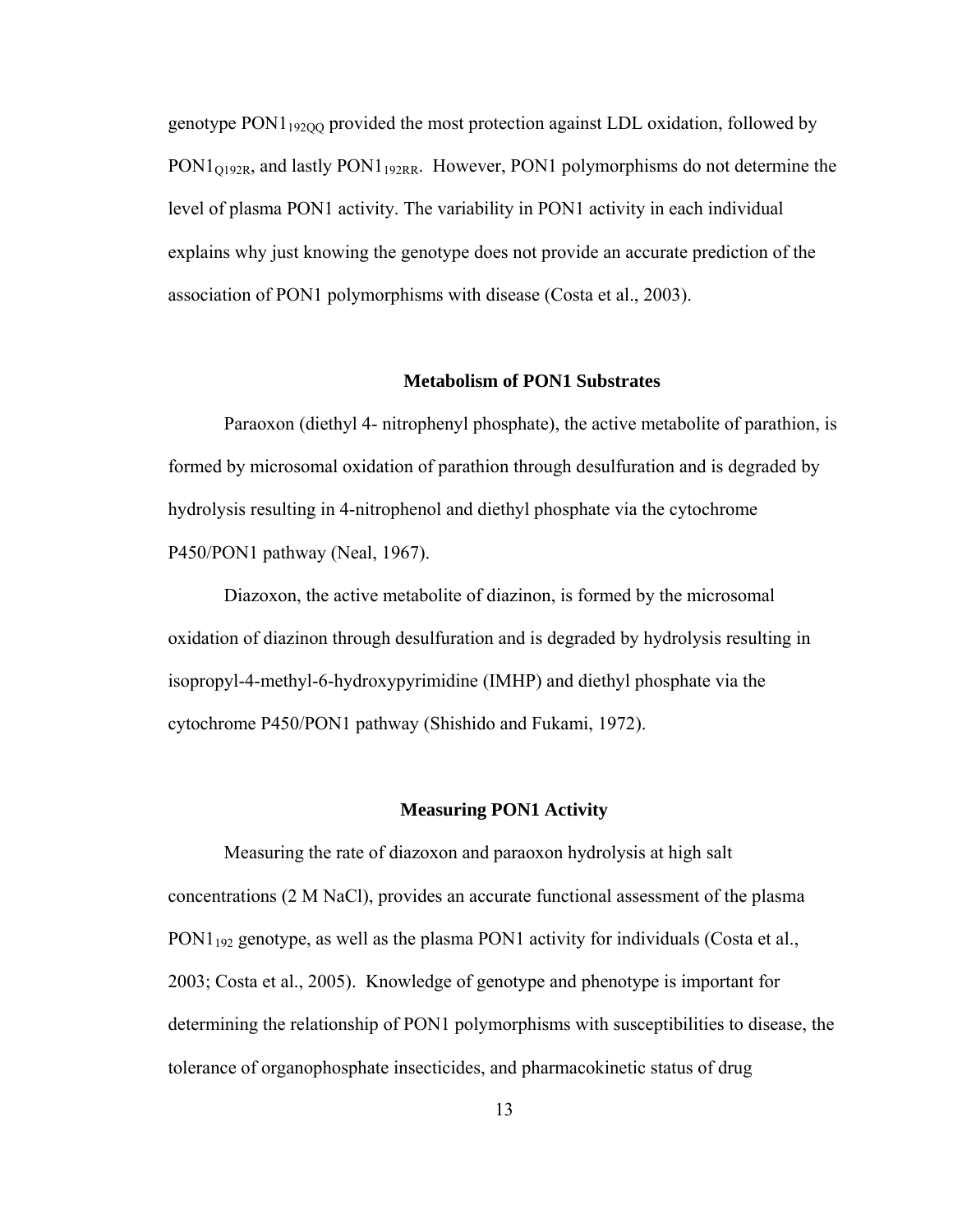metabolism (Richter et al., 1999). A plot of the rates of diazoxon hydrolysis vs. paraoxon hydrolysis (DZOase/POase ratio), can be used to separate individuals into three groups, which corresponds to:  $PON1_{19200}$ ,  $PON1_{1920R}$ , and  $PON1_{192RR}$ .

#### **Factors that Influence PON1 Activity**

Many factors have been reported to affect serum PON1 activity. Simvastatin, a drug used to reduce the amount of cholesterol and fatty substances in the blood, has been reported to increase PON1 activity (Deakin et al., 2003). Fibrates, fibric acid derivatives that are used to lower blood triglyceride levels, have been reported to increase PON1 activity (Gouedard et al., 2003). Aspirin has also been reported to increase PON1 activity (Blater-Garin et al., 2003). Dietary polyphenols have been reported to increase PON1 expression by an aryl hydrocarbon- receptor dependent mechanism (Gouedard et al., 2004). Increased dietary intake of Vitamins C and E has been reported to increase PON1 activity by scavenging free- oxygen radical products that inhibit PON1 activity (Jarvik et al., 2002). Other studies have not confirmed these results (Ferre et al., 2003; Kleemola et al., 2002). Also, light alcohol consumption has been shown to increase PON1 activity, while heavy alcohol consumption decreases PON1 activity (Rao et al., 2003).

Smoking has been reported to decrease PON1 activity due to the presence of reactive aldehydes and aromatic hydrocarbons in cigarettes (Nishio and Watanabe, 1997; James et al., 2000; Jarvik et al., 2002; Senti et al., 2003; Ferre et al., 2003; Costa et al., 2005). Heavy alcohol consumption (Costa et. al., 2005), diabetes mellitus (Boemi et al., 2001), fat- enriched diets (Costa et al., 2005), various HDL deficiencies (Costa et al.,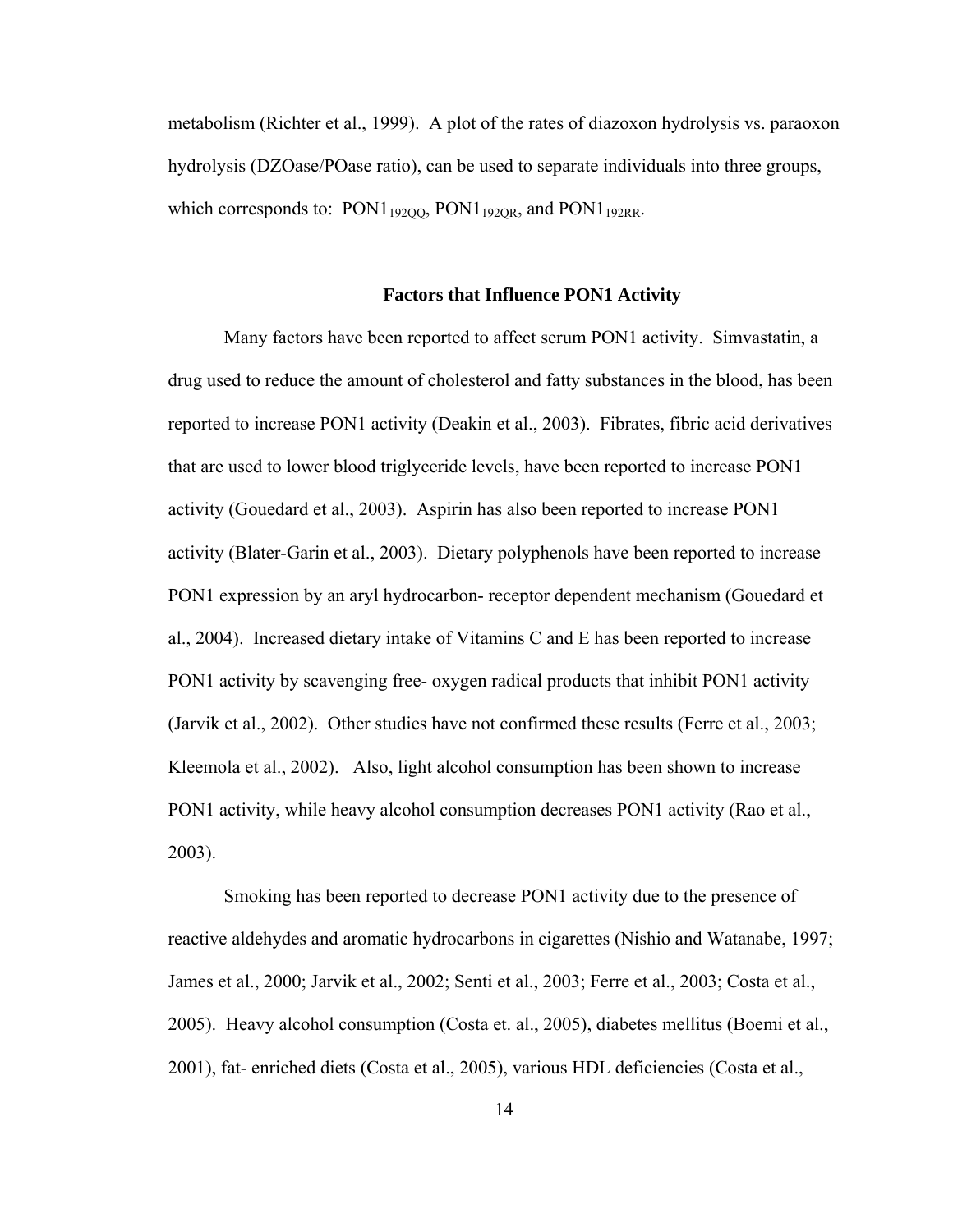2003; Mackness et al., 1987), and liver cirrhosis (Costa et al., 2003; Ferre et al., 2001) all have been reported to lower PON1 activity. Studies have confirmed that low serum PON1 activity is a predictor of vascular disease (Jarvik et al., 2000; Mackness et al., 2001; Jarvik et al., 2003).

#### **PON1 and Age, Gender, and Race**

Some data have been reported concerning the effect of age, gender, and race on PON1 activity. Studies have shown that serum PON1 activity is lower during development and birth, but increases over time (Chen et al., 2003). Other studies have reported that PON1 activities remain constant within adults or decrease in elderly subjects (Jarvik et al., 2002; Miochevitch and Khalil, 2001; Seres et al., 2004; Costa et al., 2005). In relation to gender, there have been conflicting studies. One study reported a higher mean value of PON1 activity in females than males (Mueller et al., 1983). Data presented on race and PON1, indicate that Caucasians have the more protective genotype than African Americans (Schacchi et al., 2003; Costa et al., 2003).

Because of the limited nature of the existing data regarding the PON1 polymorphism distributions in African Americans, and the lack of this type of information on Southern populations, this study was designed to investigate age, gender, and race differences that are associated with PON1 in Caucasians and African Americans from the South.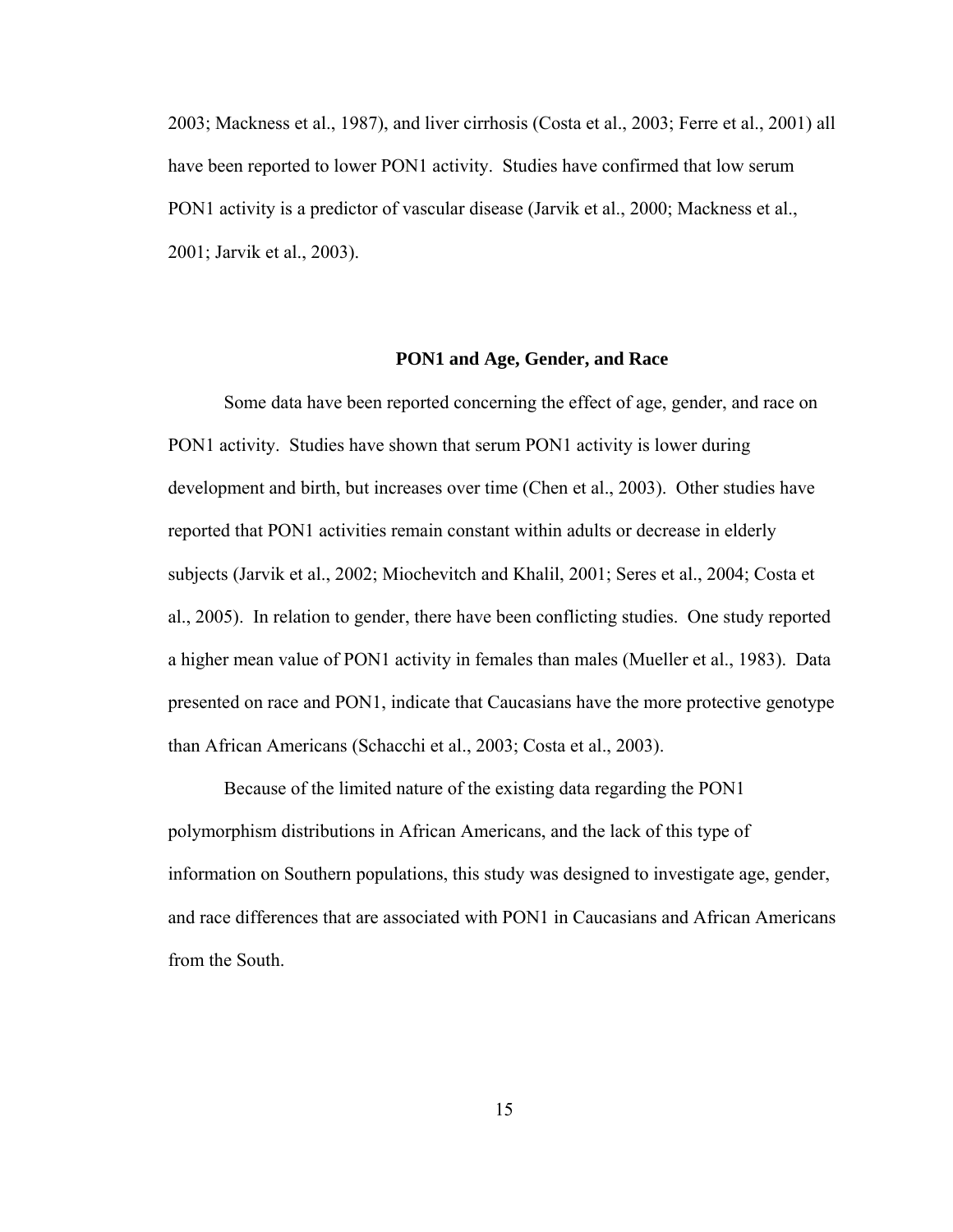### **CHAPTER II**

# **MATERIALS AND METHODS**

# **Substrates and Materials**

Measuring the rate of diazoxon and paraoxon hydrolysis at high salt concentrations (2 M NaCl) provides an accurate functional assessment of  $PON1_{192}$ genotypes, as well as the PON1 activities of individuals (Costa et al., 2003; Costa et al., 2005). The diazoxon used in this study was obtained from Chem Service (West Chester, PA). Paraoxon was synthesized and provided by Dr. Howard Chambers (Department of Entomology and Plant Pathology, Mississippi State University).

The serum used in this study was obtained from blood banks in Alabama and Tennessee through Integrated Laboratory Services-Biotech (ILSbio, LLC) in Chestertown, Maryland. A total of two hundred serum samples were obtained from men and women, equally distributed race and gender classes, who were self-identified as being Caucasian or of African American origin. The following individuals were excluded from the study: subjects under the age of twenty- five or over sixty-five, subjects known or suspected to be infected with human immunodeficiency virus or hepatitis, and subjects who were not Caucasian or African-American. The cardiovascular health status, dietary and lifestyle habits, and environmental toxicant exposure of subjects are unknown.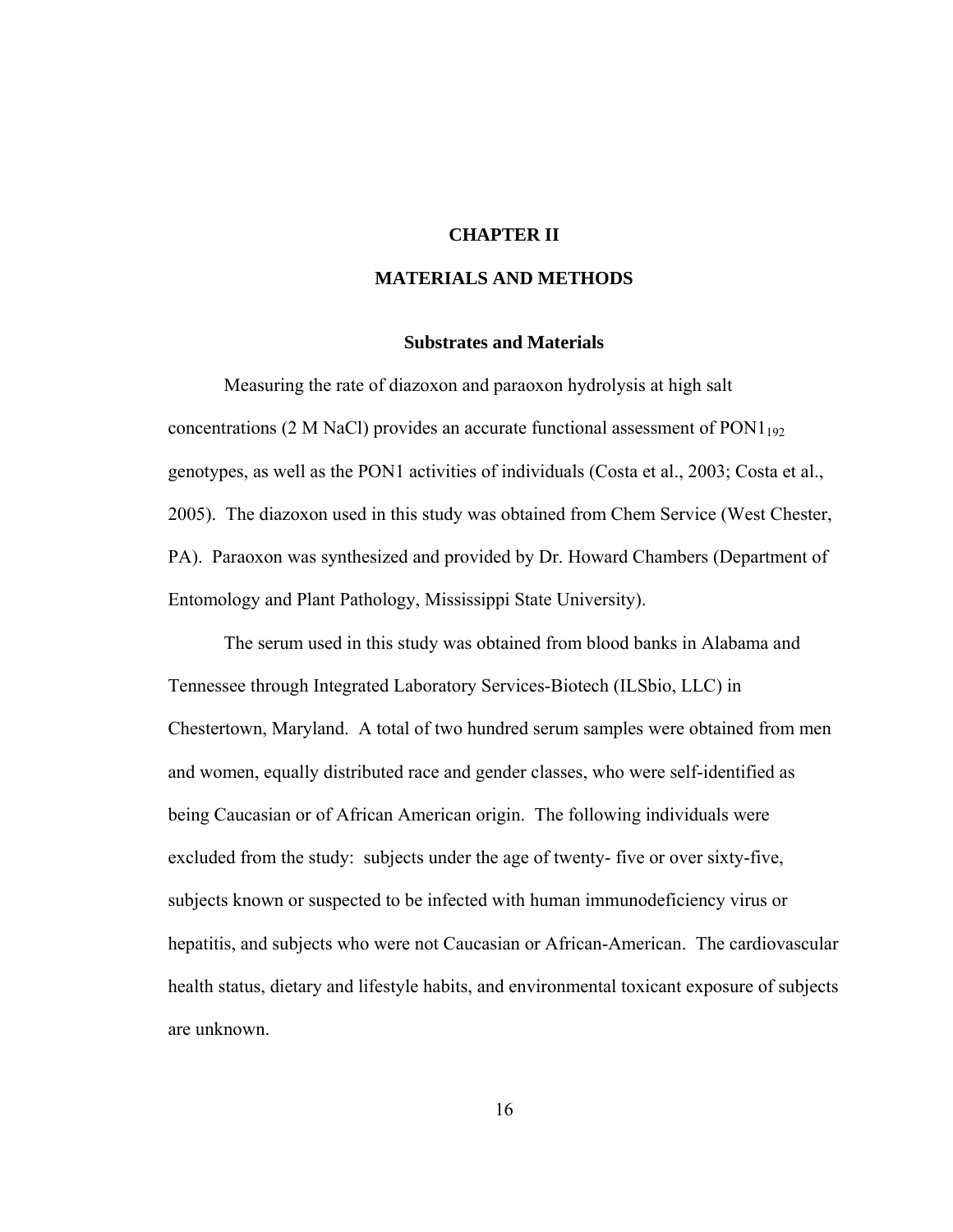#### **Paraoxon Hydrolysis**

The discontinuous Paraoxonase assay monitors the calcium-dependent hydrolysis of paraoxon. In the presence of salt, paraoxon hydrolysis by PON1 is activated and the release of 4-nitrophenol is yellow in alkaline solution. The 4-nitrophenol released by paraoxon hydrolysis was measured spectrophotometrically according to a method described by Richter and Furlong (1999).

#### **Paraoxonase Assay**

Paraoxon, the traditional PON substrate (1.2 mM final concentration; stock solution in dry ethanol), was incubated in paired serum samples. A calcium containing buffer solution of Tris-HCl  $(0.1 \text{ M}, \text{pH} 8.0)$ , 2 mM CaCl<sub>2</sub>, and 2 M NaCl was prepared to activate PON1 activity. An EDTA containing buffer solution of Tris-HCl (0.1 M, pH 8.0), 1 mM EDTA, and 2 M NaCl was prepared to eliminate PON1 activity. 175 μL of calcium buffer was added to each of six wells of a microtiter plate (96 well format) and 175 μL of EDTA buffer was added to each of three wells of a microtiter plate. Six dilutions of serum were then prepared: three calcium dilutions (60 μL calcium buffer and 15 μL of serum) and three EDTA dilutions (40 μL of EDTA buffer and 10 μL of serum). Using a positive displacement pipette, 25  $\mu$ L of the calcium dilution was added to the six wells of the microtiter plate already containing 175  $\mu$ L of calcium buffer and 25  $\mu$ L of the EDTA dilution was added to each of three wells of the microtiter plate containing 175 μL of EDTA buffer. The solution in the microtiter plate was mixed and incubated at 37°C for five minutes in the Jitterbug® microtiter plate shaker. Following the incubation time, 2 μL of paraoxon (1.2 mM final concentration) was added to the solution in each well of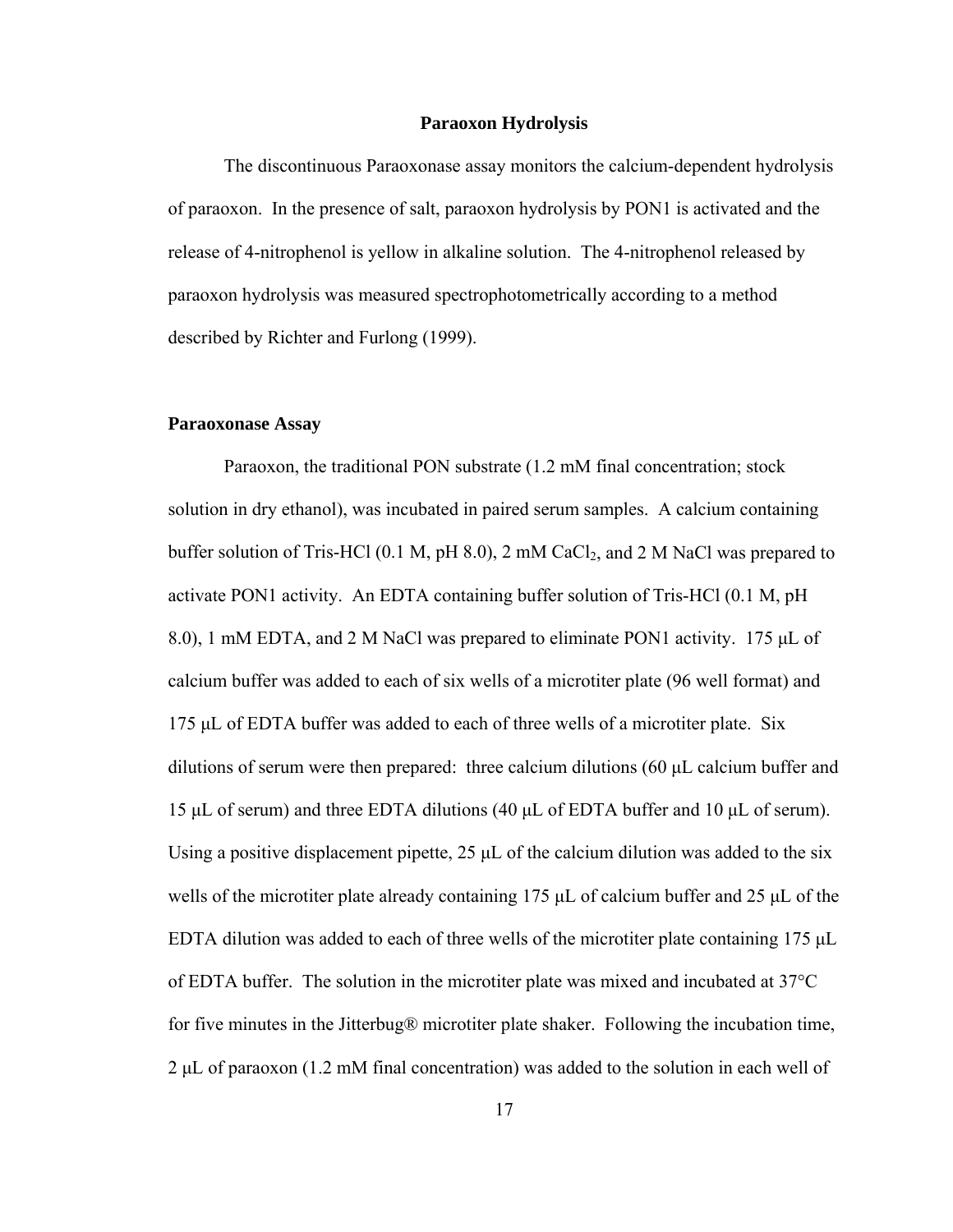the microtiter plate. The solution in the microtiter plate was mixed and incubated at 37°C for twenty minutes in the Jitterbug® microtiter plate shaker. Following the incubation time, the enzyme reactions were terminated by the addition of a solution of 50 μL of 20 mM EDTA and 2% Tris base solution in distilled water. The 4- nitrophenol released by paraoxon hydrolysis was quantified spectrophotometrically at 405 nm using a TECAN microplate spectrophotometer.

#### **Calculation of Units/Liter**

The factor for determining μmol 4-nitrophenol produced per minute per liter serum (U/L) came from Richter and Furlong (1999), but not numbers used in the equation:

$$
(73.963 \frac{\text{nmol/mL}}{\text{AU}}) (10^6 \mu \text{L/L})
$$
  
\n
$$
(20 \text{ min}) (25 \mu \text{L serum/mL}) (10^3 \text{nmol/µmol})
$$
  
\n= 147.93 (U/L)/  $\Delta$  AU

where:

| 73.963           | $1/E_{\mu m}$      |
|------------------|--------------------|
| $20 \text{ min}$ | reaction time      |
| 25               | µL of serum per mL |
| $10^3$           | conversion factor  |
| 10 <sup>6</sup>  | conversion factor  |

The change in absorbance units ( $\Delta$  AU) was calculated from the difference between Ca<sup>++</sup> and EDTA containing samples:

$$
\Delta \text{AU} = (\text{AVG. Ca}^{++} \text{ABS}) - (\text{AVG. EDTA ABS}) \tag{3-2}
$$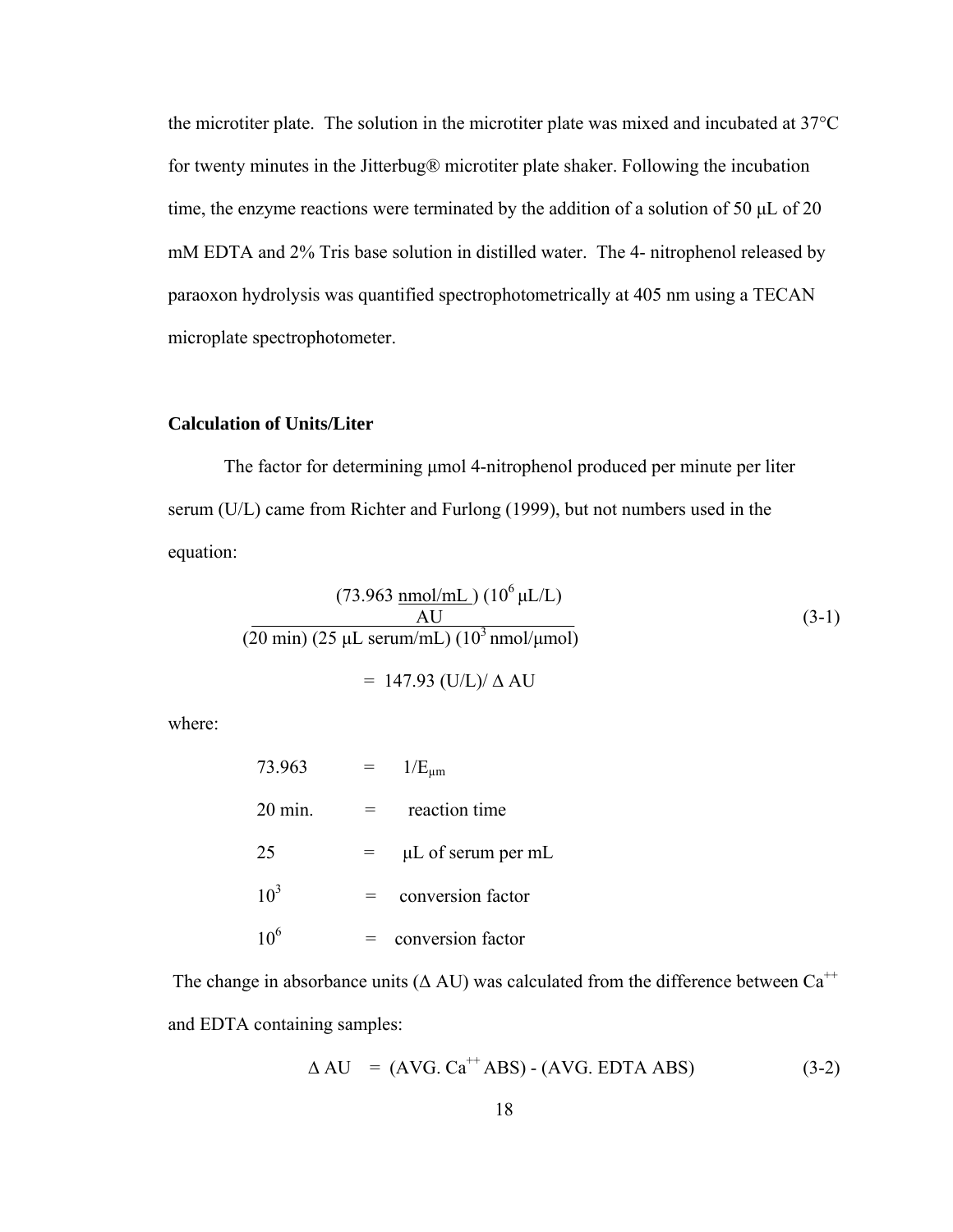The paraoxonase activity (U/L) was then calculated:

Activity 
$$
= \underline{\Delta \text{ AU}} \times 147.93
$$
 (3-3)

where:

 $0.8333$  cm  $=$  pathlength in microplate spectrophotometer

#### **Diazoxon Hydrolysis**

To distinguish between the Q192 and R192, Richter and Furlong (1999) used an additional substrate, diazoxon that is also well hydrolyzed by PON1. The continuous diazoxonase assay monitors the calcium dependent production of 2-isopropyl-4-methyl-6-hydroxypyrimidine (IMHP). In the presence of salt, diazoxon hydrolysis by PON1 is activated. The IMHP released was measured spectrophotometrically according to a method described by Richter and Furlong (1999).

#### **Diazoxonase Assay**

Diazoxon (2.0 mM final concentration; stock solution in dry ethanol) was incubated in a single sample. A calcium buffer solution of Tris-HCl (0.1 M, pH 8.0), 2 mM CaCl<sub>2</sub>, and 2 M NaCl was prepared to activate diazoxonase activity. 20  $\mu$ L of stored human serum was pipetted into four test tubes each containing 1950 μL of calcium buffer. The samples were warmed in a 37°C shaker bath for approximately 5 minutes. Following the five-minute incubation time, 20 μL of diazoxon (2.0 mM final concentration) was added to the calcium buffer and serum solution in each test tube. The solution was vortexed and immediately placed into a 1.5 mL ultra-violet (UV) cuvette.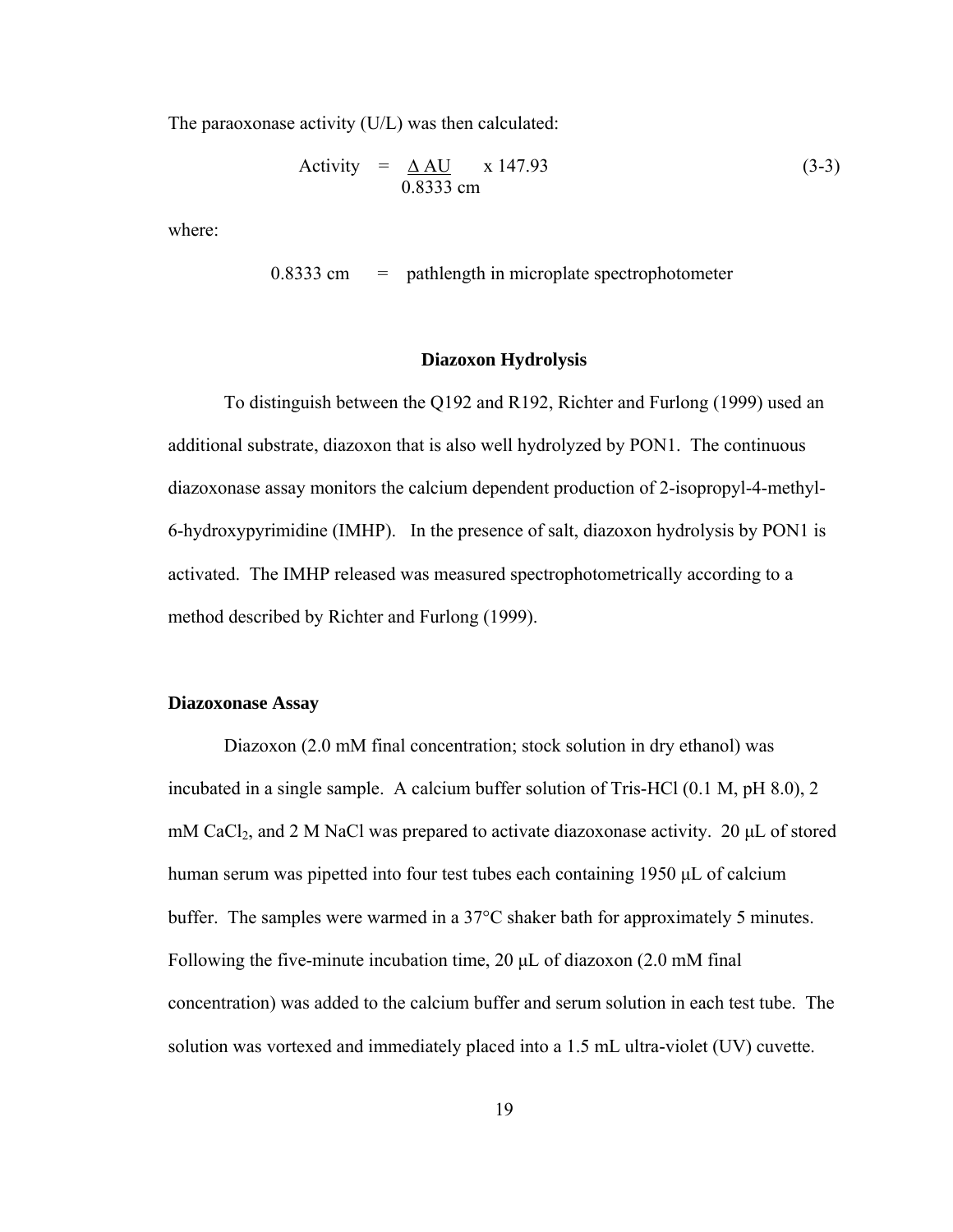The IMHP released by diazoxon hydrolysis was quantified continuously using a conventional spectrophotometer for two minutes at 270 nm.

# **Calculation of Units/Liter:**

The factor for determining μmol IMHP hydrolyzed per minute per liter serum (U/L) came from Richter and Furlong (1999):

$$
\frac{\text{(330 \, \text{mmol/mL})}}{\text{AU}} \left(10^6 \, \mu\text{L/L}\right) \tag{3-4}
$$

(2 min) (10 μL serum/mL) (10<sup>3</sup> nmol/μmol)

$$
= 16,500 (U/L)/ \Delta AU
$$

where:

| 330      | $1/E_{\mu m}$           |
|----------|-------------------------|
| $2$ min. | reaction time           |
| 10       | $\mu$ L of serum per mL |
| $10^3$   | conversion factor       |
|          | conversion factor       |

The change in absorbance units  $(Δ AU)$  were calculated from the difference between final absorbance unit (124 seconds) and initial absorbance unit (4 seconds):

$$
\Delta \text{AU} = (\text{ABS } 124 \text{ sec.} - \text{ABS } 4 \text{ sec.}) \tag{3-5}
$$

The diazoxonase activity (U/L) was then calculated:

Activity = 
$$
\triangle
$$
 AU x 16,500 (3-6)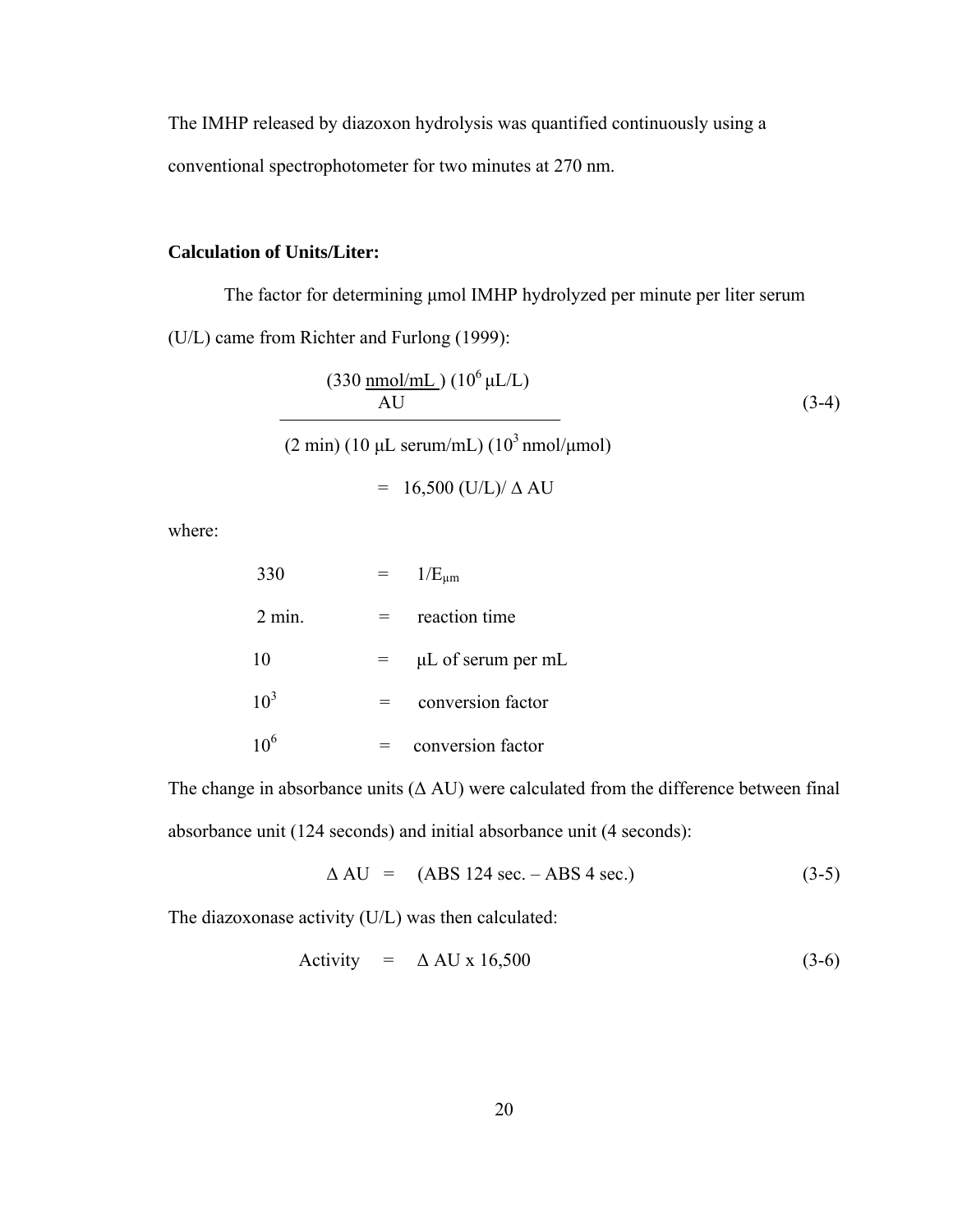#### **Calculation of DZOase/POase Ratio**

According to Richter and Furlong (1999), plotting diazoxon hydrolysis vs. paraoxon hydrolysis (DZOase/POase ratio), separates individuals into three genotypes of PON1 activity: QQ, QR, and RR. This ratio can be determined by dividing diazoxonase activity by paraoxonase activity:

Ratio = 
$$
\frac{DZOase Activity}{POase Activity}
$$
 (3-7)

#### **Statistical Analysis**

The results obtained from this study were statistically analyzed using Sigma Plot 8.0, Microsoft Excel, and SAS® System for Windows, Version 9.1.

All calculations performed using the SAS® System for Windows, Version 9.1, was at the 0.05 level of significance. We used the Kolmogorov –Smirnov method to test if variables were normally distributed. To check differences in PON1<sub>192</sub> activities (diazoxonase and paraoxonase) and variables (race, gender, and age) the General Linear Model (GLM) with least square means (LSMEANS) procedure was performed. A Wilcoxon rank sum test was also used for comparison. To check the proportion of the genotype (QQ), we used the Binomial distribution test. Chi-Square analysis (Fisher's exact test) was used to test race and gender interactions ( $p \le 0.05$ ).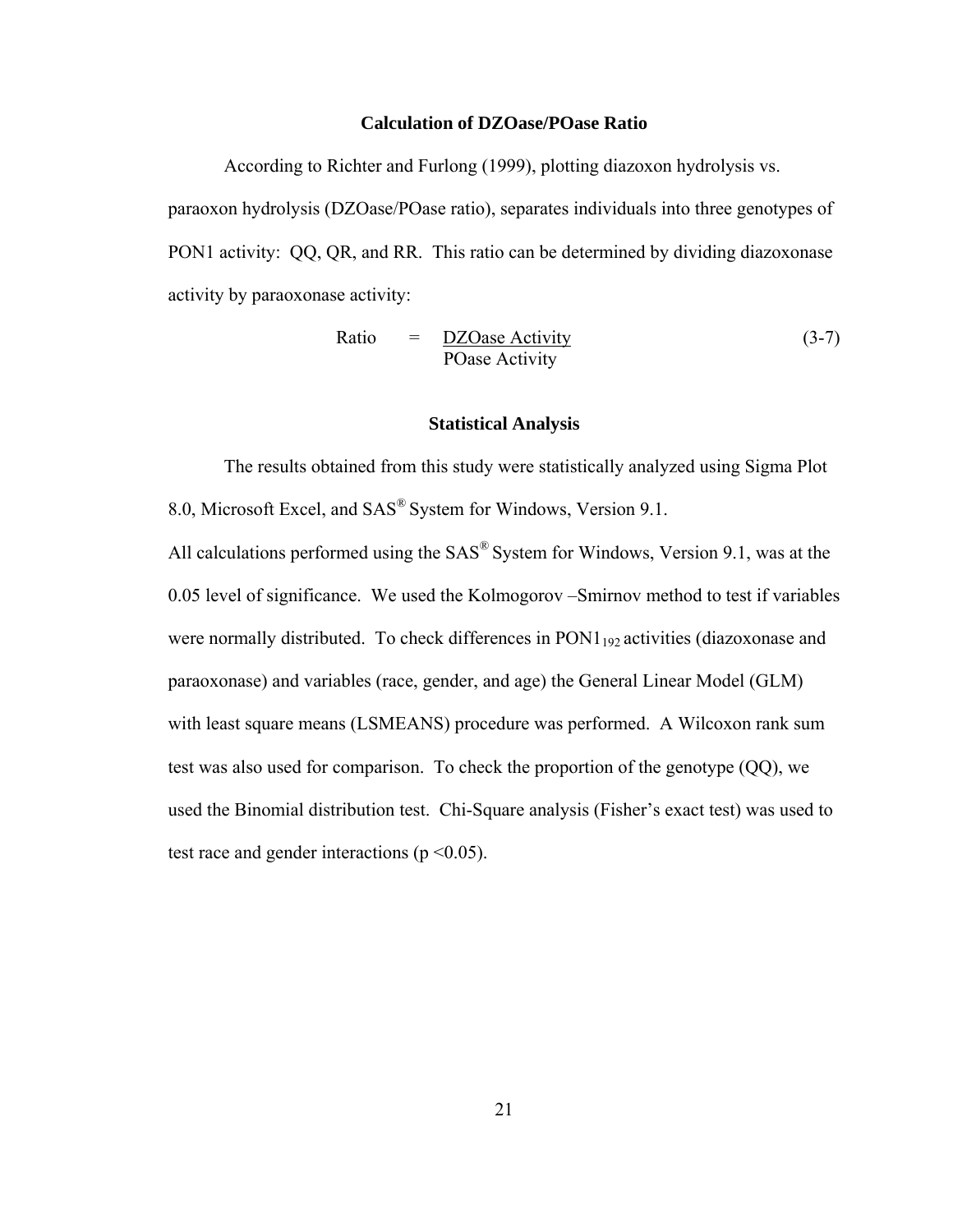### **CHAPTER IV**

### **RESULTS**

#### **Distribution of DZOase/POase Ratios and Genotype**

The DZOase/POase ratio and the population distribution of  $PON1_{192}$  genotypes can be determined by plotting diazoxon hydrolysis (y- axis) vs. paraoxon hydrolysis (xaxis). The diazoxonase rates vs. paraoxonase rates in the serum of African American and Caucasian Southerners ( $n = 200$ ) can be seen in Figure 1 and Table 1. Similar to previous studies by Richter and Furlong (1999), plotting hydrolytic rates separated individuals into one of three  $PON1_{192}$  phenotypes for determining  $PON1$  status.  $PON1_{19200}$  individuals possess higher diazoxonase activities than  $PON1_{192OR}$  and  $PON1_{192RR}$  individuals. In contrast,  $PON1_{192OR}$  and  $PON1_{192RR}$  individuals possess higher paraoxonase activities than  $PON<sub>19200</sub>$  individuals. The distribution of data points for individuals possessing the QQ genotype are visibly separated from individuals possessing QR and RR genotypes; however, individuals possessing QR and RR genotypes are not clearly delineated. Diazoxonase and paraoxonase assays were repeated for fifteen data points to exclude human error. Nine data points (.045) were still indeterminate for QR and RR genotypes by plotting diazoxonase and paraoxonase activities and analyzing mean DZOase/POase ratios (Figure 2).

The frequency distribution of QQ (.375), QR (.325), and RR (.255) excluding indeterminate genotypic data points can be seen in Figure 3. Chi-square analysis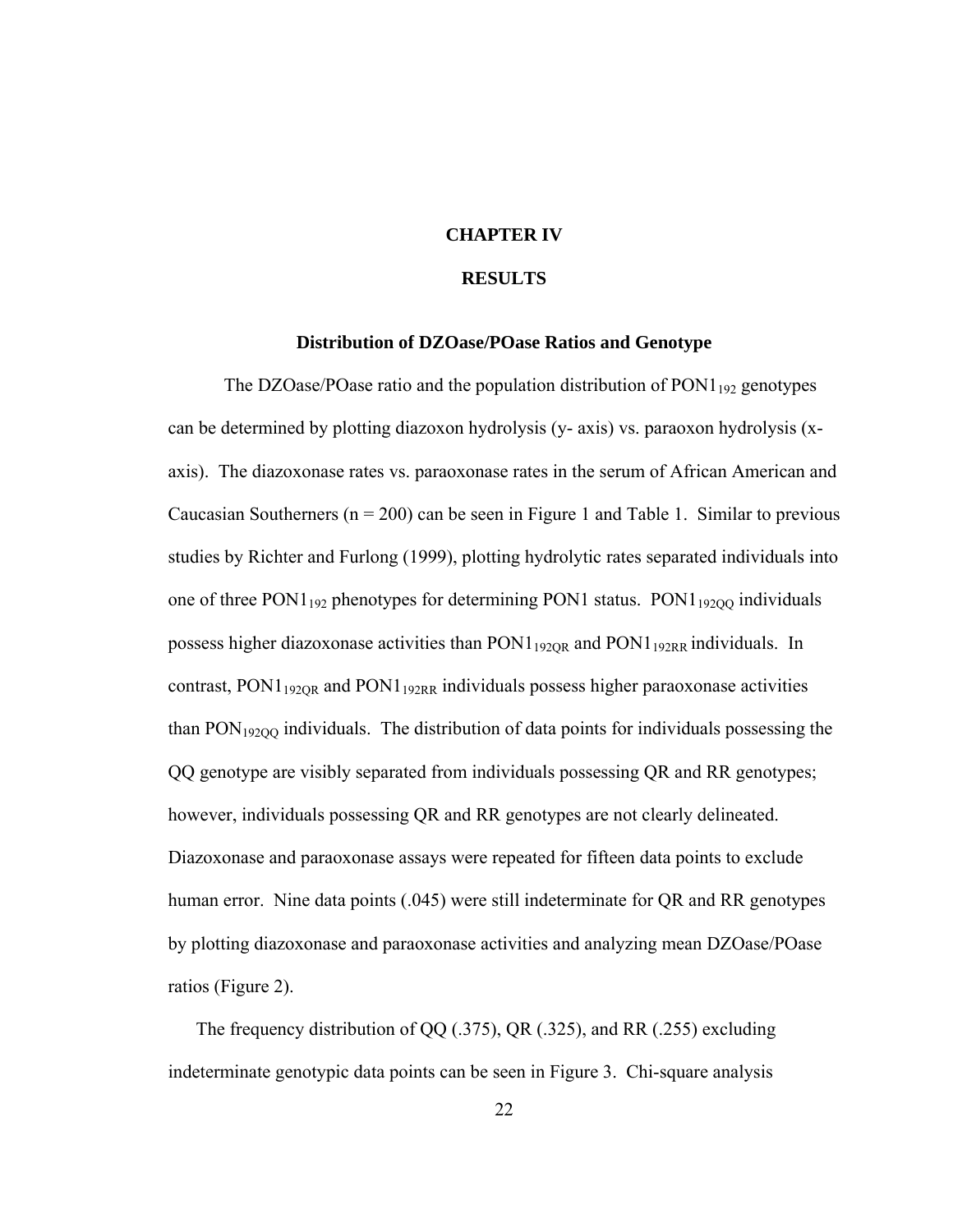(Fisher's exact test) was used to determine if gender relates to race in QQ, QR, and RR genotype (including and excluding indeterminate data points). Results indicate that gender does not relate to race including and excluding the indeterminate data points within the QQ and QR genotypes. However, results do indicate that gender does relate to race including ( $p = 0.0495$ ) and excluding ( $p = 0.0344$ ) indeterminate data points within the RR genotype. Race and gender interactions were not expected and may be attributed to the samples obtained in this study.

#### **Observed Differences in African Americans and Caucasians**

Results from the General Linear Model (GLM) with least squares means (LSMEANS) procedure indicate significant race ( $p = 6.39<sup>-14</sup>$ ) differences in mean DZOase/POase ratios of African Americans and Caucasians (Figure 4). Results from the Wilcoxon rank sum test also indicate differences at  $p<0.0001$ .

PON1192 genotype distribution and mean DZOase/POase ratios were determined for African American Southerners ( $n = 100$ ). Plotted diazoxonase activities vs. paraoxonase activities in the serum of African American Southerners can be seen in Figure 5a. The frequency distribution of QQ (.15), QR (.34), and RR (.44) genotypes within the African American population were determined. The mean DZOase/POase ratio of African American females  $(31.19 \pm 25.96)$  and males  $(25.87 \pm 21.49)$  is shown in Table 2. The lower ratio indicates that the R allele is more prevalent in the sample population than the Q allele. For seven data points of African Americans (3 females; 4 males), the genotype (QR or RR) could not be determined.  $PON1_{192}$  genotype distribution and mean DZOase/POase ratios were also determined for Caucasian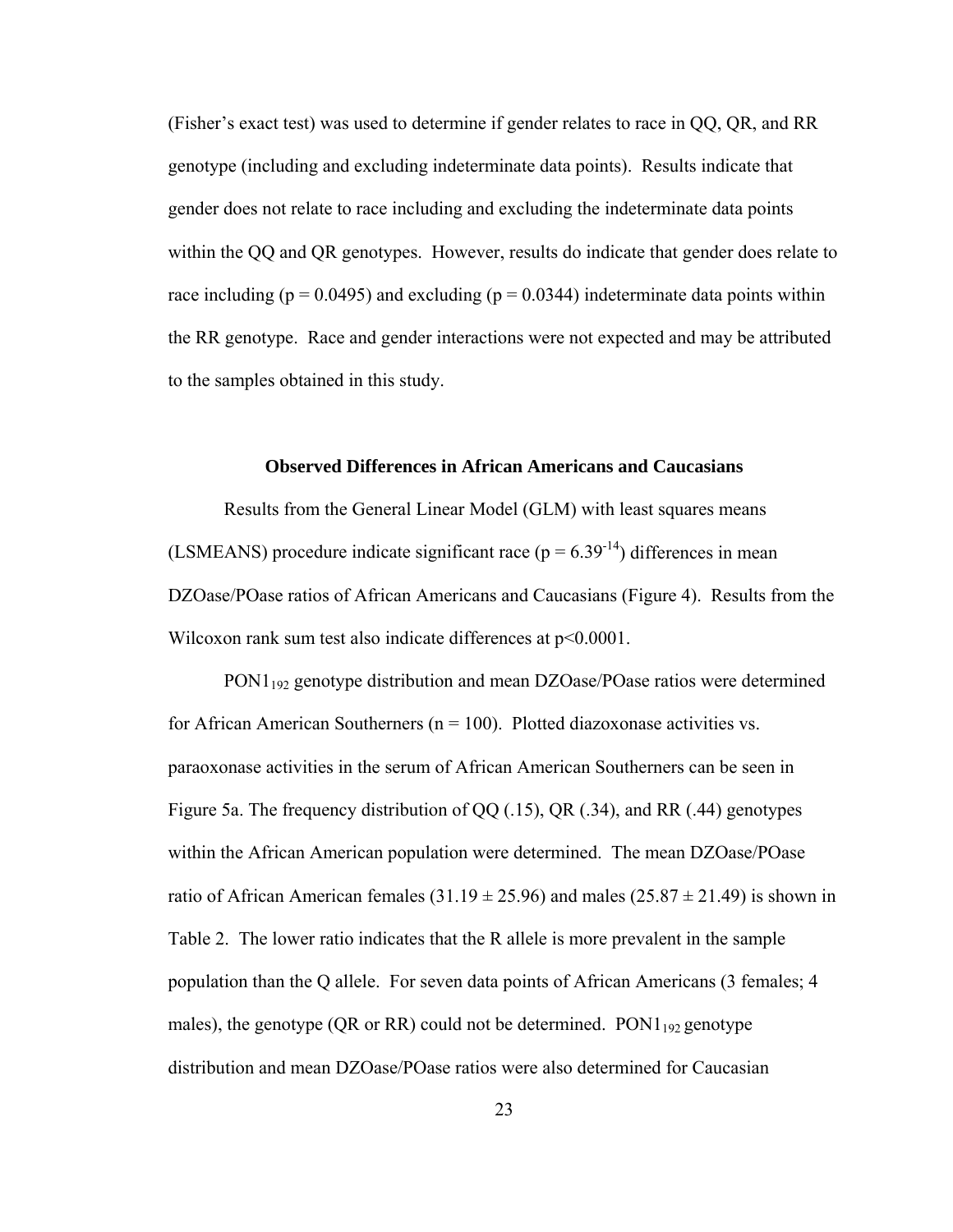Southerners ( $n = 100$ ). The frequency distribution of QQ (.60), QR (.31), and RR (.07) genotypes can be seen in Figure 5b. The mean DZOase/POase ratio of Caucasian females  $(65.36 \pm 28.43)$  and males  $(54.18 \pm 31.62)$  was also calculated (Table 2). The higher frequency distribution of QQ and their significantly higher mean DZOase/POase ratios than African Americans indicates that that the Q allele is more prevalent than the R allele. For two data points of Caucasians (1 female; 1male), the genotype (QR or RR) could not be determined.

 A 95% confidence interval was calculated for the proportion (P) of the QQ data for African Americans (.15) and Caucasians (.60):

$$
95\% \text{ CI} = P \pm 1.96 \frac{\sqrt{P (1-P)}}{\sqrt{n}} \tag{4-1}
$$

The 95% CI for Caucasians (.60  $\pm$  .15) and African Americans (.15  $\pm$  .11) indicate a significant difference in the QQ genotype between the two populations. Results from the binomial distribution test also indicate a significant difference in the proportion of African Americans and Caucasians with the QQ genotype  $(p < .0001)$ . Statistical analyses of PON1<sub>192</sub> genotype distribution and mean DZOase/POase ratios in the serum of African American and Caucasian Southerners indicate a positive correlation between PON1<sub>192</sub> genotype and mean DZOase/POase ratios.

### **Differences in Race and PON1192**

Differences in DZOase/POase ratios were further analyzed by calculating diazoxonase and paraoxonase activities independently to examine possible differences between the races. The mean diazoxonase activities of African Americans (5972.73  $\pm$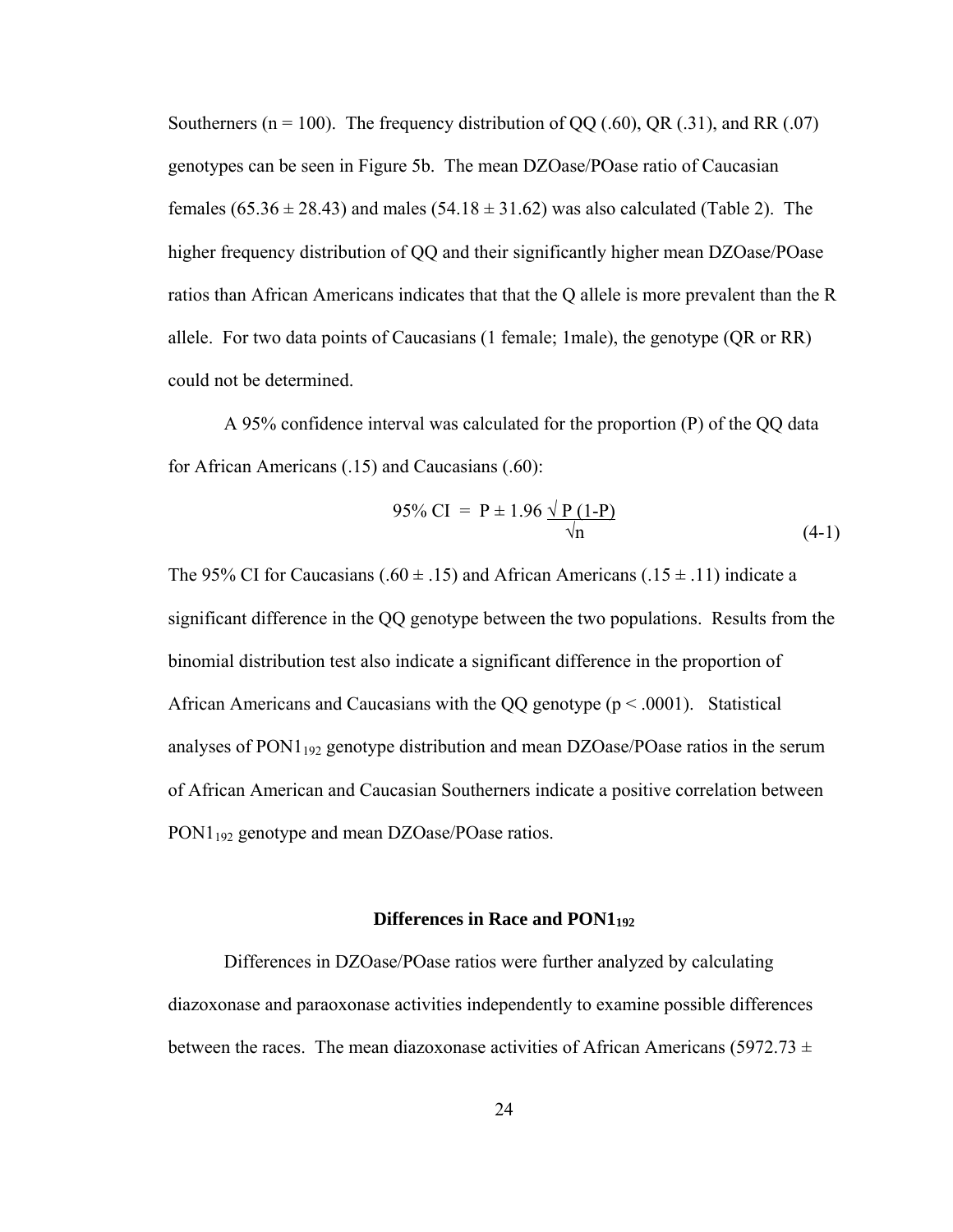2064.62) and Caucasians (7720.30  $\pm$  2226.64) were compared (Table 3). Results from the GLM with LSMEANS procedure show that Caucasians exhibit significantly higher diazoxonase activities than African Americans,  $p = 3.25<sup>-08</sup>$  (Figure 6).

The mean paraoxonase activities of African Americans ( $297.36 \pm 143.93$ ) and Caucasians (183.36  $\pm$  120.81) were also analyzed (Table 3). Results from the GLM with LSMEANS procedure show that African Americans exhibit higher paraoxonase activities than Caucasians,  $p = 6.52<sup>-09</sup>$  (Figure 7). The significant differences in diazoxonase activities and paraoxonase activities between the races suggest a positive association between PON1 activities and race.

#### **Differences in Gender and PON1192**

Results from the GLM with LSMEANS procedure indicate no significant gender differences when comparing diazoxonase (Figure 8a) and paraoxonase (Figure 9a) activities. There were also no significant gender differences in diazoxonase activities within race (Figure 8b) or gender differences in paraoxonase activities within race (Figure 9b).

Statistical analysis did indicate a significant difference in DZOase/POase ratios when comparing females and males,  $p = 0.0328$  (Figure 10). These results indicate that females (48.27  $\pm$  32.07) have higher DZOase/POase ratios than males (40.03  $\pm$  30.43). Differences in genotype distribution among females and males were not expected and may be attributed to the samples obtained in this study or to some as yet unidentified sex linkage.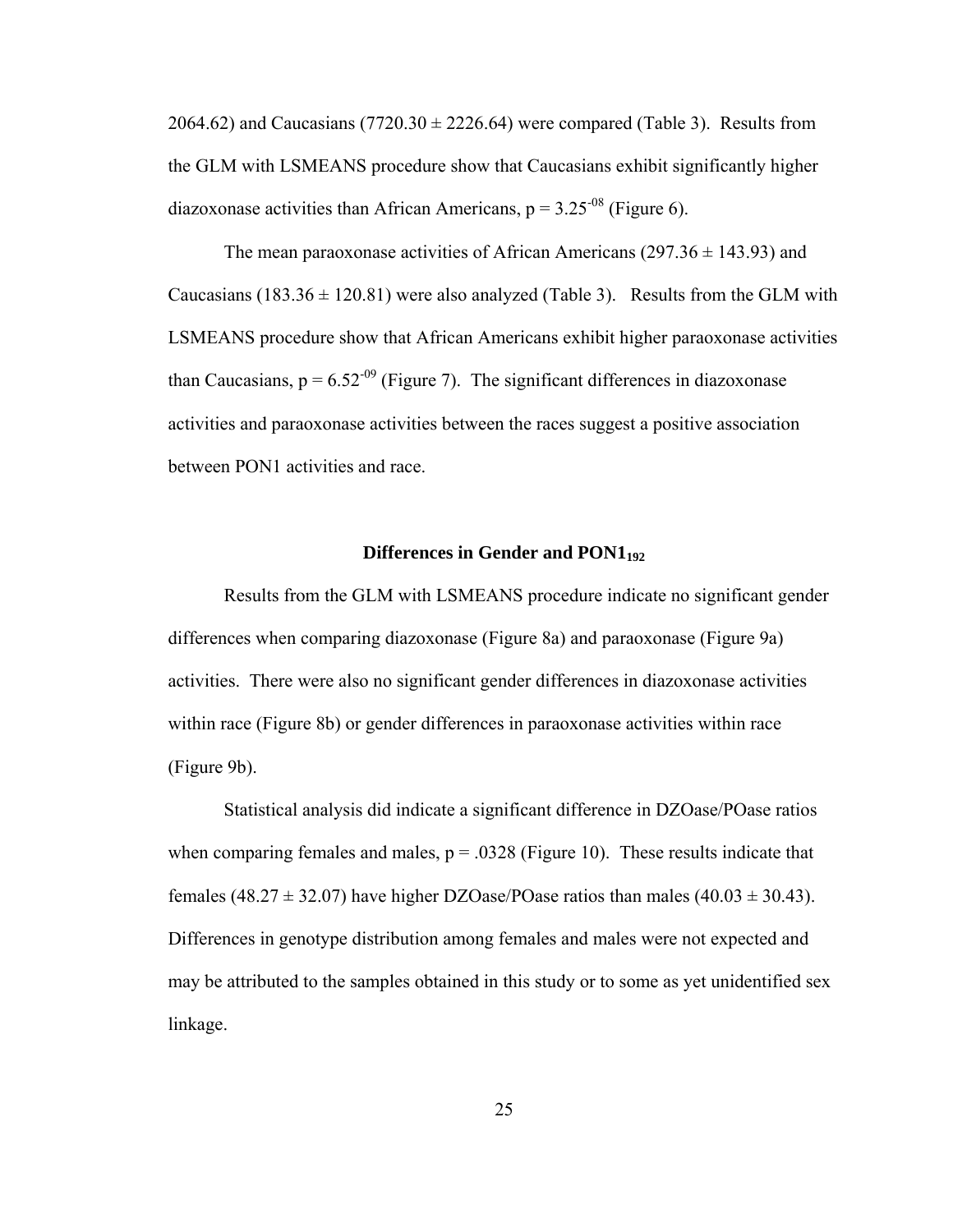#### **Differences in Age and PON1192**

Conflicting results on age and PON1 activity led us to analyze age as a function that possibly affects PON1 enzymatic activities. Individuals were separated into three age groups:  $20-30$  years,  $30-40$  years, and  $40<sup>+</sup>$  years for statistical analysis. Results from the GLM with LSMEANS procedure showed a statistically significant difference in paraoxonase activities ( $p = .0366$ ) and DZOase/POase ratios ( $p = .0062$ ) between the youngest ( $n = 32$ ) and oldest ( $n = 32$ ) age groups in females (Figures 12 and 13).

The findings suggest differential changes may occur in  $PON1_{192}$  activities with age. Results show that the youngest females have higher paraoxonase activities (278.23  $\pm$  147.22) than the oldest females (179.92  $\pm$  135.99). The opposite is true for diazoxonase activities in the youngest females  $(6527.68 \pm 2226.01)$  compared to the oldest females (7503.27  $\pm$  2577.52). This analysis indicates that with age, changes in paraoxonase activities may render a higher DZOase/POase ratio in females.

 Results from the GLM with LSMEANS procedure also showed a statistical significant difference in paraoxonase activities ( $p = .0209$ ) and a marginally significant difference in DZOase/POase ratios ( $p = .0543$ ) between the youngest ( $n = 28$ ) and the oldest ( $n = 45$ ) age groups in males (Figures 15 and 16).

A different trend was found when comparing  $PON1_{192}$  activities in males. Results showed that the oldest males  $(284.68 \pm 138.64)$  have higher paraoxonase activities than the youngest males  $(210.48 \pm 122.25)$ . The opposite is true for diazoxonase activities in the youngest males (7064.31  $\pm$  2263.73) compared to the oldest males (6519.52  $\pm$ 2222.66). This analysis indicates that with age, changes in paraoxonase activities may render a lower DZOase/POase ratio in males.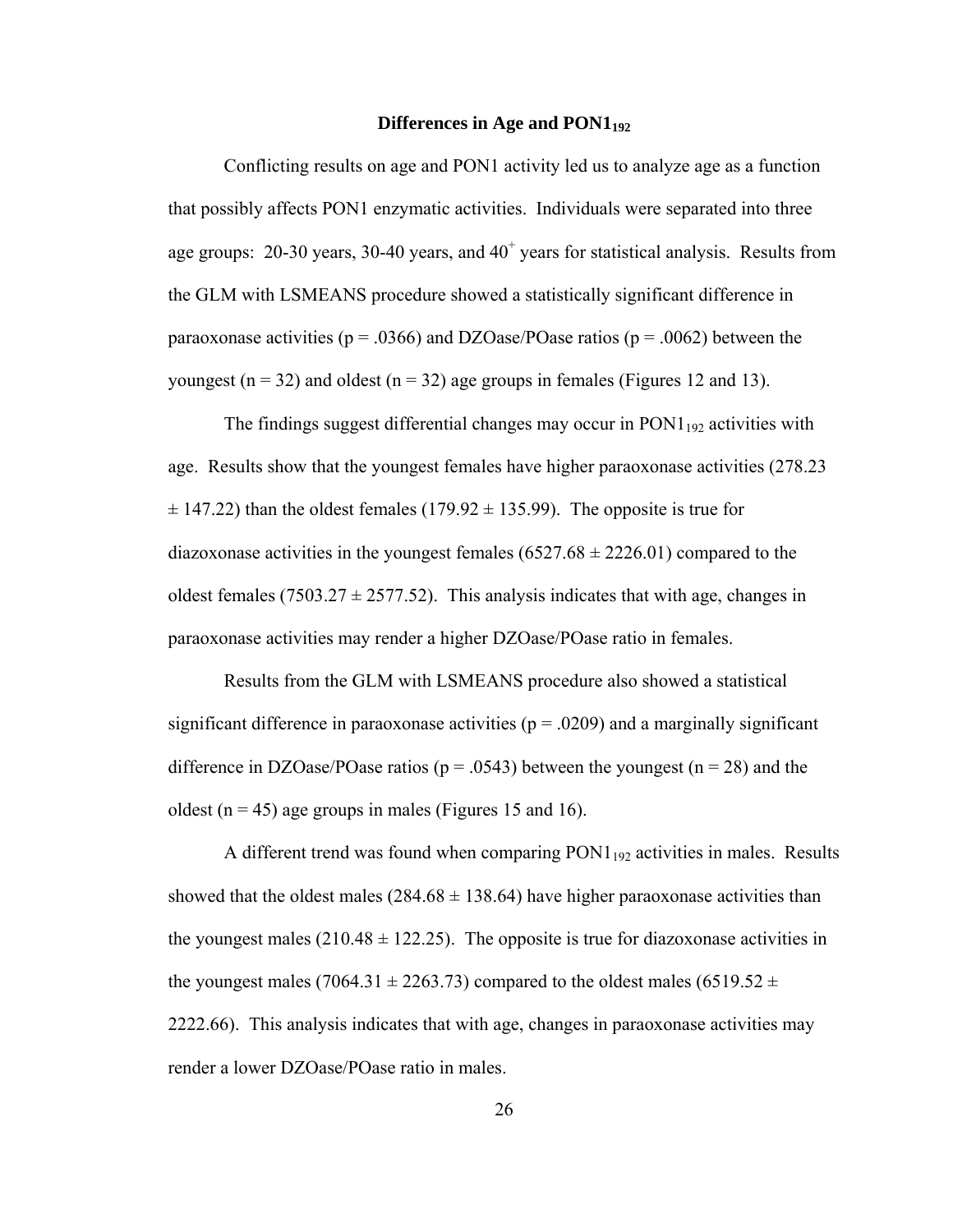However, results did not show significant differences when analyzing the middle age group or differences in diazoxonase activities among the three age groups in females and males (Figures 11 and 14). Differences found in mean DZOase/POase ratios of both genders may also be due to the samples obtained.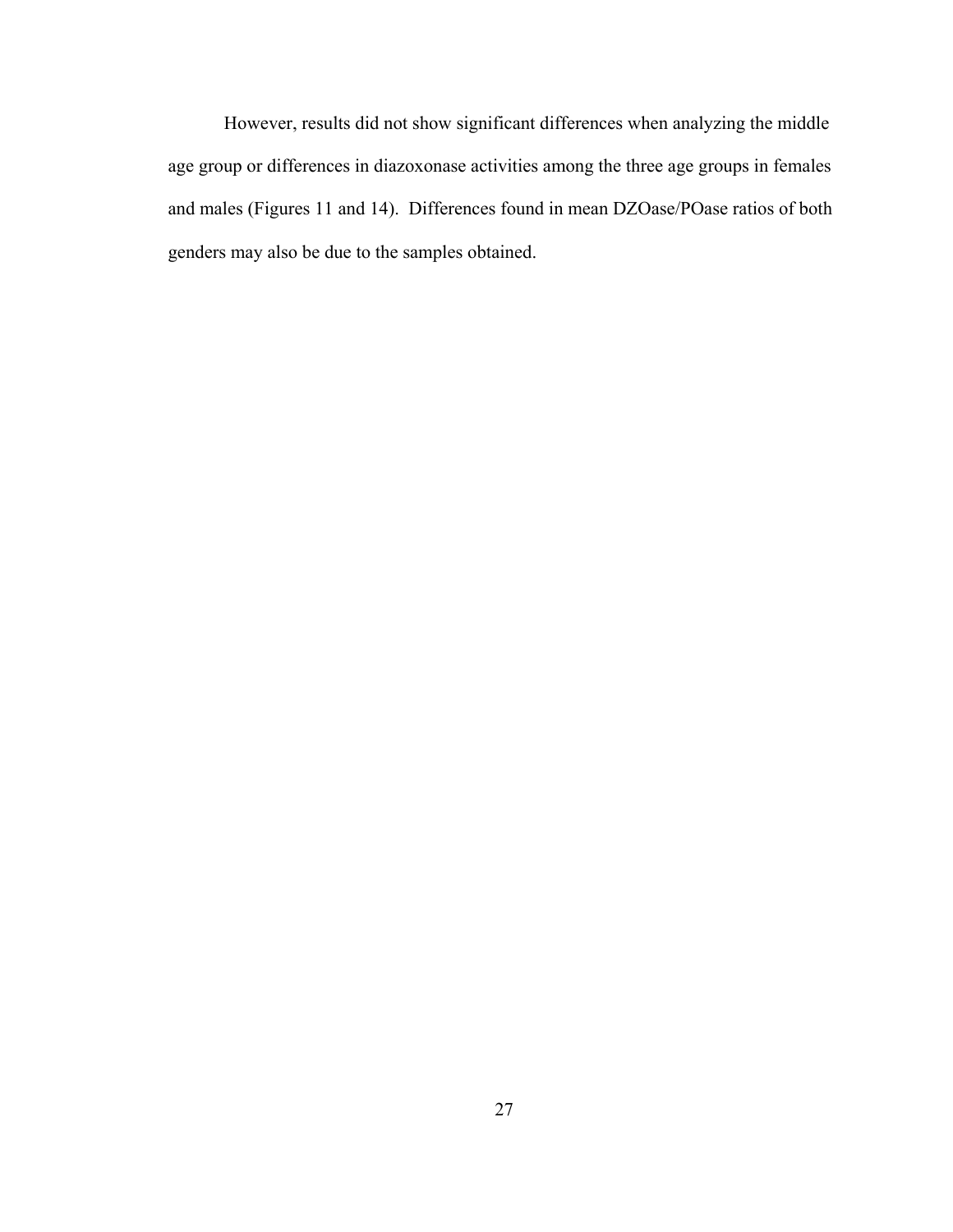

 Figure 1. DZOase vs. POase Activities in the Serum of African American and Caucasian Southerners

Abbreviations are as follows: AAF, African American female (●); AAM, African American male (■); CF, Caucasian female (○); CM, Caucasian male (□). Sample population (n = 200) consisted of 50 AAF, 50 AAM, 50 CF, and 50 CM. The distribution of individuals into three  $PON1_{192}$  genotypes (QQ, QR, and RR) is also shown.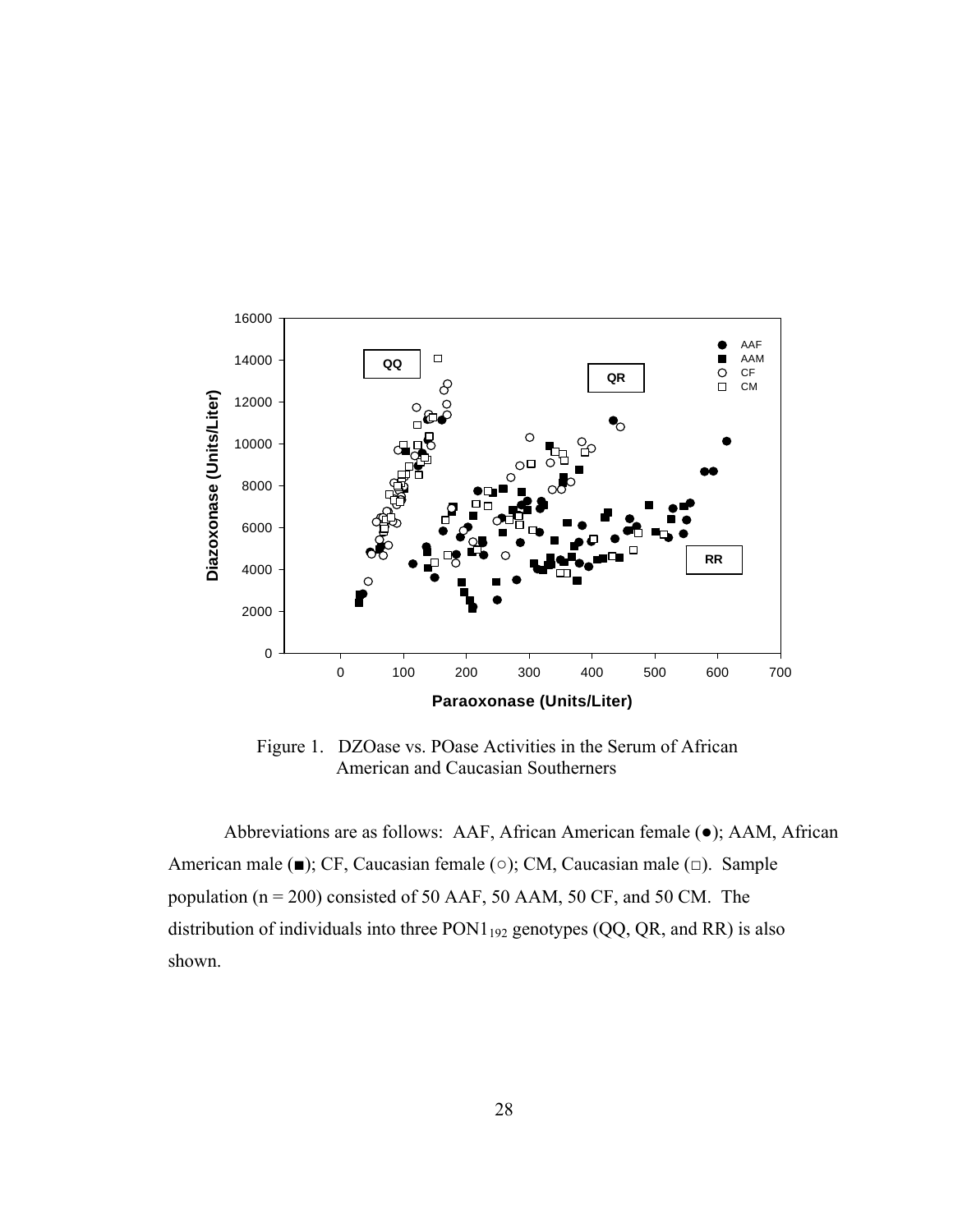

 Figure 2. DZOase vs. POase Activities in the Serum of African American and Caucasian Southerners with Indeterminate Data Points for QR and RR

Distribution of data points for nine individuals where QR and RR genotypes were indeterminate using diazoxonase and paraoxonase activities and mean DZOase/POase ratios. Abbreviations and symbols are identical as in Figure 1.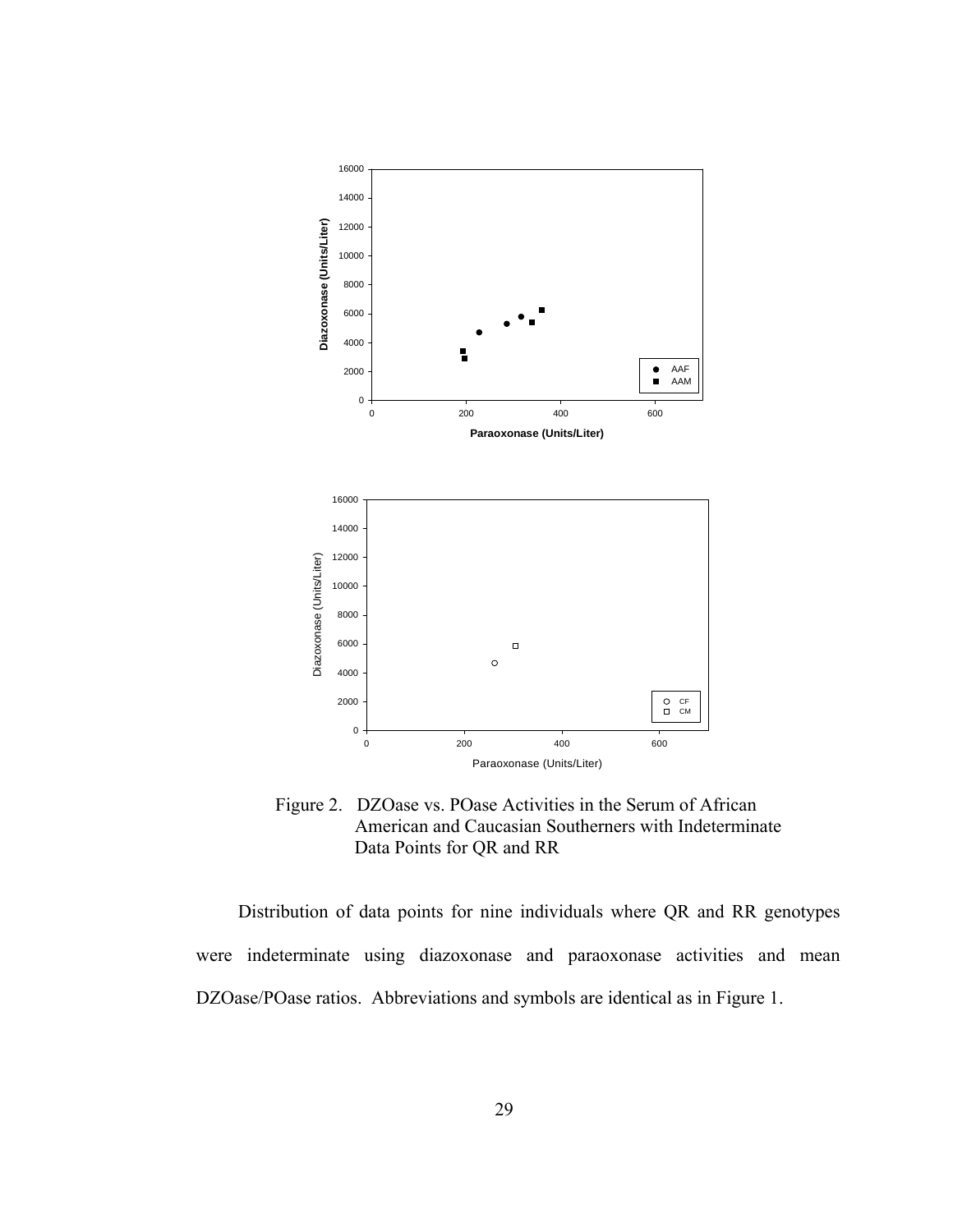

 Figure 3. DZOase vs. POase Activities in the Serum of African American and Caucasian Southerners Excluding Indeterminate Data Points

Frequency distribution of QQ, QR, and RR in 47 AAF, 46 AAM, 49 CF, and 49 CM. Indeterminate data points were excluded (3 AAF; 4AAM; 1 CF; and 1 CM).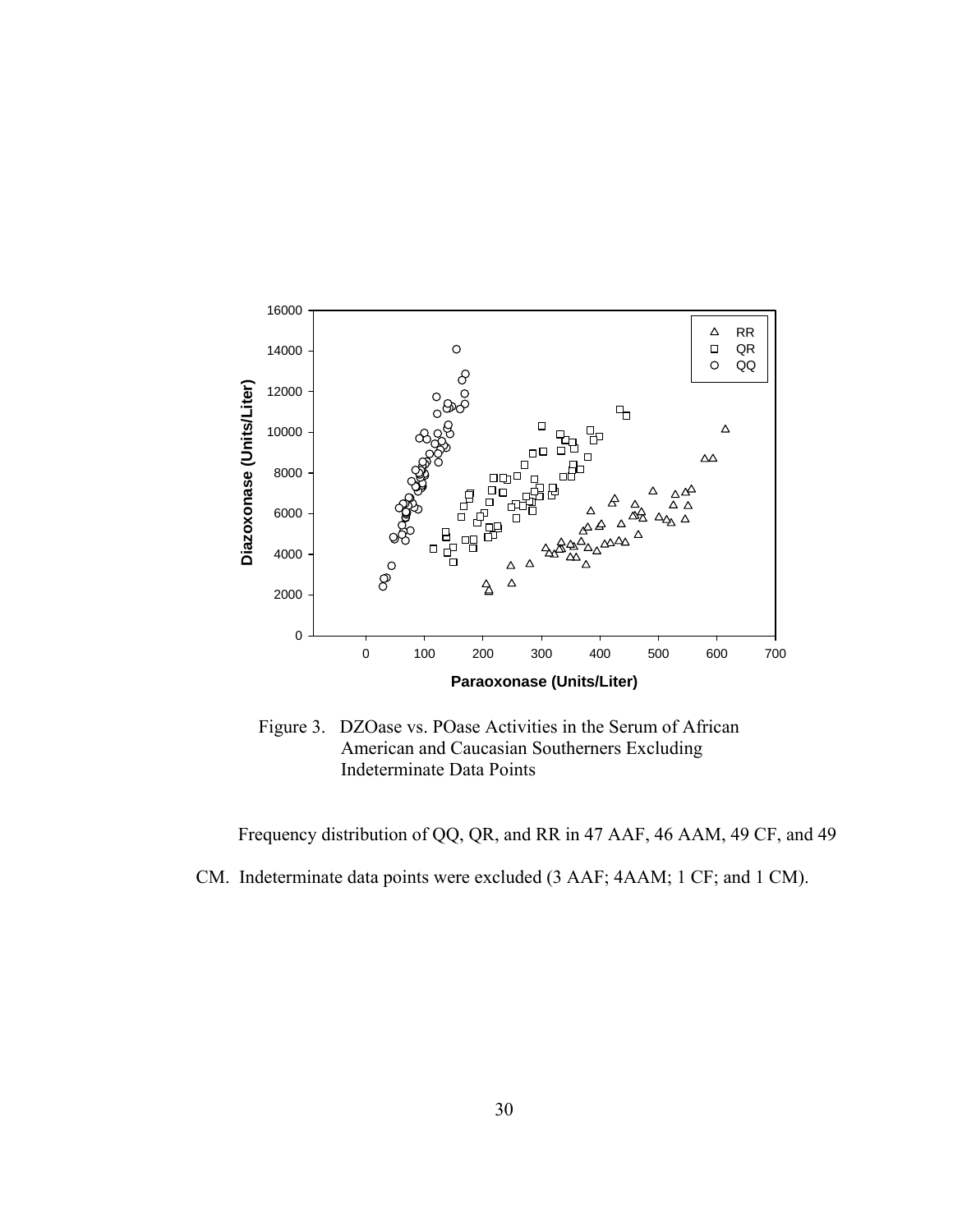

 Figure 4. Mean DZOase/POase Ratios in the Serum of African American and Caucasian Southerners

Values are expressed as mean  $\pm$  SD (n = 100) within each race. Significant differences were determined using the GLM with LSMEANS procedure ( $p$ <0.05). P –value represents significant difference found when comparing race.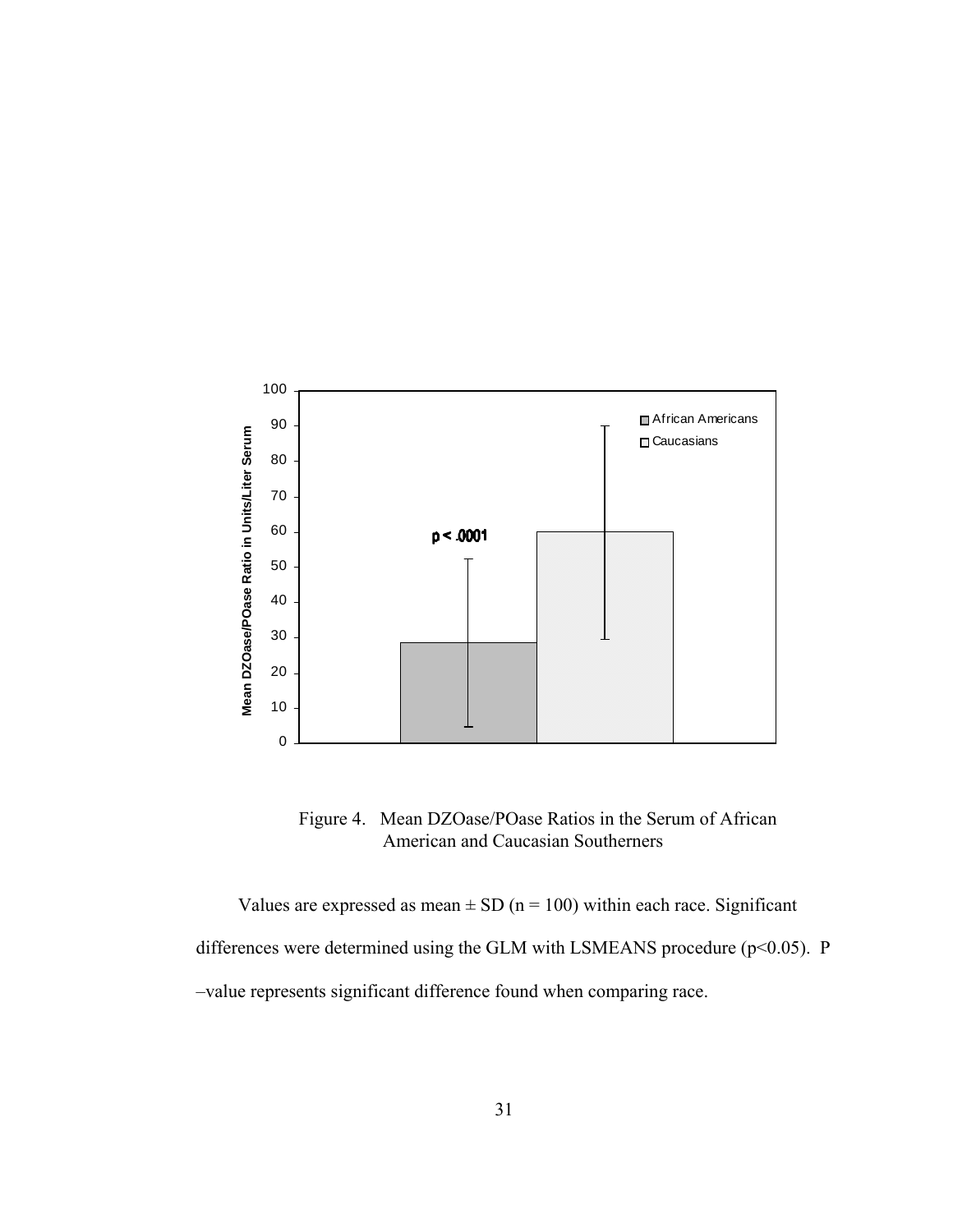

 Figure 5a. DZOase vs. POase Activities in the Serum of African American Southerners



Figure 5b. DZOase vs. POase Activities in the Serum of Caucasian Southerners

Abbreviations and symbols are identical as in Figure 1. The frequency distribution QQ, QR, and RR can be determined. Indeterminate data points for QR and RR genotypes in African Americans (7) and Caucasians (2) can be seen in Figure 2.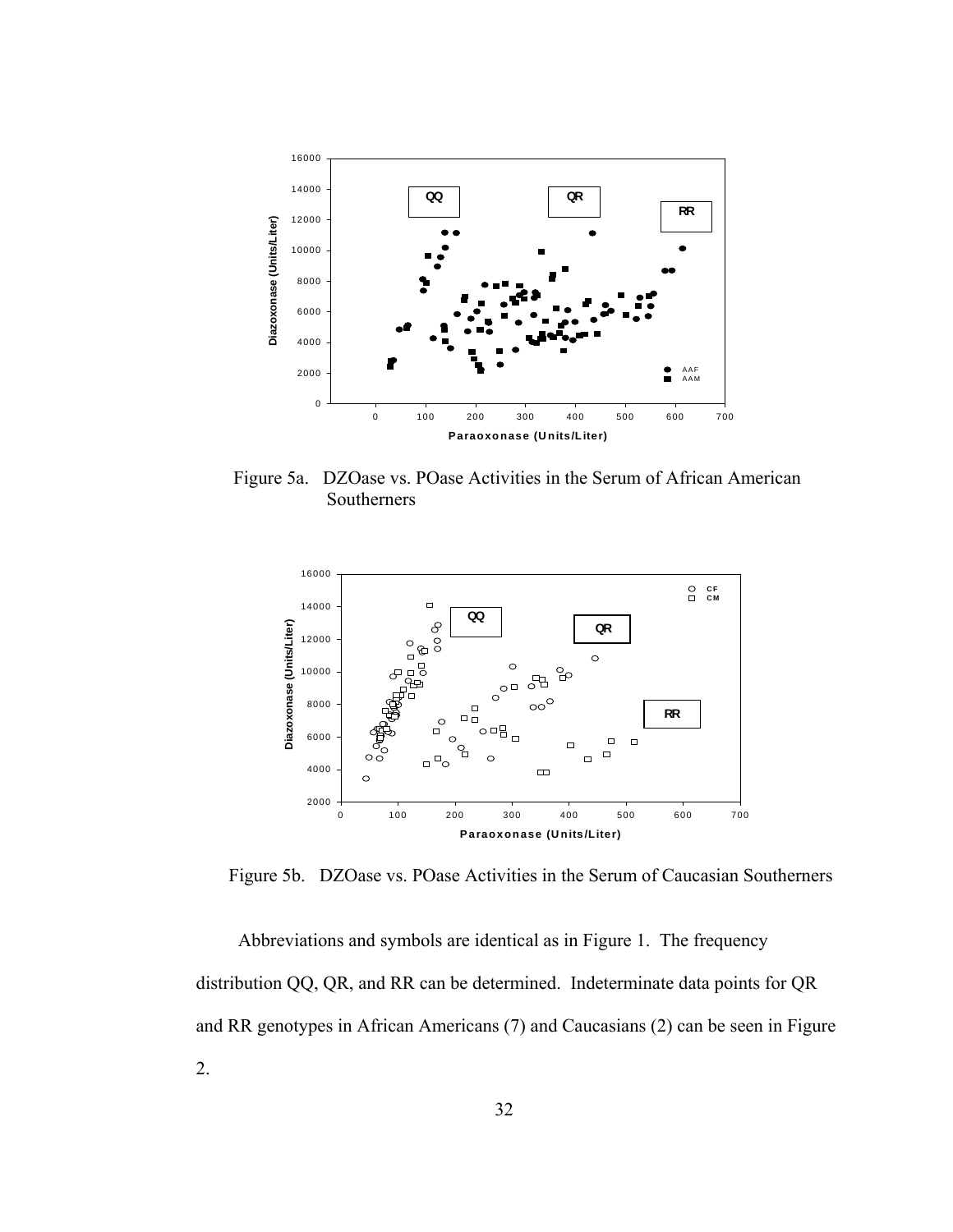

 Figure 6. Mean DZOase Activities in the Serum of African American and Caucasian Southerners

Values are expressed as mean  $\pm$  SD (n = 100) within each race. Significant differences were determined using the GLM with LSMEANS procedure ( $p$ <0.05). P –value represents significant difference found when comparing race.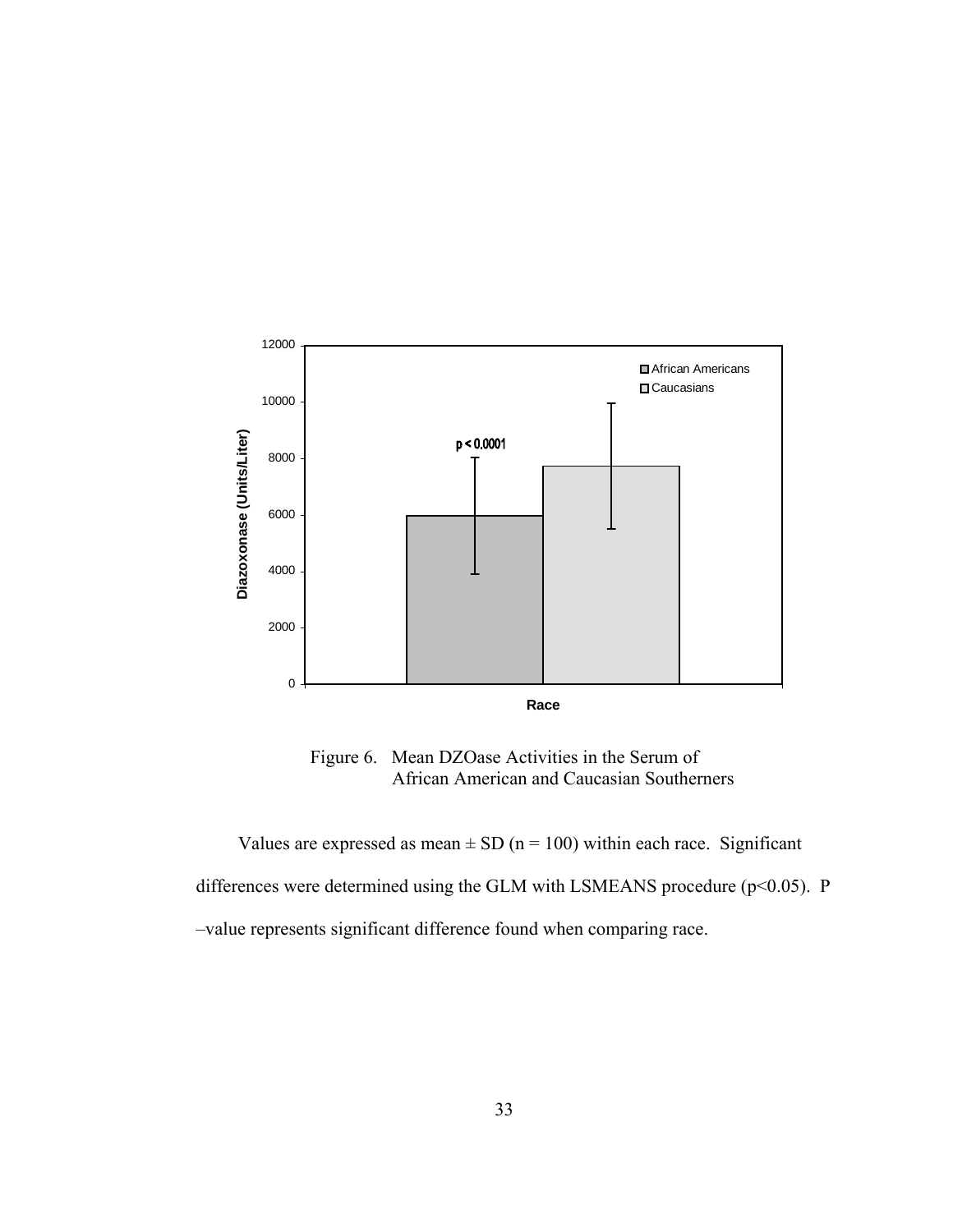

 Figure 7. Mean POase Activities in the Serum of African American and Caucasian Southerners

Abbreviations are identical as in Figure 1. Values are expressed as mean  $\pm$  SD  $(n = 200)$ . Significant differences were determined using the GLM with LSMEANS procedure (p<0.05). P–value represents significant difference found when comparing race.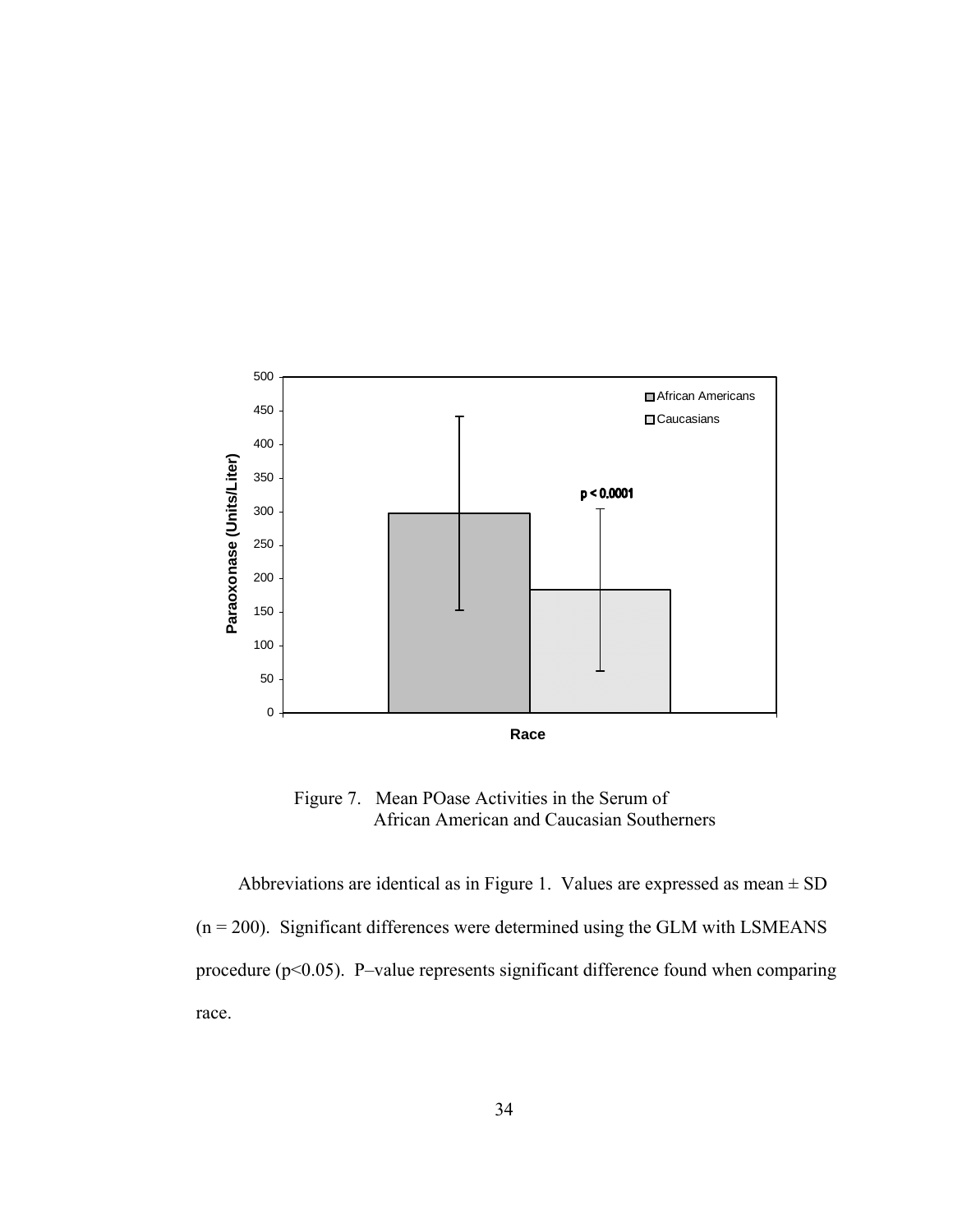

Figure 8a. Mean DZOase Activities in the Serum of Females and Males



 Figure 8b. Mean DZOase Activities in the Serum of African American and Caucasian Southerners

Abbreviations are identical as in Figure 1. (a) Values are expressed as mean  $\pm$ SD (n = 100) within each gender. (b) Values are expressed as mean  $\pm$  SD (n = 50) within each gender and race. Significant differences were determined using the GLM with LSMEANS procedure (p<0.05). Contrasting letters ( $a^* \& b^*$ -females;  $a \& b$ males) represent significant differences found comparing race. No differences within groups having similar letters.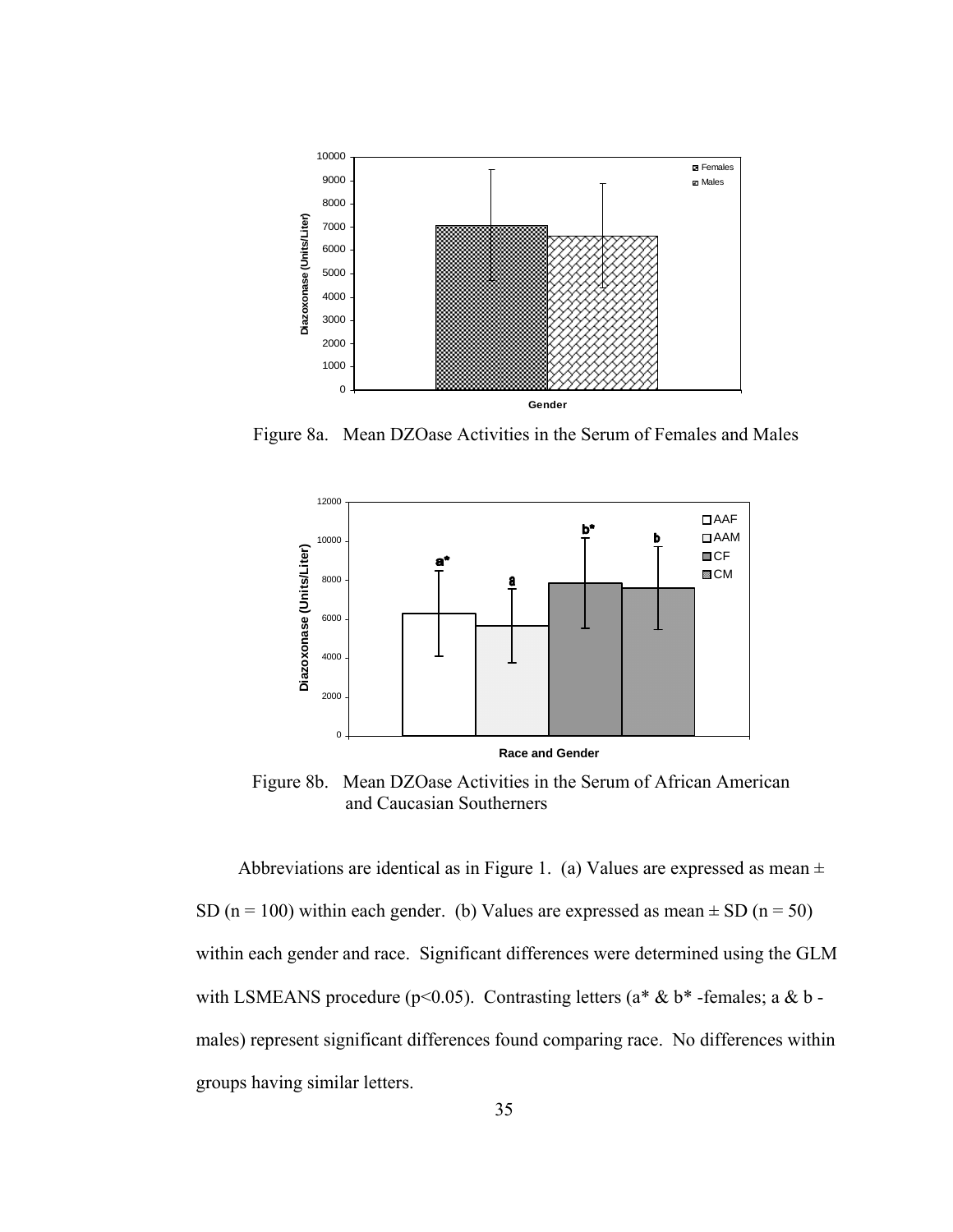

Figure 9a. Mean POase Activities in the Serum of Females and Males



 Figure 9b. Mean POase Activities in the Serum of African American and Caucasian Southerners

Abbreviations are identical as in Figure 1. (a) Values are expressed as mean  $\pm$ SD (n = 100) within each gender. (b) Values are expressed as mean  $\pm$  SD (n = 50) within each gender and race. Significant differences were determined using the GLM with LSMEANS procedure (p<0.05). Contrasting letters ( $a^* \& b^*$ -females;  $a \& b$ males) represent significant differences found comparing race. No differences within groups having similar letters.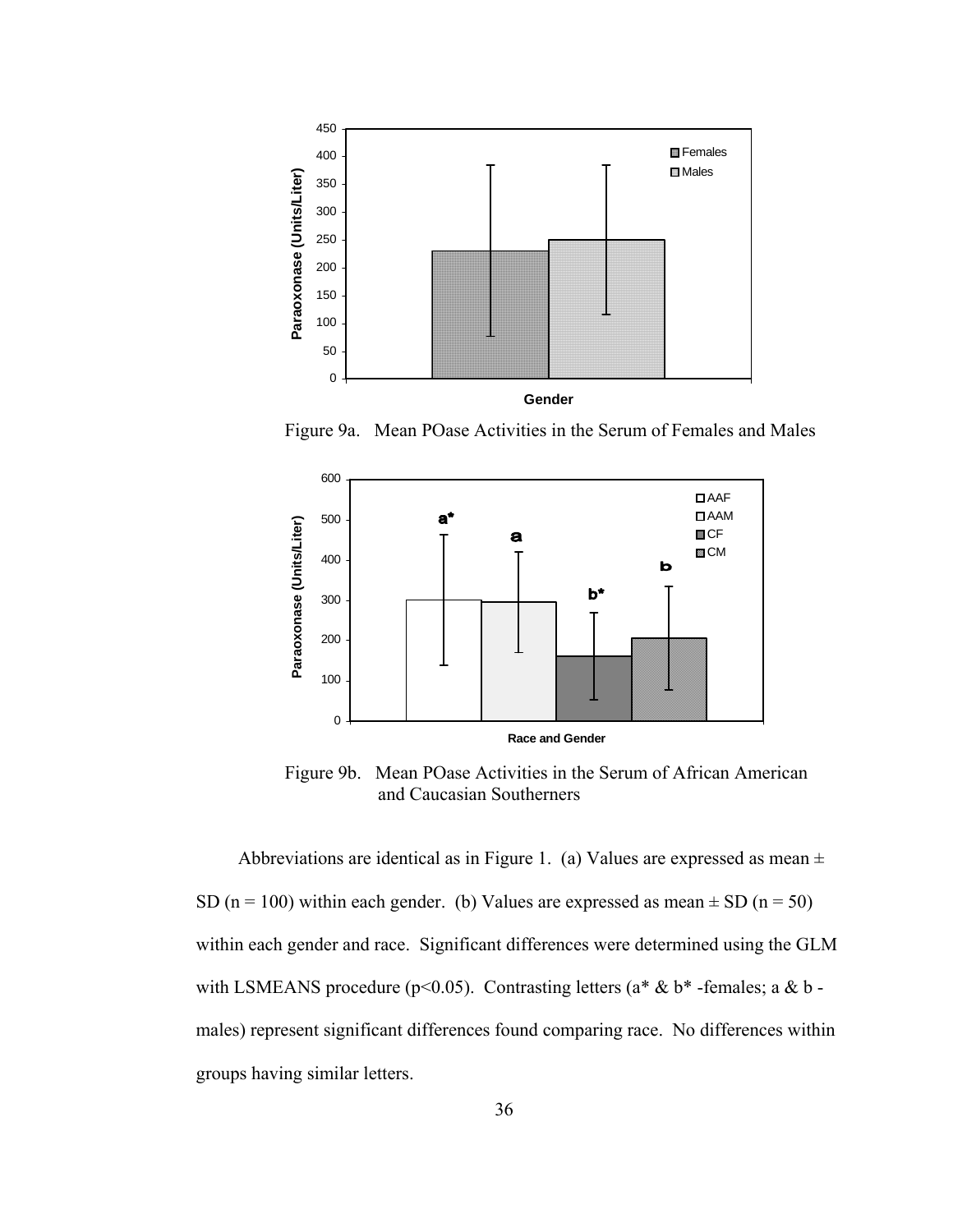

 Figure 10. Mean DZOase/POase Ratios in the Serum of Females and Males

Values are expressed as mean  $\pm$  SD (n = 100) within each gender. Significant differences were determined using the GLM with LSMEANS procedure ( $p$ <0.05). P –value represents significant difference found when comparing race.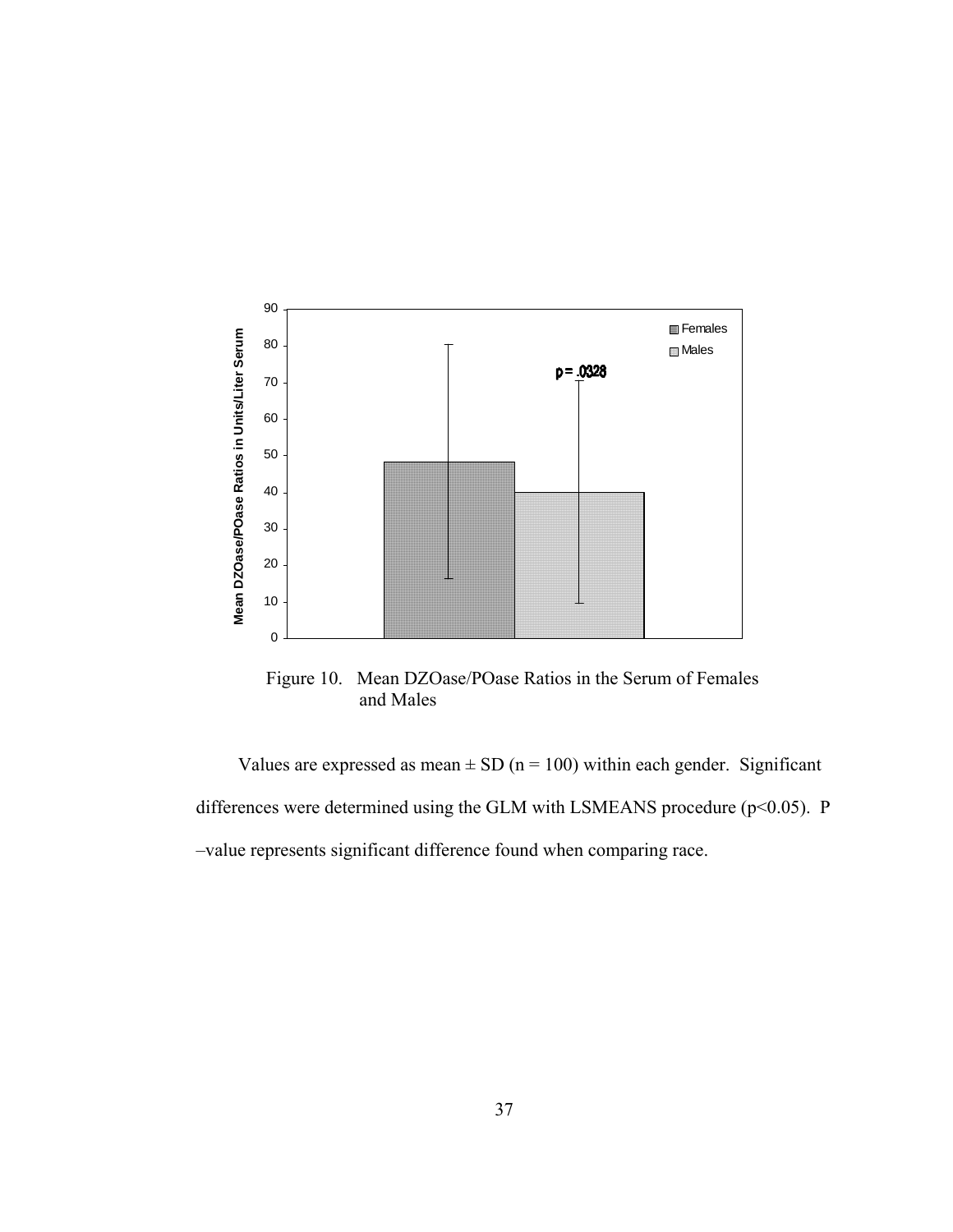

 Figure 11. Mean DZOase Activities in the Serum of Three Age Groups African American and Caucasian Female Southerners



 Figure 12. Mean POase Activities in the Serum of Three Age Groups African American and Caucasian Female Southerners

Above figures, values are expressed as mean  $\pm$  SD (n = 100): females 25-30 (n = 32), 30-40 ( $n = 36$ ) and above 40 ( $n = 32$ ). Significant differences were determined using the binomial distribution test,  $p < 0.05$ . For paraoxonase, p-value represents the significant difference found among  $25-30$  (n = 32) and above 40 females.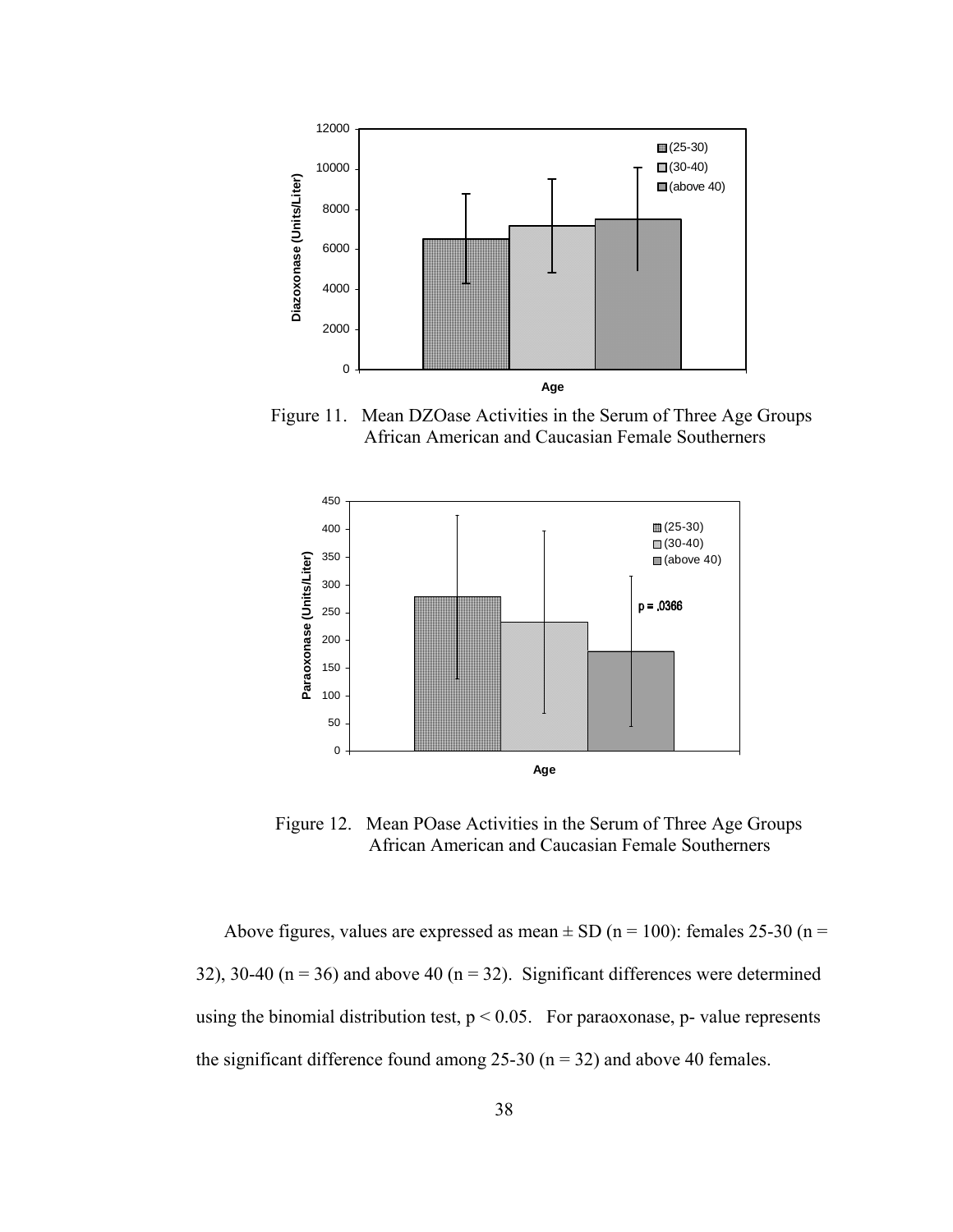

 Figure 13. Mean DZOase/POase Ratios in the Serum of Three Age Groups of African American and Caucasian Female Southerners

Values are expressed as mean  $\pm$  SD (n = 96). Significant differences were determined using the binomial distribution test,  $p < 0.05$ . P- value represents the significant difference found among 25-30 ( $n = 30$ ) and above 40 ( $n = 30$ ) females. Ratios of indeterminate data points were not included.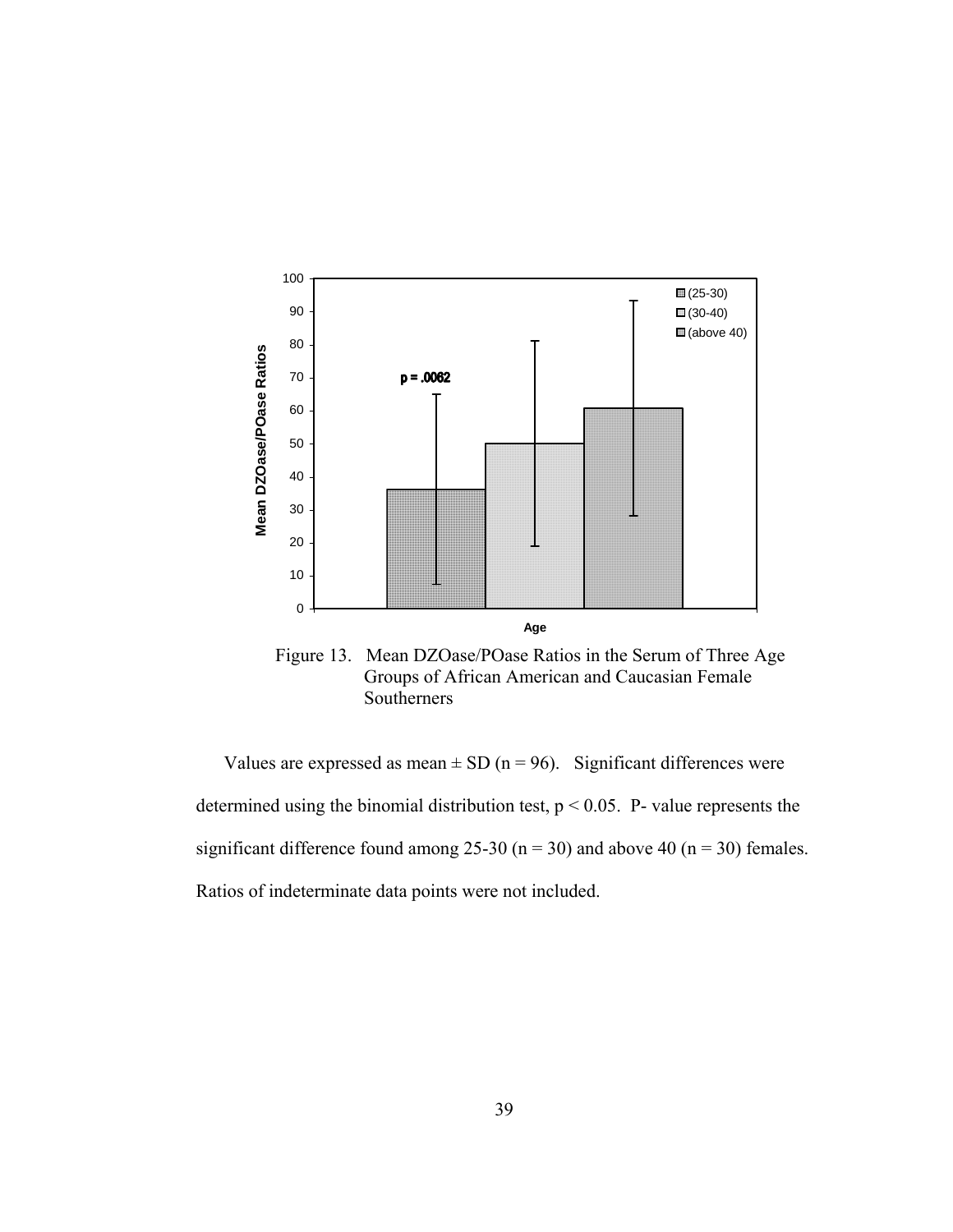

 Figure 14. Mean DZOase Activities in the Serum of Three Age Groups of African American and Caucasian Male Southerners



 Figure 15. Mean POase Activities in the Serum of Three Age Groups of African American and Caucasian Male Southerners

Above figures, values are expressed as mean  $\pm$  SD (n = 100); males 25-30 (n = 28), 30-40 ( $n = 25$ ) and above 40 ( $n = 47$ ). Significant differences were determined using the binomial distribution test,  $p < 0.05$ . For paraoxonase, p-value represents the significant difference found among 25-30 ( $n = 28$ ) and above 40 ( $n = 47$ ) males.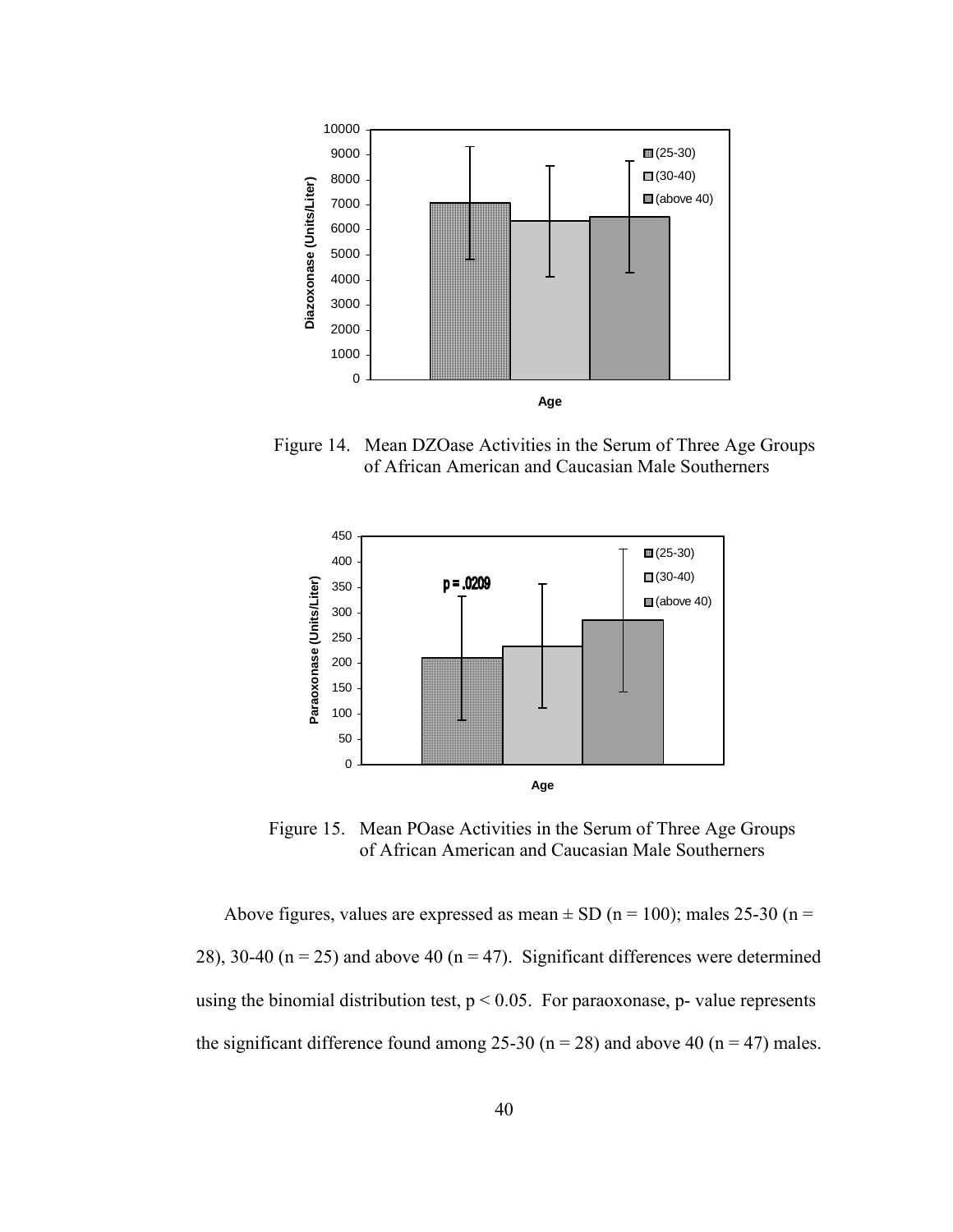



Values are expressed as mean  $\pm$  SD (n = 99). Significant differences were determined using the binomial distribution test,  $p < 0.05$ . P- value represents the significant difference found among 25-30 ( $n = 27$ ) and above 40  $(n = 45)$  males.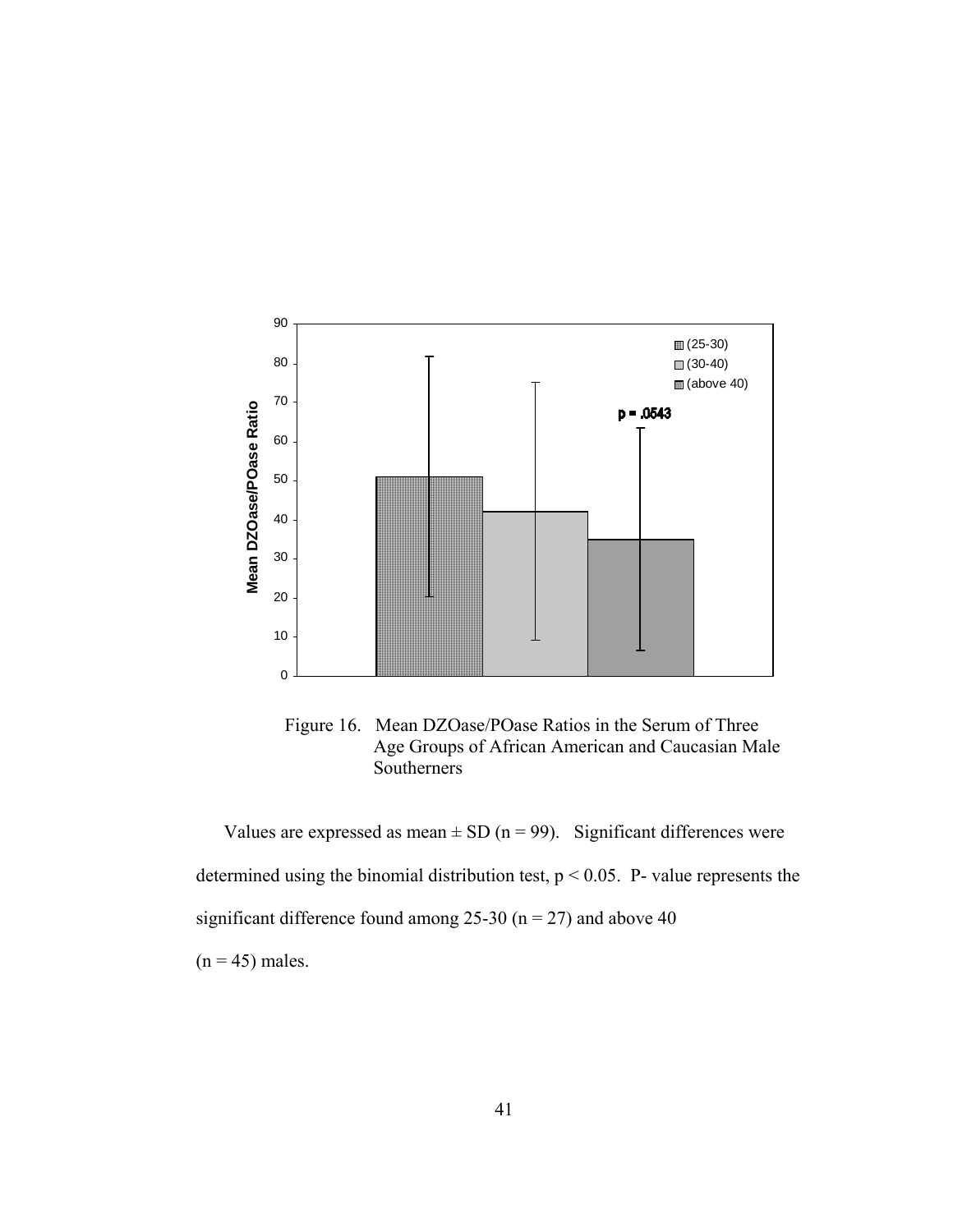|           | <b>POase (Units/Liter)</b> |               |                | <b>DZOase (Units/Liter)</b> |           |
|-----------|----------------------------|---------------|----------------|-----------------------------|-----------|
|           |                            |               |                |                             |           |
| $n = 200$ | Range                      | $Mean \pm SD$ | Range          | Mean $\pm$ SD               | Frequency |
| All       | $29 - 614$                 | $240 \pm 144$ | 2140 -14083    | $6847 \pm 2314$             |           |
| QQ        | $29 - 170$                 | $98 \pm 34$   | 2417 - 14083   | $7950 \pm 2446$             | .375      |
| QR        | $115 - 445$                | $265 \pm 80$  | $3622 - 10312$ | $7132 \pm 1825$             | .325      |
| <b>RR</b> | $206 - 614$                | $408 \pm 104$ | 2140 - 10131   | $5210 \pm 1595$             | .255      |

Table 1. PON1<sub>192</sub> Genotype Distribution in the Serum of African American and Caucasian Southerners

Data from Sigma Plot 8.0 (Figure 1).

Table 2. Mean PON1<sub>192</sub> Activities and DZOase/POase Ratios in the Serum of African American and Caucasian Southerners by Gender

| Race and Gender                         | Paraoxonase Activity | Diazoxonase Activity  | DZOase/POase ratios |
|-----------------------------------------|----------------------|-----------------------|---------------------|
| $AA$ - female <sup><math>a</math></sup> | $300.10 \pm 161.95$  | $6288.85 \pm 2193.03$ | $31.19 \pm 25.96$   |
| $AA$ - male <sup>a</sup>                | $294.61 \pm 124.95$  | $5656.61 \pm 1897.09$ | $25.87 \pm 21.49$   |
| $C$ - female $b$                        | $160.63 \pm 108.73$  | $7849.22 \pm 2334.96$ | $65.36 \pm 28.43$   |
| $C$ - male $b$                          | $206.08 \pm 128.88$  | $7591.38 \pm 2128.62$ | $54.18 \pm 31.62$   |

Values are represented as mean  $\pm$  SD of fifty individuals of each race and gender.

a,b Significant differences in activities and DZOase/POase ratios

Table 3. Mean  $PON1_{192}$  Activities and DZOase/POase Ratios in the Serum of African American and Caucasian Southerners

| Race              |                                  | Paraoxonase Activity Diazoxonase Activity DZOase/POase ratios |                                |
|-------------------|----------------------------------|---------------------------------------------------------------|--------------------------------|
| African Americans | $297.36 \pm 143.93$ <sup>a</sup> | $5972$ 73 ± 2064 62                                           | $28.53 \pm 23.86$              |
| Caucasians        | $183.36 \pm 120.81$              | $7720$ 30 ± 2226 64 <sup>a</sup>                              | 59 77 $\pm$ 30 44 <sup>a</sup> |

Values are represented as mean  $\pm$  SD of two hundred individuals.

<sup>a</sup> Significant differences in activities and DZOase/POase ratios ( $p \le 0.05$ ).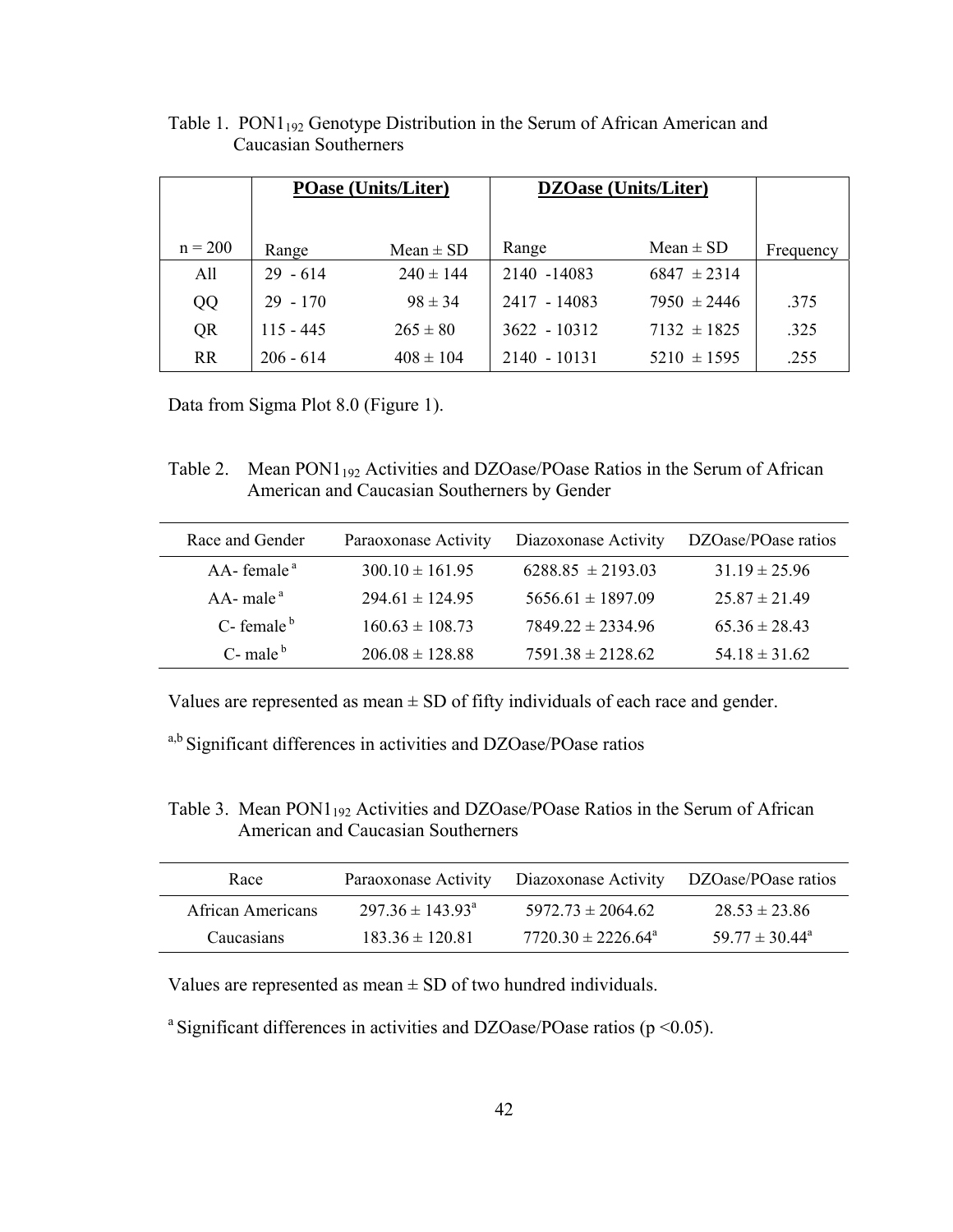# **CHAPTER V DISCUSSION**

PON1 plays an important role in hydrolyzing many substrates, including oxidized lipoproteins and active metabolites of organophosphate insecticides. The single nucleotide polymorphism at position 192 has a significant effect on PON1 hydrolytic activity, drug metabolism, and the onset of cardiovascular disease (Harel et al., 2004). Regarding the PON1Q192R polymorphism, the Q allele has been shown to be more efficient in metabolizing diazoxon and to have the more protective function in decreased susceptibility to cardiovascular disease. In contrast, the R allele has been shown to be more efficient in metabolizing paraoxon and less protective in preventing the onset of cardiovascular disease (CVD). Statistical analysis has indicated that CVD is more prevalent in the African American population and causes higher annual age-adjusted mortality rates in the South (excluding Florida) than any other region in the United States. Many environmental, dietary, lifestyle, and genetic factors have been reported to be associated with the onset of CVD; however, data on the distribution of  $PON<sub>O192R</sub>$  in the serum of Southerners and African Americans in the South remain unknown.

This study has determined the  $PON1_{192}$  genotype distribution,  $PON1_{192}$  enzymatic activities (paraoxonase and diazoxonase), and mean DZOase/POase ratios in the serum of two hundred African American and Caucasian Southerners. This examination also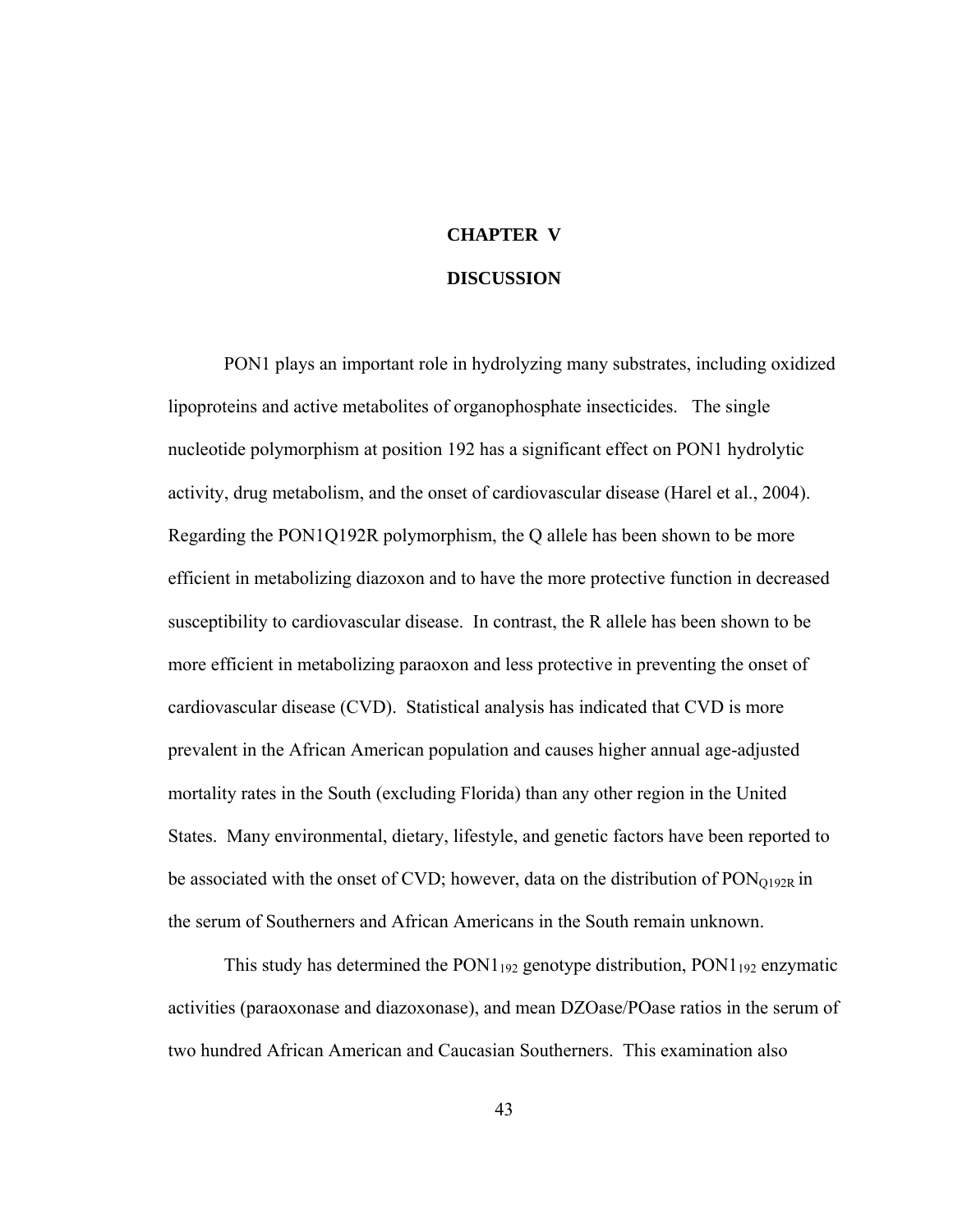revealed a significant association of  $PON1_{192}$  activities with race, gender, and age. The PON1<sub>192</sub> genotype frequency distribution in the Southern population:  $QQ(0.375)$ , QR (.325), and RR (.255) excluding indeterminate (QR and RR) data points (.045) indicate that more data points from the population fall into the protective genotype. Results from this study show that Caucasians (60%) have an overwhelmingly higher distribution of the QQ genotype than African Americans (15%). Our study supports data reported by Costa (2003) and Schacchi (2003) on Q and R allele frequencies in African Americans and Caucasians. African Americans were reported to have a higher R allele frequency (0.63) and Caucasians were reported to have a higher Q allele frequency (0.75). Data strongly suggest that more African Americans in the South have the genotypes associated with increased susceptibility to CVD than Caucasians.

Differences seen among Caucasians and African Americans suggest that linkage disequilibrium may play a critical role in determining the distribution of  $PON1_{192}$ genotypes. According to a study by Chen et al. (2003), in Caucasians there is linkage disequilibrium between polymorphisms Q192R and L55M and between the promoter polymorphisms and L55M. In African Americans, the promoter polymorphisms C-108T and G-909C are in disequilibrium with Q192R, but not in the Caucasian sample population. Factors that cause linkage disequilibrium are: interactions between genes, genetic linkage and the recombination rate, random drift or non- random mating, and population structure. The risk of CVD may be synergized with the less protective genotype and factors such as poor lifestyle habits (high alcohol consumption, smoking), fat- enriched dietary intake, and environmental toxicant exposure (insecticides). It would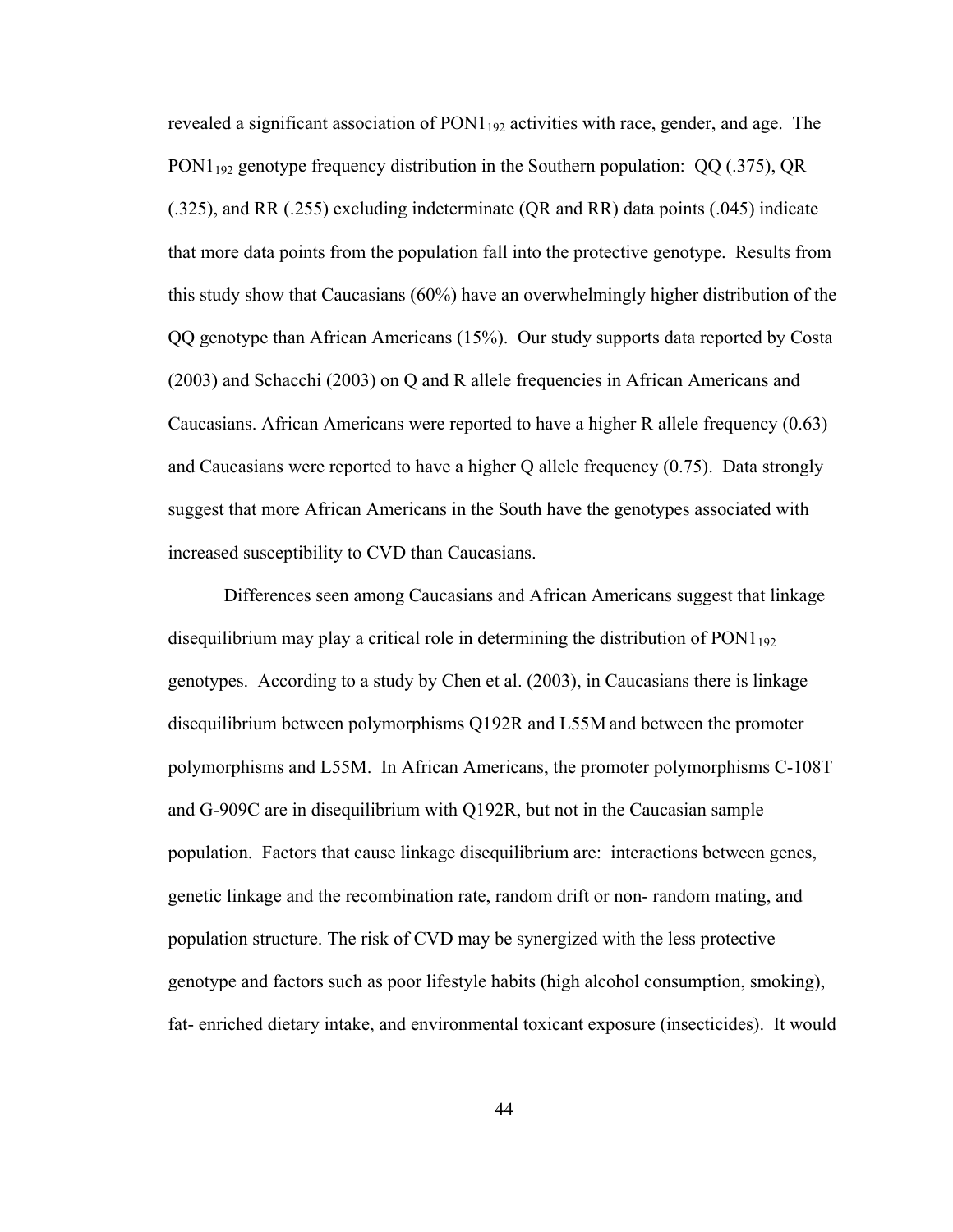be of interest to also study lifestyle, dietary, and environmental factors that affect  $PON1_{192}$  activities.

The mean DZOase/POase ratios were significantly different when comparing African Americans to Caucasians using the GLM with LSMEANS procedure. The mean DZOase/POase ratios are indicative of the  $PON1_{192}$  genotype distribution within each population. The higher mean DZOase/POase ratio of Caucasians compared to African Americans suggests a higher frequency of the more protective PON1<sub>192</sub> genotype (QQ) and higher diazoxonase activities within the Caucasian population. It has recently been revealed in a Serbian study that HDL and LDL particle size are associated with diazoxonase activity (Vekic et al., 2007). Small and dense LDL particles (sdLDL) undergo oxidation readily and the large size of HDL has been associated with hydrolyzing sdLDL particles. Results from this study found that sdLDL particles increase oxidative stress, which stimulates PON1 diazoxonase activity. The increased oxidative stress causes an accumulation of smaller, denser HDL particles decreasing HDL antioxidative activity (Vekic et al., 2007).

Examining the  $PON1_{192}$  genotype distribution and mean DZOase/POase ratios, we hypothesized higher diazoxonase activities in Caucasians and higher paraoxonase activities in African Americans. Our results show significant differences in diazoxonase and paraoxonase activities between African American and Caucasian Southerners independently. Caucasians demonstrated higher mean diazoxonase activities than African Americans; in contrast, African Americans demonstrated higher mean paraoxonase activities than Caucasians. The higher paraoxonase activity in African Americans denotes the dominant presence of the R allele. The higher diazoxonase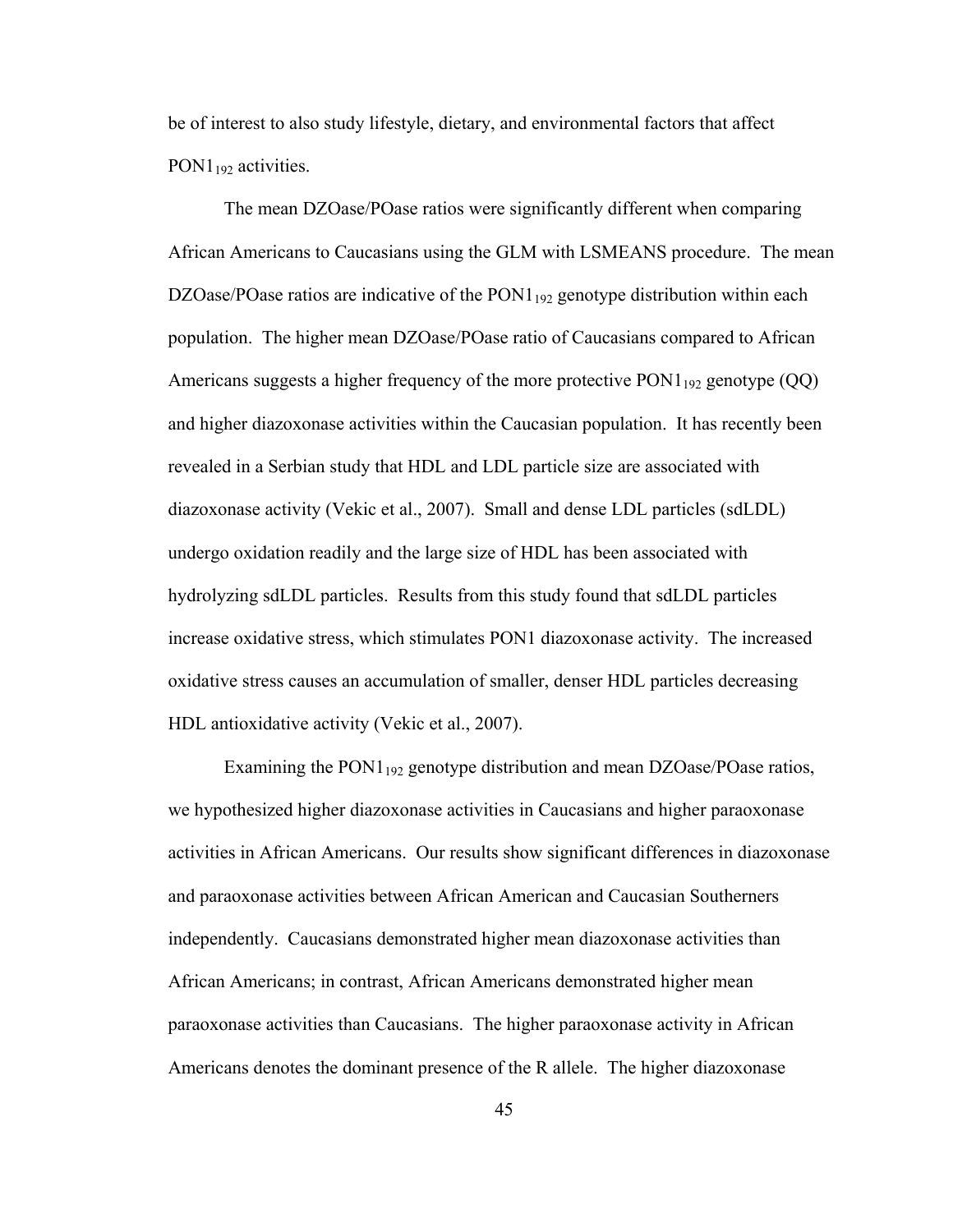activity in Caucasians denotes the dominant presence of the Q allele. Our study indicates a positive correspondence between PON1<sub>192</sub> activities and race.

Gender differences in PON1 activities have not been shown to be significant in many studies (Mueller et al., 1983). Results from our study do not indicate a significant difference when comparing diazoxonase and paraoxonase activities of females and males separately or within each race. Our results did indicate a significant difference when comparing DZOase/POase ratios of females and males. Differences in the higher mean DZOase/POase ratios of females than males may be attributed to one or two factors, the samples obtained in this study or to some as yet unidentified sex linkage. Our serum samples were randomly obtained from individuals in Alabama and Tennessee blood banks, so more females with QQ genotype may have been selected than males with the QQ genotype. If non- random sampling was not involved, our data suggest that regardless of  $PON1_{192}$  activities, females are more likely to be born with the more protective genotype than males. Further studies are needed to determine if direct correlation between gender and  $PON1_{192}$  DZOase/POase ratios exists.

Our study reports that with age, paraoxonase activity decreases in females and DZOase/POase ratios shift to become higher. In males, we found that paraoxonase activity increases with age and DZOase/POase ratios shift to become lower. These results indicate that with age, changes in paraoxonase activities may render a lower DZOase/POase ratio in the oldest males, but higher DZOase/POase ratios in the oldest females. A higher DZOase/POase ratio is indicative of having the more protective PON1<sub>192</sub> genotype associated with decreased susceptibility to CVD. A lower

46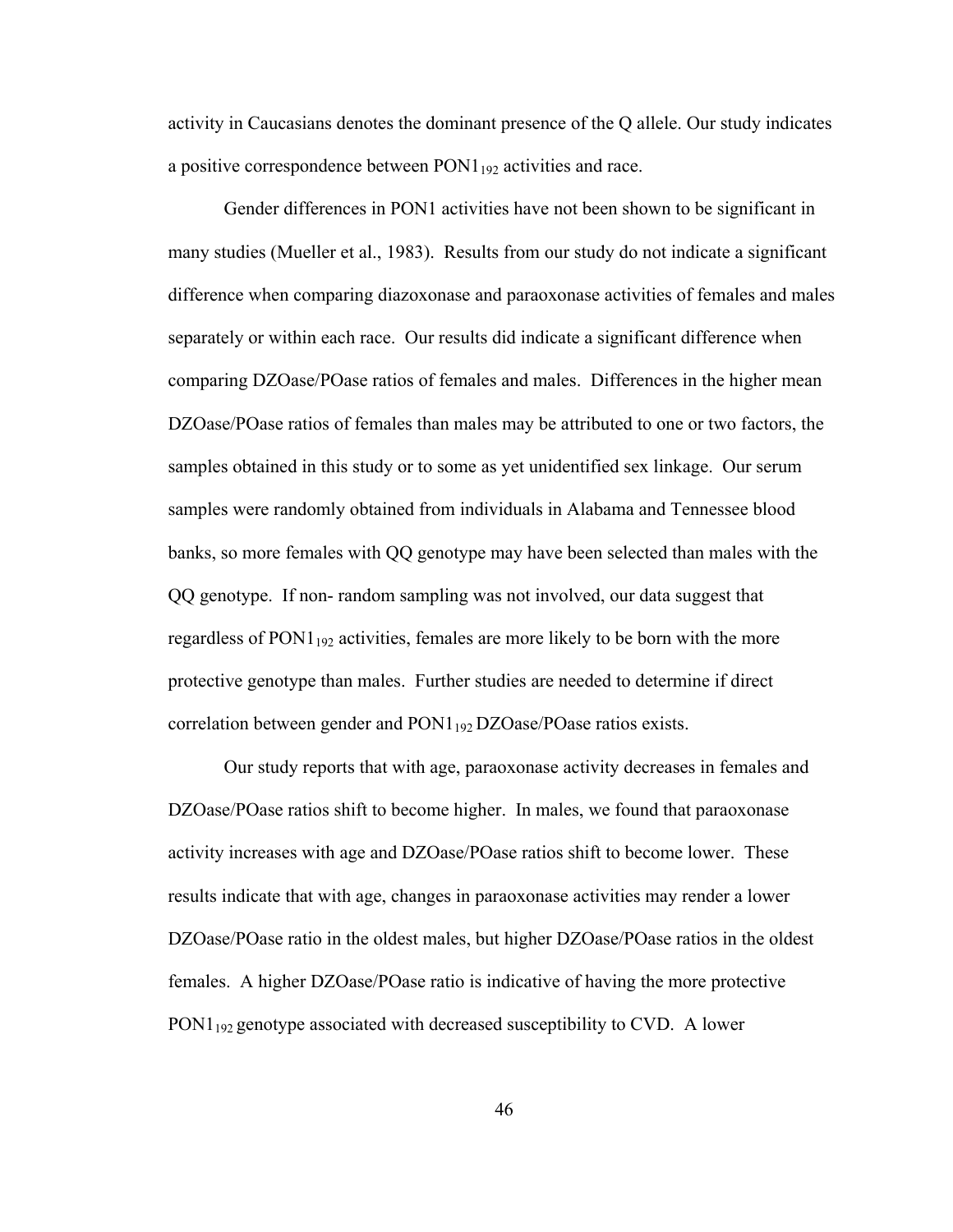DZOase/POase ratio is indicative of having the less protective  $PON1_{192}$  genotype associated with increased susceptibility to CVD.

 Studies have shown that serum PON1 activity is lower during development and birth, but increases over time (Chen et al., 2003). Other studies have reported that PON1 activities remain constant within adults or decrease in elderly subjects (Jarvik et al., 2002; Miochevitch and Khalil, 2001; Seres et al., 2004; Costa et al., 2005). From the data presented here, and previous studies, it is clear that further studies are needed to determine the relationship between  $PON1_{192}$  and age.

In summary, our results report the PON1<sub>192</sub> genotype distribution, PON1<sub>192</sub> enzymatic activities (paraoxonase and diazoxonase), and mean DZOase/POase ratios in the serum of African American and Caucasian Southerners. Most importantly, our study reports significant race, gender, and age differences associated with  $PON1_{192}$  activities. A higher frequency of African Americans possess the less protective genotype and a higher frequency of Caucasians possess the more protective genotype linked with CVD. This is due to the higher paraoxonase activities of African American Southerners and higher diazoxonase activities of Caucasian Southerners.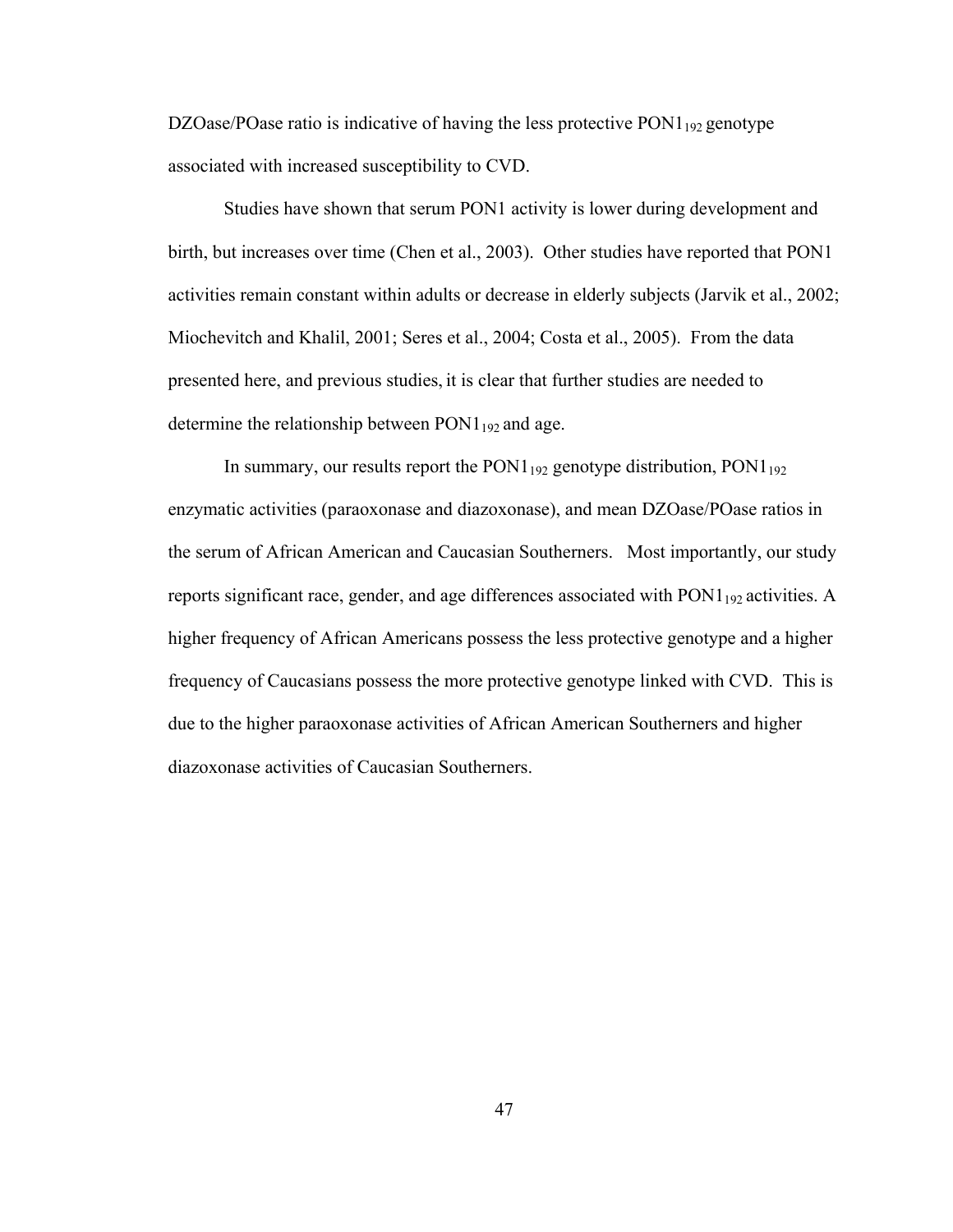### **REFERENCES CITED**

American Heart Association. Heart Disease and Stroke Statistics-2005 Update. Dallas, TX: American Heart Association, 2005. ©2005, American Heart Association.

Aviram M., M. Rosenblat, C.L. Bisgaier, R.S. Newton, S.L. Primo-Parmo, and B.N. La Du. Paraoxonase inhibits high-density lipoprotein and preserves its functions. *J Clin Invest*. 1998; 101: 1581-1590.

Aviram M., E. Hardak, J. Vaya, S. Mahmood, S. Milo, A. Human serum paraoxonase (PON1) Q and R selectively decrease lipid peroxides in human coronary and carotid atherosclerotic lesions. *Circulation*. 2000; 101: 2510-2522.

Blatter-Garin M.C., B. Kalix, S. De Pre, and R.W. James. Aspirin use is associated with higher serum concentrations of the antioxidant enzyme, paraoxonase-1. *Diabetologia*. 2003; 46: 593-594.

Boemi M., Leviev, C. Sirolla, C. Pieri, M. Marra, and R.W. James. Serum paraoxonase is reduced in type 1 diabetic patients compared to non-diabetic, first-degree relatives; influence on the ability of HDL to protect LDL from oxidation. *Atherosclerosis*. 2001; 155: 229-235.

Brophy V.H., R.L. Jampsa, J.B. Clendenning et al. Effects of 5' regulatory-region polymorphisms on paraoxonase-gene (PON1) expression. *Am J Hum Genet*. 2001; 68: 1428-1436.

Chen J., M. Kumar, W. Chan, G. Berkowitz, and J.W. Wetmur. Increased influence of genetic variation on PON1 activity in neonates. *Environ Health Perspect*. 2003; 111: 1403-1409.

Chen J., W. Chan, S. Wallenstein, G. Berkowitz, and J. Wetmur. Haplotype-phenotype relationships of paraoxonase-1. *Cancer Epidemiol Biomarkers Prev*. 2005; 14(3): 731- 734.

Costa L.G., T.B.Cole, G.P. Jarvik, and C.E. Furlong. Functional genomics of the paraoxonase (PON1) polymorphisms: effects on pesticide sensitivity, cardiovascular disease, and drug metabolism. *Annu Rev Med.* 2003; 54: 371-92.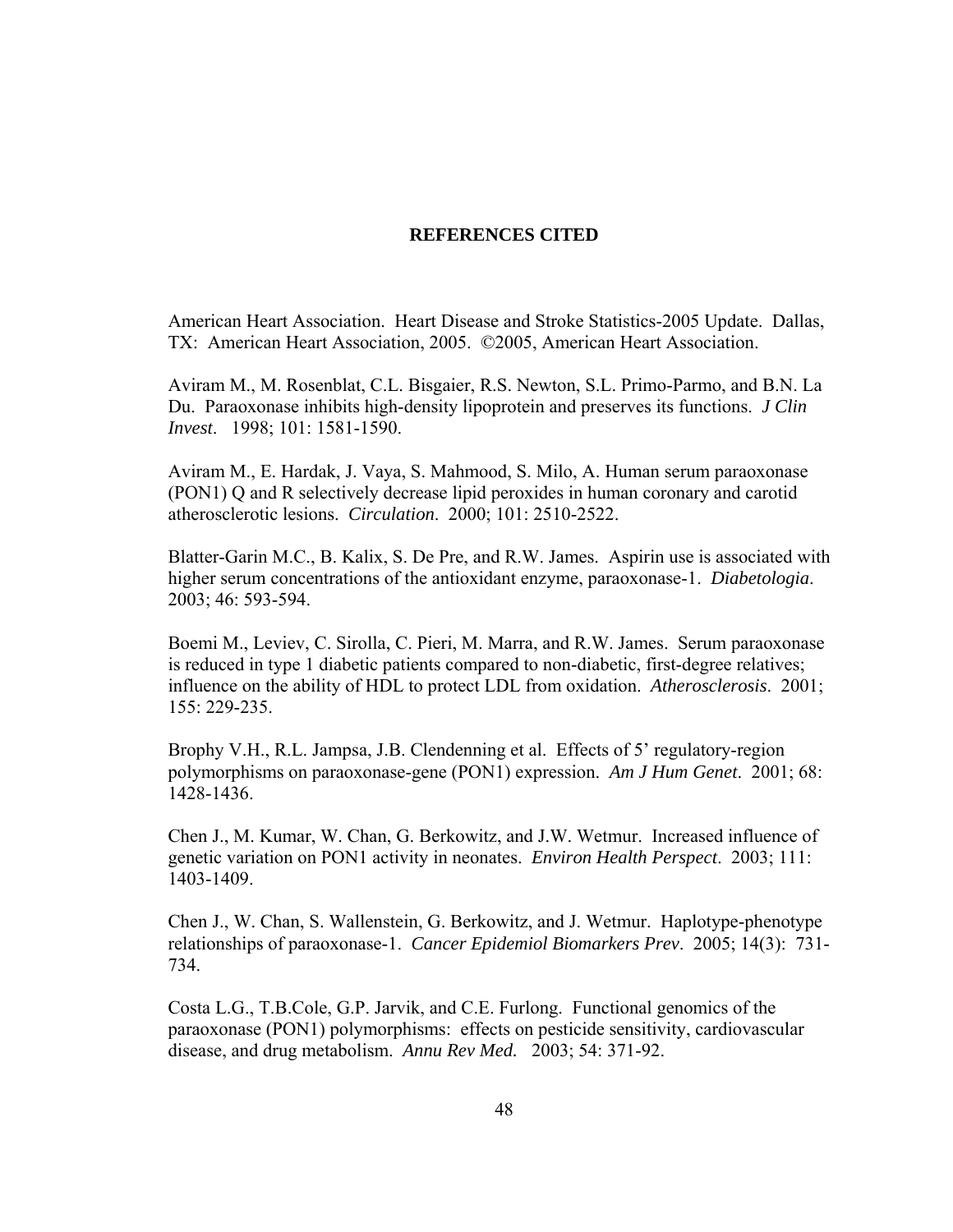Costa L.G., A.Vitalone, J.B. Cole, and C.E. Furlong. Modulation of paraoxonase 1 (PON1) activity. *Biochem Pharmacol*. 2005; 69: 541-550.

Davies H., R.J. Richter, M. Keifer, C. Broomfield, J. Sowalla, and C.E. Furlong. The effect of human serum paraoxonase polymorphism is reversed with diazoxon, soman, and serin. *Nat Genet*. 1996;14: 334-336

Deakin S., I. Levie, S. Guernier, and R.W. James. Sivastatin modulates expression of the PON1 gene and increases serum paraoxonase. A Role for Sterol Regulatory Element-Binding Protein-2. *Arterioscles Thromb Vasc Biol*. 2003; 23: 2083-2089.

Durrington P.N., B. Mackness, and M.I. Mackness. Paraoxonase and atherosclerosis. *Arterioscler Thromb Vasc* Biol. 2001; 21: 473-489.

Ferre N., J. Camps, J. Fernandez-Ballart, et al. Regulation of serum paraoxonase activity by genetic, nutritional, and lifestyle factors in the general population. *Clin Chem* 2003; 49:1491-1497.

Gaidukov L., M. Rosenblat, M. Aviram, and D.S. Tawfik. The 192R/Q polymorphs of serum paraoxonase PON1 differ in HDL binding, lipolactonase stimulation, and cholesterol efflux. *J Lipid Res*. 2006; 47: 2492-2502.

Gamboa R., J. Zamora, J.M. Rodriguez-Perez, J.M. Fragoso, G. Cardoso, C. Posadas-Romero, and G. Vargas-Alarcon. Distribution of paraoxonase PON1 gene polymorphisms in Mexican populations. Its role in the lipid profile. *Exp Mol Path.* 2006; 80: 85-90.

Gelissen I.C., T. Hochgrebe, M.R. Wilson, S.B. Easterbrook-Smith, W. Jessup, R.T. Dean, and A.J. Brown. Apolipoprotein J (clusterin) induces cholesterol export from macrophage- foam cells: a potential anti- atherogenic function? *Biochem J.* 1998; 331: 231-237.

Gouedard C., N. Koum-Besson, R. Barouki, and Y. Morel. Opposite regulation of the human paraoxonase-1 gene PON1-1 by fenofibrate and statins. *Mol Pharmacol*. 2003; 63: 945-956.

Gouedard C., R. Barouki, and Y. Morel. Dietary polyphenols increase paraoxonase 1 gene expression by an aryl hydrocarbon receptor- dependent mechanism. *Mol Cell Biol*. 2004; 24: 5209-5222.

Harel M, A. Aharoni, L. Gaidukov, B. Brumshtein, O. Khersonsky, R. Meged, H. Dvir, R.B.G. Ravelli, A. McCarthy, L. Toker, I. Silman, J.L. Sussman, and D.S. Tawkfik. Structure and evolution of the serum paraoxonase family of detoxifying and antiatherosclerotic enzymes. *Nature Struct Mol Biol*. 2004; 5: 412-419.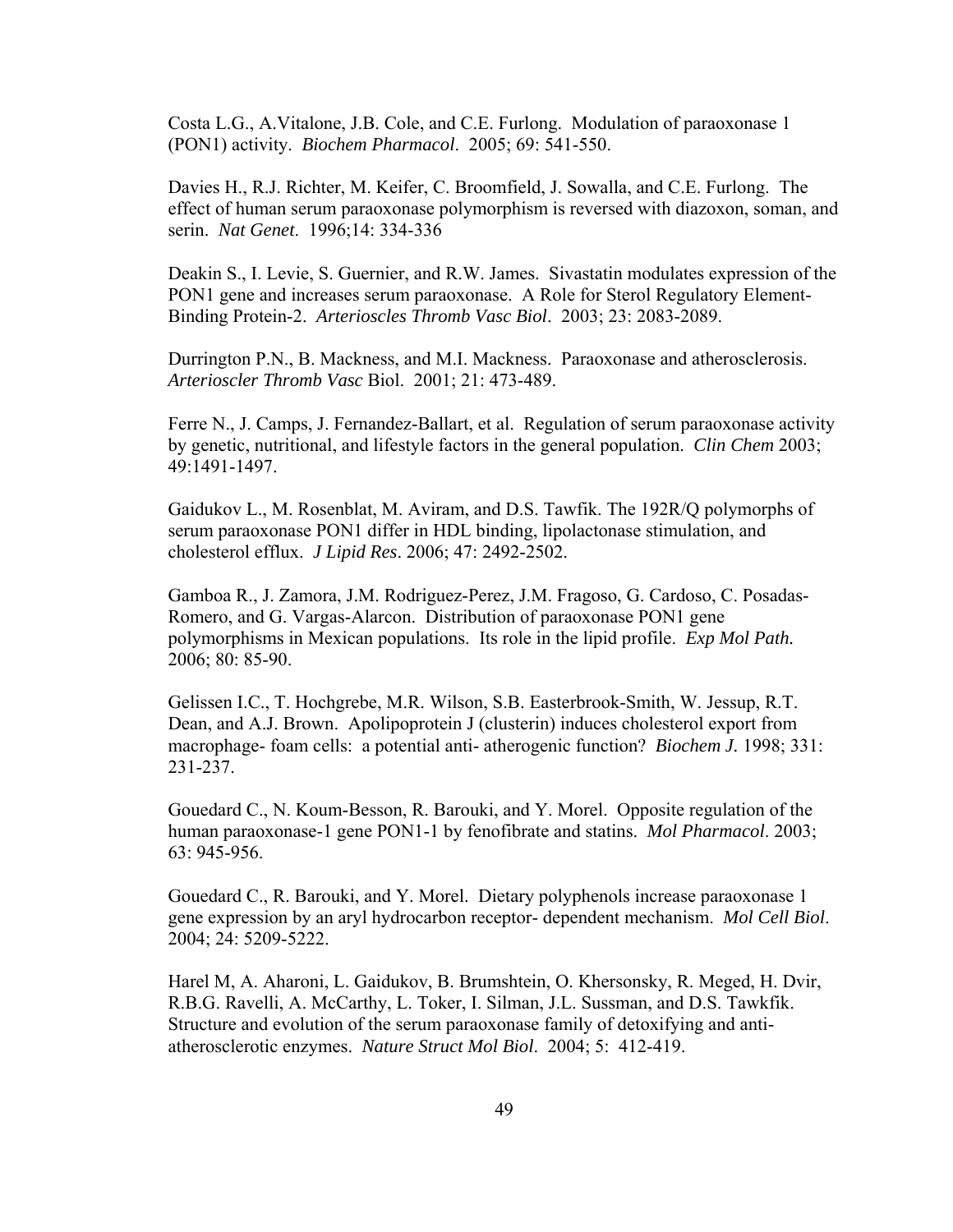James R.W., I. Leviev, and A. Righetti. Smoking is associated with reduced serum paraoxonase activity and concentration in patients with coronary artery disease. *Circulation*. 2000; 101: 2252-2257.

Jarvik G.P., T.N. Trevanian, L.A. McKinstry, R. Wani, V.H. Brophy, R.J. Richter, G.D. Schellenberg, and C.E. Furlong. Paraoxonase (PON1) phenotype is a better predictor of vascular disease than is PON1 (192) or PON1 (55) genotype. *Arterioscler Throm Vasc Biol*. 2000; 20: 2441-2447.

Jarvik G.P., T.N. Trevanian, L.A. McKinstry, R. Wani, V.H. Brophy, R.J. Richter, G.D. Schellenberg, P.J. Heagerty, T.S. Hatsukami, and C.E. Furlong. Vitamin C and E intake is associated with increased paraoxonase activity. *Arterioscler Thromb Vasc Biol.* 2002; 22: 1-6.

Jarvik G.P., T.S. Hatsukami, C. Carlson, R.J. Ritcher, R. Jampsa, V.H. Brophy, S. Margolin, M. Reider, D. Nickerson, G.D. Schellenberg, P.J. Heagerty, and C.E. Furlong. Paraoxonase activity, but not haplotype utilizing the linkage disequilibrium structure, predicts vascular disease. *Arterioscler Thromb Vasc Biol*. 2003; 23: 1465-1471.

Kleemola P., R. Freese, M. Jauhianinen, R. Pahlman, G. Alfthan, and M. Mutanen. Dietary determinants of serum paraoxonase activity in healthy humans. *Atherosclerosis*. 2002; 160: 425-432.

Li W.F., L.G. Costa, R.J. Richter, et al. Catalytic efficiency determines the in vivo efficacy of PON1 for detoxifying organophosphates. *Pharmacogenetics.* 2000; 10: 1-13.

Mackness B., M.I. Mackness, S. Arrol, et al. Serum paraoxonase (PON1) 55 and 192 polymorphism and paraoxonase activity and concentration in non-insulin dependent diabetes mellitus. *Atherosclerosis*. 1998; 139: 341-349.

Mackness B., G.K. Davies, W. Turkie, E. Lee, D.H. Roberts, E. Hill, C. Roberts, P.N. Durrington, and M.I. Mackness. Paraoxonase status in coronary heart disease: are activity and concentration more important than genotype? *Arterioscler Thromb Vasc Biol*. 2001; 21: 1451- 1457.

Moya-Thomas E., M. Gianotti, A.M. Proenza, and I. Llado. The age-related paraoxonase 1 response is altered by long-term caloric restriction in male and female rats. *J Lipid Res.* 2006; 47: 2042-2048.

Mertens A. and P. Holvoet. Oxidized LDL and HDL: antagonists in atherothrombosis. *The FASEB Journal*. 2001; 15: 2073-2084.

Milochevitch C. and A. Khalil. Study of the paraoxonase and platelet- activating factor acetylhydrolase activities with aging. *ProstagI Leukot Essent Fatty Acids*. 2001; 65: 241-246.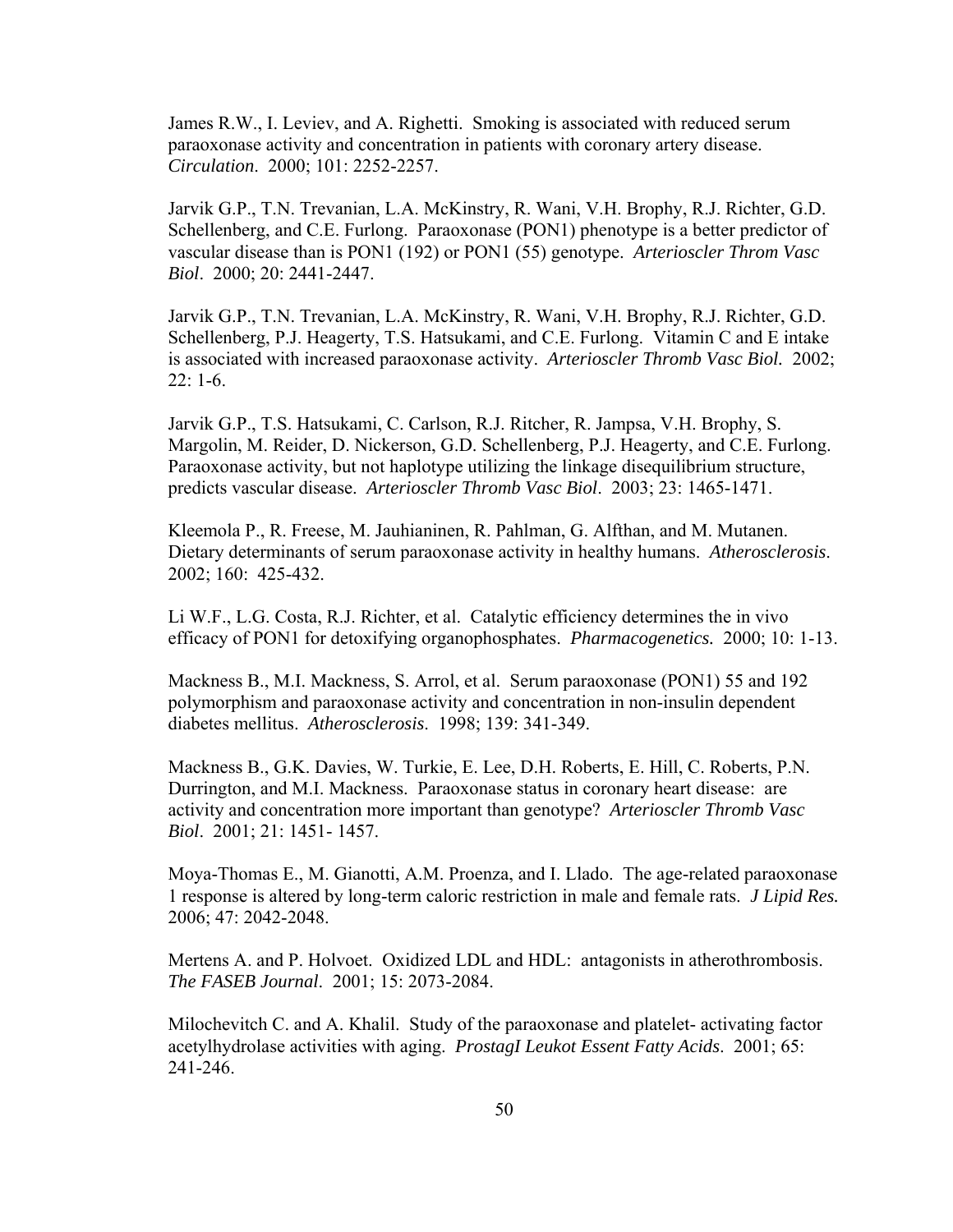Mueller R.F., S. Hornung, C.E. Furlong, J. Anderson, E.R. Giblett, and A.G. Motulsky. Plasma paraoxonase polymorphism: a new enzyme assay, population, family, biochemical, and linkage studies. *Am J Hum Genet*. 1983; 35: 393-408.

Nakatsugawa T., N.M. Tolman and P.A. Dalm. Oxidative degradation of diazinon by rat liver microsomes. *Biochem Pharmacol.* 1969; 18: 685-688.

Navab M., S.Y. Hama-Levy, B.J. Van Lenten, G.C. Fonarow, C.J. Cardinez, L.W. Castellani, M.L. Brennan, A.J. Lusis, and A.M. Fogelman. Mildly oxidized LDL induces an increased Apolipoprotein J/Paraoxonase Ratio. *J Clin Invest.* 1997; 99: 2005-2019.

Navab M., S.Y. Hama, G.M. Anantharamaiah, K. Hassan, G.P. Hough, A.D. Watson, S.T. Reddy, A. Sevanian, G.C. Fonarow, and A.M. Fogelman. Normal high density lipoprotein inhibits three steps in the formation of mildly oxidized low density lipoprotein: steps 2 and 3. *J Lipid Res*. 2000; 41: 1495-1508.

Neal R.A. Studies of the enzymic mechanism of the metabolism of diethyl 4- nitrophenyl phosphorothionate (parathion) by rat liver microsomes. *J Biochem.* 1967; 105: 289-297.

Nishio E. and Y. Watanabe. Cigarette Smoke extract inhibits plasma paraoxonase activity by modification of the enzyme's free thiols. *Biochem Biophy Res Commun*. 1997; 236: 289-293.

Perry H.M. and E.J. Roccella. Conference report on stroke mortality in the Southeastern United States. *Hypertension*. 1998; 31: 1206-1215.

Ramos P., S.P. Gieseg, B. Schuster, and H. Esterbauer. Effect of temperature and phase transition on oxidation resistance of low- density lipoprotein. *J Lipid Res*. 1995; 36: 2113-2128.

Rao M.N., P. Marmillot, M. Gong, D.A. Palmer, L.B. Seeff, D.B. Straeder et al. Light, but not heavy alcohol drinking, stimulates paraoxonase by upregulationg liver mRNA in rats and human. *Metabolism*. 2003; 52: 1287-1294.

Richter R.J. and C.E. Furlong. Determination of paraoxonase (PON1) status requires more than genotyping. *Pharmacogenetics*. 1999; 9: 745-753.

Scacchi R., R.M. Corbo, O. Rickards, and G.F. De Stefano. New Data on the World Distribution of Paraoxonase (PON1 Gln192-Arg) Gene Frequencies. *Human Bio*. 2003; 75: 365-373.

Senti M., M. Tomas, R. Anglada, R. Elosua, J. Marrugat, M.I. Covas, et al. Interrelationship of smoking, paraoxonase activity, and leisure time physical activity: a population- based study. *Eur J. Int Med*. 2003; 14: 178-174.